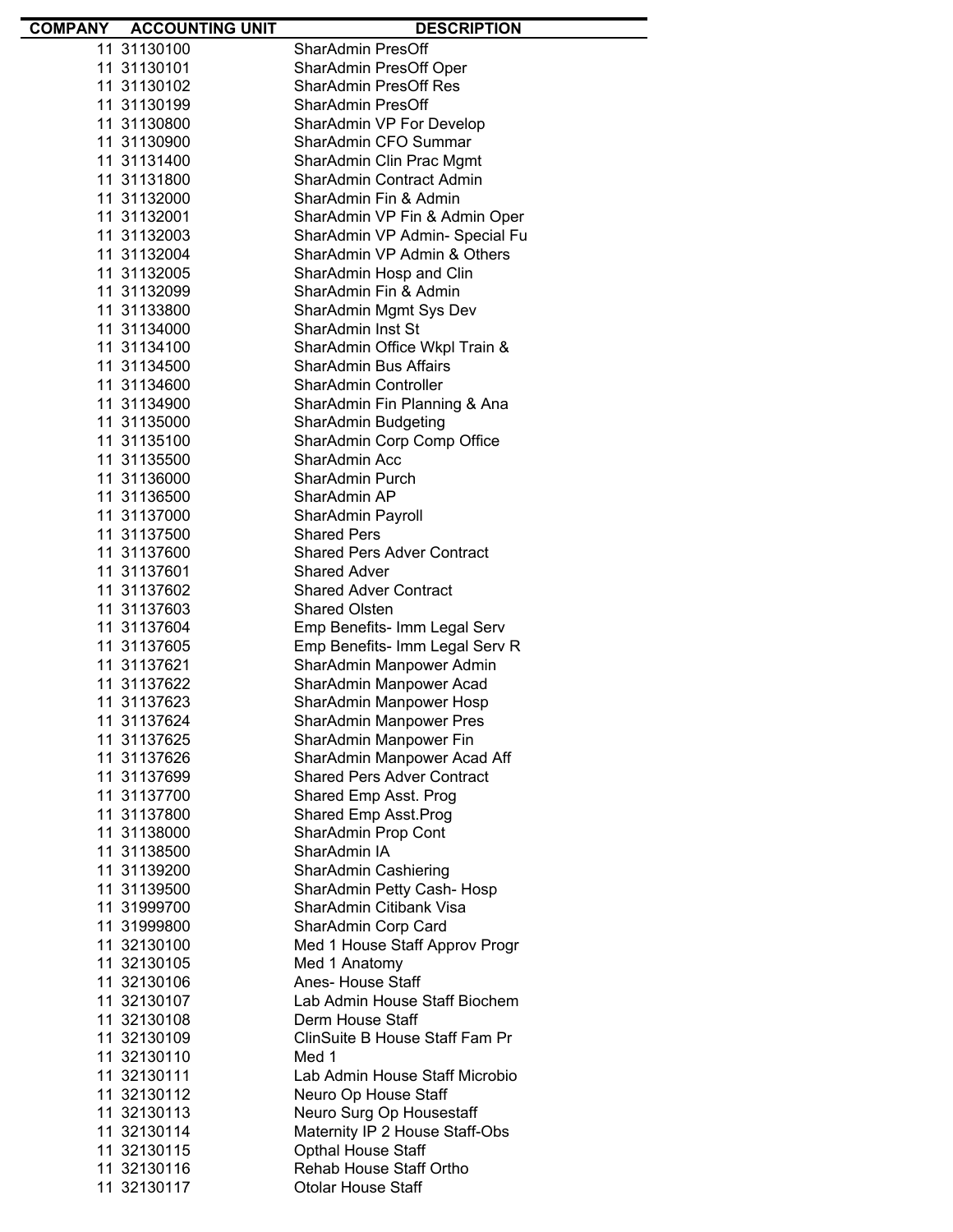| 11 32130118 | Lab Admin House Staff Path     |
|-------------|--------------------------------|
| 11 32130119 | Peds Gastro House Staff        |
| 11 32130120 | <b>Pharm House Staff</b>       |
| 11 32130121 | Lab Admin House Staff Physiolo |
| 11 32130122 | Med 1 House Staff Prev Med     |
| 11 32130123 | Psychip-House Staff            |
| 11 32130124 | RadTher House Staff Oncol      |
| 11 32130125 | RadDiag House Staff            |
| 11 32130126 | SurgerylP House Staff          |
| 11 32130127 | <b>Urol House Staff</b>        |
| 11 32130128 | Med 1 House Staff              |
| 11 32130131 | ER Phys House Staff Med        |
| 11 32130132 | D.C House Staff Dent           |
| 11 32130133 | Med- Gastro House Staff        |
| 11 32130199 | Med 1 House Staff Approv Progr |
| 11 32130200 | HospFin Tech Component         |
| 11 32130201 | HospFin Tech Component         |
| 11 32130299 | HospFin Tech Component         |
| 11 32130300 | Diet Serv                      |
| 11 32130301 | Diet Serv Oper                 |
| 11 32130380 | Diet Serv Vic                  |
| 11 32130399 | Diet Serv                      |
| 11 32130400 | HospFin Third Part Recov       |
| 11 32130500 | HospFin Collect Ag             |
| 11 32130600 | Pharm Opd                      |
| 11 32130601 | Pharm Oper                     |
| 11 32130680 | <b>Pharm Vic</b>               |
| 11 32130699 | Pharm Opd                      |
| 11 32130700 | HospFin Delinquent Pat Acc     |
| 11 32130800 | <b>Nurs Admin Pers</b>         |
| 11 32130801 | Nurs Admin Pers Oper           |
| 11 32130806 | Nurs Admin R&R                 |
| 11 32130899 | Nurs Admin Pers                |
| 11 32130900 | Hosp Admin Senior VP for Clin  |
| 11 32131000 | L&L                            |
| 11 32131001 | L&L Oper                       |
| 11 32131080 | L&L Vic                        |
| 11 32131099 | L&L                            |
| 11 32131100 | Info Sys Financial             |
| 11 32131200 | Hosp Admin Hosp Emp Relations  |
| 11 32131600 | <b>SocServ Work</b>            |
| 11 32131601 | SocServs Work Oper             |
| 11 32131680 | <b>SocServs Work Vic</b>       |
| 11 32131699 | <b>SocServ Work</b>            |
| 11 32131800 | <b>Shared Hosp Pers</b>        |
| 11 32131801 | Shared Hosp Pers- Ops          |
| 11 32131802 | <b>Shared Hosp Pers- Nurs</b>  |
| 11 32131899 | <b>Shared Hosp Pers</b>        |
| 11 32131900 | Hosp Admin Uhb Vac             |
| 11 32132000 | Hosp Admin DC                  |
| 11 32132001 | Hosp Admin DC                  |
| 11 32132099 | Hosp Admin DC                  |
| 11 32132100 | Hosp Admin Prof Serv           |
| 11 32132200 | Hosp Admin Supp Serv           |
| 11 32132300 | QualityMgmtAssess              |
| 11 32132301 | <b>QualityMgmtAssess Oper</b>  |
| 11 32132302 | <b>QualityMgmtAssess Nurs</b>  |
| 11 32132305 | QualityMgmtAssess Com          |
| 11 32132380 | <b>QualityMgmtAssess Vic</b>   |
| 11 32132382 | QualityMgmtAssess Nurs Vic     |
| 11 32132385 | QualityMgmtAssess Com Vic      |
| 11 32132399 | QualityMgmtAssess              |
| 11 32132400 | Nurs Admin Iv Team             |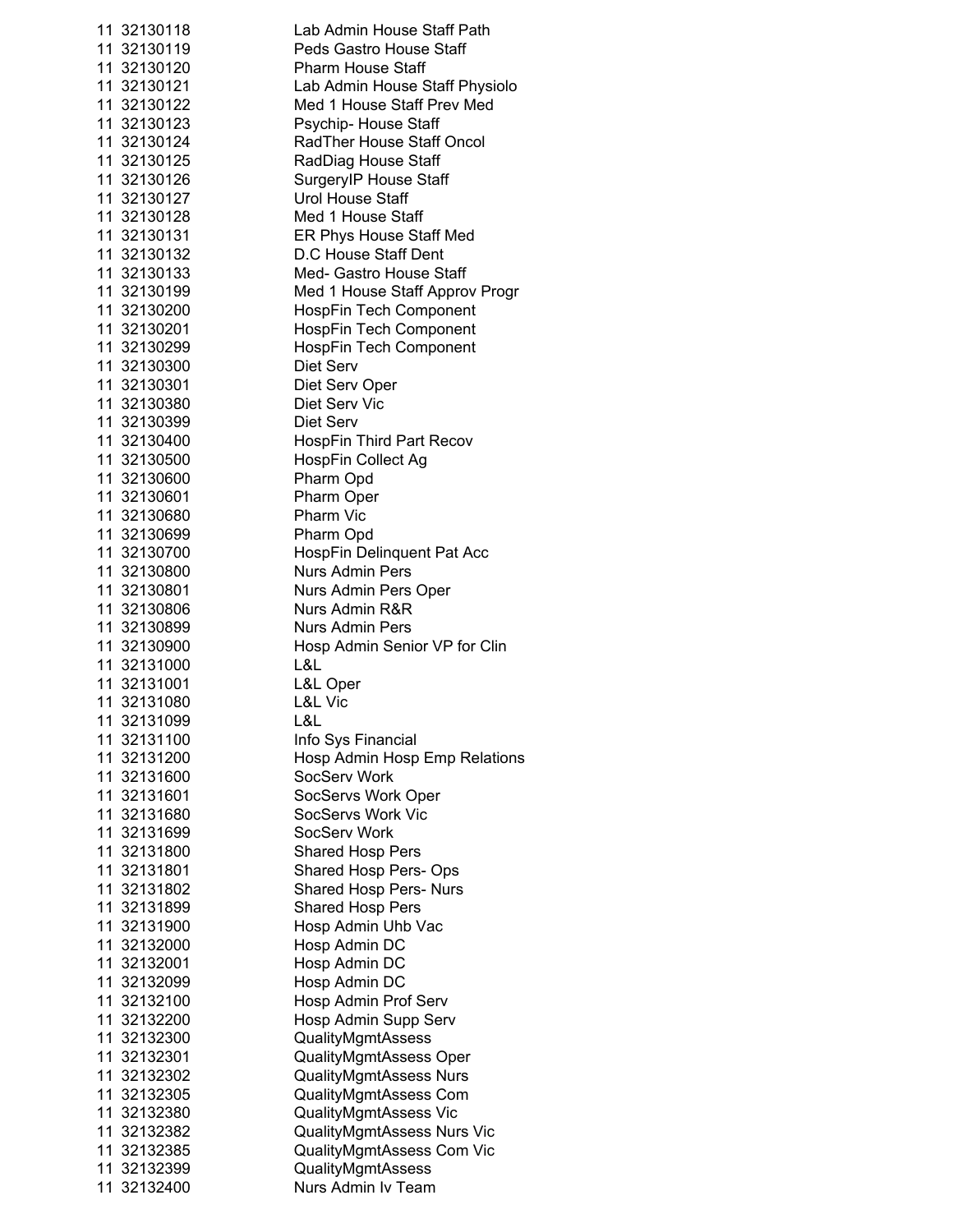| 11 32132401 | Nurs Admin Iv Team              |
|-------------|---------------------------------|
| 11 32132402 | Nurs Admin Iv Team              |
| 11 32132480 | Nurs Admin Iv Team Vic          |
| 11 32132482 | Nurs Admin Iv Team Nurs Vic     |
| 11 32132499 | Nurs Admin Iv Team              |
| 11 32133000 | Hosp Admin Hosp Lib             |
| 11 32133200 | P.O CentSter Offsi              |
| 11 32133201 | P.O CentSter Ops                |
| 11 32133202 | P.O CentSter Nurs               |
| 11 32133203 | P.O CentSter Nurs Support       |
| 11 32133280 | P.O CentSter Supply Vic         |
| 11 32133282 | P.O CentSter Nurs Vic           |
| 11 32133299 | P.O CentSter                    |
| 11 32133300 | <b>ER Amb Serv</b>              |
| 11 32133301 | ER Amb Serv Oper                |
| 11 32133380 | ER Amb Serv Vic                 |
| 11 32133399 | <b>ER Amb Serv</b>              |
| 11 32133400 | <b>Chief Med Officer</b>        |
| 11 32133500 | <b>Quality Mgmt Jcaho</b>       |
| 11 32133600 | Pharm                           |
| 11 32133800 | Hosp Admin Cent Trans           |
| 11 32133801 | Hosp Admin Cent Trans Ops       |
| 11 32133802 | Hosp Admin Cent Trans Nurs      |
| 11 32133899 | <b>Hosp Admin Cent Trans</b>    |
| 11 32133900 | Nurs Admin Pat Edu              |
| 11 32133901 | Nurs Admin Pat Edu Oper         |
| 11 32133902 | Nurs Admin Pat Edu Nurs         |
| 11 32133903 | Nurs Admin Pat Edu              |
| 11 32133999 | Nurs Admin Pat Edu              |
| 11 32134000 | Hosp Admin Pat Adv              |
| 11 32134001 | Hosp Admin Pat Adv Oper         |
| 11 32134080 | Hosp Admin Pat Adv Vic          |
| 11 32134099 | Hosp Admin Pat Adv              |
| 11 32134100 | ClinStar Aids Grant             |
| 11 32134101 | ClinStar Aids Grant             |
| 11 32134105 | <b>ClinStar Aids Grant Phys</b> |
| 11 32134199 | ClinStar Aids Grant             |
| 11 32134200 | QualityMgmtAssessNurs           |
| 11 32134201 | QualityMgmtAssessNurs Oper      |
| 11 32134299 | QualityMgmtAssessNurs           |
| 11 32134300 | Nurs Admin Nurs Office Supp     |
| 11 32134301 | Nurs Admin Nurs Office          |
| 11 32134302 | Nurs Admin Nurs Office          |
| 11 32134399 | Nurs Admin Nurs Office Supp     |
| 11 32134400 | QualityMgmtRegAffairs           |
| 11 32135300 | <b>Quality Mgmt MedBoard</b>    |
| 11 32135600 | HospFin Gen Acc                 |
| 11 32135800 | HospFin Pat Acc                 |
| 11 32135803 | HospFin Pat Acc IP              |
| 11 32135804 | HospFin Pat Acc OP              |
| 11 32135899 | HospFin Pat Acc                 |
| 11 32136000 | Info Sys Clin App               |
| 11 32136001 | Info Sys Clin App               |
| 11 32136011 | Info Sys Software Maint         |
| 11 32136012 | Info Sys                        |
| 11 32136013 | Info Sys Hosp                   |
| 11 32136014 | Info Sys Hosp                   |
| 11 32136015 | Info Sys Hosp                   |
| 11 32136016 | Info Sys                        |
| 11 32136017 | Info Sys                        |
| 11 32136018 | Info Sys Hosp                   |
| 11 32136019 | Info Sys Campus Wide            |
| 11 32136080 | Info Sys Hosp                   |
|             |                                 |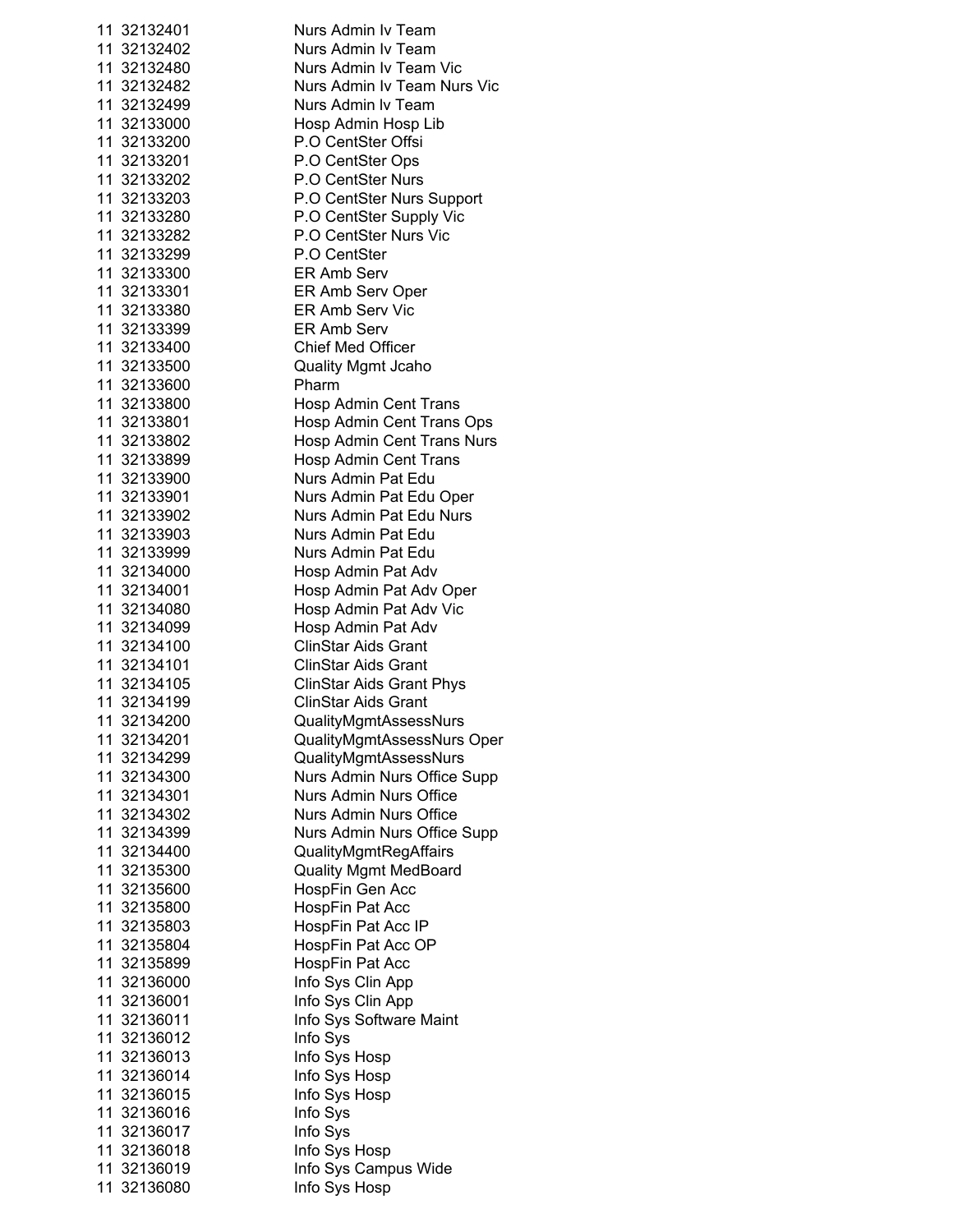| 11 32136099 | Info Sys Hosp Other                  |
|-------------|--------------------------------------|
| 11 32136300 | Hosp Admin Paging Sys                |
| 11 32136400 | Adm                                  |
| 11 32136401 | Adm Oper                             |
| 11 32136480 | Adm Vic                              |
| 11 32136499 | Adm                                  |
| 11 32136500 |                                      |
| 11 32137000 | Hosp Admin Hosp Compliance           |
| 11 32137001 | Hosp Admin Hosp Admin Oper           |
| 11 32137005 | Hosp Admin Hosp Admin Oper           |
|             | Hosp Admin Phys                      |
| 11 32137080 | Hosp Admin Hosp Admin Oper           |
| 11 32137085 | Hosp Admin Phys Vic                  |
| 11 32137099 | Hosp Admin Phys Oper                 |
| 11 32137500 | SMI                                  |
| 11 32137600 | Peds- Child Life Program             |
| 11 32137700 | Hosp Admin Volun Office              |
| 11 32137701 | Hosp Admin Volun Office Oper         |
| 11 32137780 | Hosp Admin Volun Office Vic          |
| 11 32137799 | Hosp Admin Volun Office              |
| 11 32137800 | Hosp Admin Spiritual Care            |
| 11 32137900 | HospFin Pat Tele                     |
| 11 32137901 | HospFin Pat Tele Oper                |
| 11 32137980 | HospFin Pat Tele Vic                 |
| 11 32137999 | HospFin Pat Tele                     |
| 11 32138000 | Hosp Admin Managed Care              |
| 11 32138100 | Emp Benefits- Health Serv            |
| 11 32138101 | Emp Benefits- Health Serv Oper       |
| 11 32138102 | Emp Benefits- Health Serv            |
| 11 32138105 | Emp Benefits- Health Serv Phys       |
| 11 32138199 | Emp Benefits- Med Serv               |
| 11 32138200 | <b>Emp Benefits</b>                  |
| 11 32138201 | <b>Emp Benefits Ops</b>              |
| 11 32138299 | <b>Emp Benefits Misc</b>             |
| 11 32138300 | Hosp Admin Unit Mgmt                 |
| 11 32138301 | Hosp Admin Unit Mgmt                 |
| 11 32138302 | Hosp Admin Unit Mgmt Nurs            |
| 11 32138399 | Hosp Admin Unit Mgmt                 |
| 11 32138400 | Hosp Admin Mkt                       |
| 11 32138401 | Hosp Admin Mkt Oper                  |
| 11 32138480 | Hosp Admin Mkt Vic                   |
| 11 32138499 | Hosp Admin Mkt                       |
| 11 32138500 | Emp Benefits- Union Rep              |
| 11 32138501 | Emp Benefits- Union Rep Oper         |
| 11 32138502 | Emp Benefits- Union Rep Nurs         |
| 11 32138599 | Emp Benefits- Union Rep              |
| 11 32138700 | <b>HIM Med Rec</b>                   |
| 11 32138701 | <b>HIM Med Rec Oper</b>              |
| 11 32138703 | <b>HIM Med Rec Compliance</b>        |
| 11 32138780 | <b>HIM Med Rec Vic</b>               |
| 11 32138799 | <b>HIM Med Rec</b>                   |
| 11 32138900 | <b>Quality Mgmt MedCare Review</b>   |
| 11 32138901 | Quality Mgmt MedCare Review Op       |
| 11 32138980 | Quality Mgmt MedCare Review Vi       |
| 11 32138999 | <b>Quality Mgmt MedCare Review</b>   |
| 11 32139100 | <b>Emp Benefits- Fringe Benefits</b> |
| 11 32139200 | Nurs Admin Nurs Admin                |
| 11 32139201 | Nurs Admin Nurs Admin Oper           |
| 11 32139202 | Nurs Admin Nurs Admin Nurs           |
| 11 32139203 | <b>Nurs Admin Nurs</b>               |
| 11 32139280 | Nurs Admin                           |
| 11 32139282 | Nurs Admin                           |
| 11 32139299 | Nurs Admin                           |
| 11 32139300 | <b>Nurs Admin Float Pers</b>         |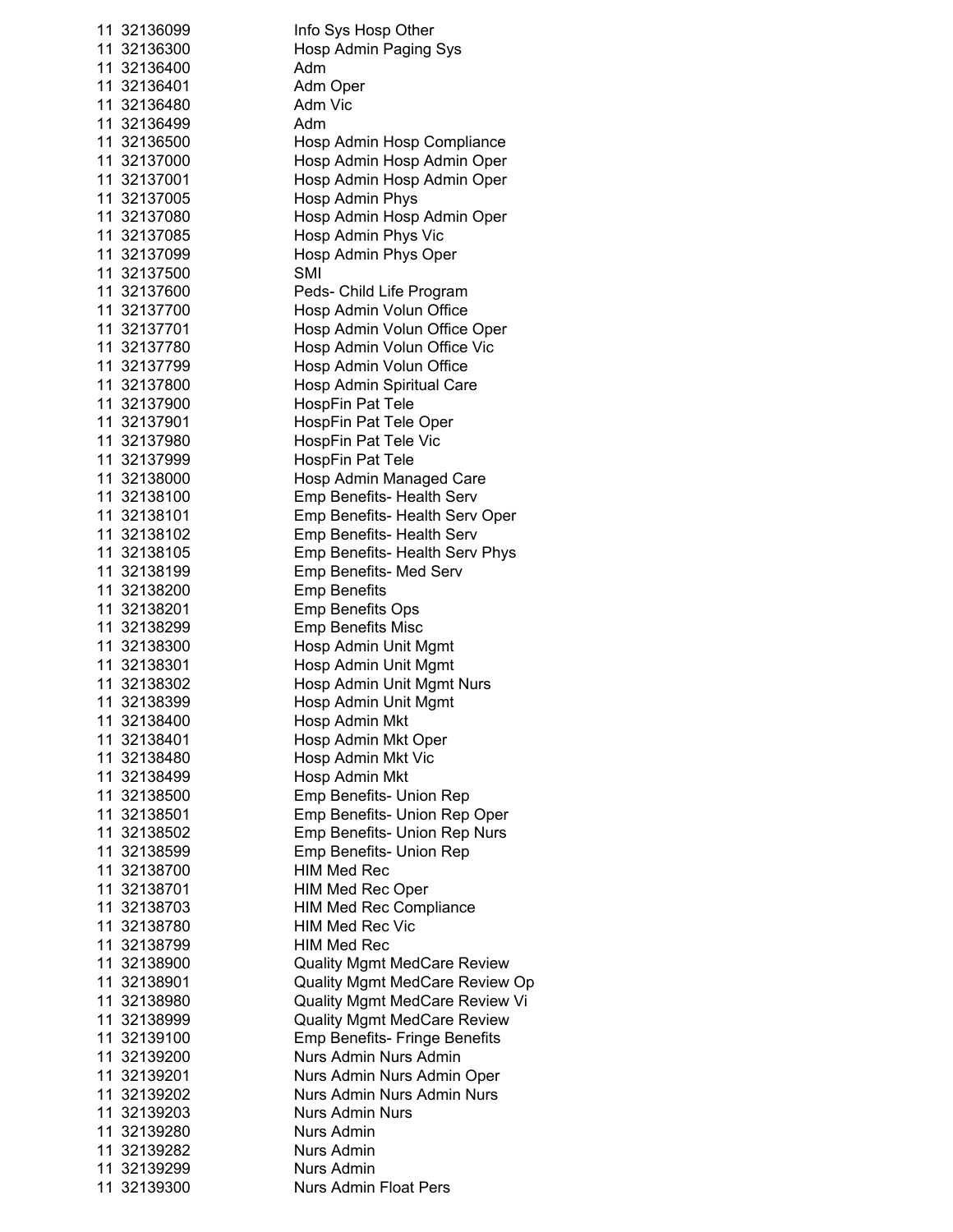| 11 32139301                | <b>Nurs Admin Floats</b>                |
|----------------------------|-----------------------------------------|
| 11 32139302                | Nurs Admin                              |
| 11 32139380                | Nurs Admin                              |
| 11 32139382                | Nurs Admin                              |
| 11 32139399                | Nurs Admin                              |
| 11 32139400                | <b>Nurs Admin ISE Nurs</b>              |
| 11 32139401                | Nurs Admin ISE Oper                     |
| 11 32139402                | <b>Nurs Admin ISE Nurs</b>              |
| 11 32139499                | <b>Nurs Admin ISE Nurs</b>              |
| 11 32139700                | Emp Benefits Fringe Benefits S          |
| 11 33130100                | SharAdmin Hosp- Admin & Mgmt            |
| 11 33130101                | SharAdmin Hosp Admin Mgmt Oper          |
| 11 33130143                | SharAdmin Hosp Admin & Mgmt             |
| 11 33130199                | SharAdmin Hosp Admin & Mgmt             |
| 11 33130300                | Env Serv Hosp Custodial                 |
| 11 33130301                | Env Serv HK Ops                         |
| 11 33130302                | <b>Env Serv HK Nurs</b>                 |
| 11 33130303                | Env Serv HK                             |
| 11 33130380                | Env Serv Hosp Custodial Serv            |
| 11 33130382                | Env Serv Nurs Vic                       |
| 11 33130399                | <b>Env Serv</b>                         |
| 11 33130400                | HospFin Debt Serv                       |
| 11 33130401                | HospFin Debt Serv Oper                  |
| 11 33130480                | HospFin Debt Serv Vic                   |
| 11 33130499                | HospFin Debt Serv                       |
| 11 33130800                | <b>Env Serv Refuse Collection</b>       |
| 11 33130801                | <b>Env Serv Refuse Collection</b>       |
| 11 33130880                | <b>Env Serv Refuse Collection</b>       |
| 11 33130899                | <b>Env Serv Refuse Collection</b>       |
| 11 33131500                | <b>SharedServ Hosp Build Struct</b>     |
| 11 33132000                | SharedServ Build Sys- Util Dis          |
| 11 33132500                | <b>SharedServ Grounds Maint</b>         |
| 11 33133000                | Shared Serv Pub Safety- Hosp M          |
| 11 33133100                | <b>SharedServ Moving &amp; Trucking</b> |
| 11 33133800                | QualityRiskMgmt                         |
| 11 33133900                | <b>SharedServ Util Plant</b>            |
| 11 33134100                | Hosp Admin Malprac                      |
| 11 33134300                | Hosp Admin Sys Dev Hosp                 |
| 11 33135000                | <b>SharedServ Rental Factilities</b>    |
| 11 33135100                | Hosp Admin Hosp Leases                  |
| 11 33136000                | Fac Mgmt Hosp Alt- Phys Plan            |
| 11 33136001                | Fac Mgmt Hosp Alt- Oper                 |
| 11 33136002                | Fac Mgmt Hosp Alt Capitalpr             |
| 11 33136080                | Fac Mgmt Hosp Alt Phys Vic              |
| 11 33136082                | <b>FacilMgmt Hosp</b>                   |
| 11 33136099                | Fac Mgmt Hosp Alt Phys Plant            |
| 11 33137000                | Fac Mgmt Hosp Util Elect                |
| 11 33137001                | Fac Mgmt Hosp Util Elect Oper           |
| 11 33137080                | Fac Mgmt Hosp Util Elect Vic            |
| 11 33137099                | Fac Mgmt Hosp Util Elect                |
| 11 33137400                | Fac Mgmt Hosp Util Nat Gas              |
| 11 33137401                | Fac Mgmt Hosp Util Nat Gas Ope          |
| 11 33137480                | Fac Mgmt Hosp Util Nat Gas Vic          |
| 11 33137499                | Fac Mgmt Hosp Util Nat Gas              |
| 11 33138000                | Fac Mgmt Util Water                     |
| 11 33138001                | Fac Mgmt Util Water                     |
| 11 33138080<br>11 33138099 | FacilMgmt Hosp Util Water Vic           |
| 11 33138600                | FacilMgmt Hosp Util Water               |
|                            | Fac Mgmt Util Fuel Oil                  |
| 11 33138601<br>11 33138680 | Fac Mgmt Util Fuel Oil                  |
|                            | FacilMgmt Hosp Util Fuel Oil V          |
| 11 33138699                | FacilMgmt Hosp Util Fuel Oil            |
| 11 33139900                | <b>HospFin Unallocated Univ Hosp</b>    |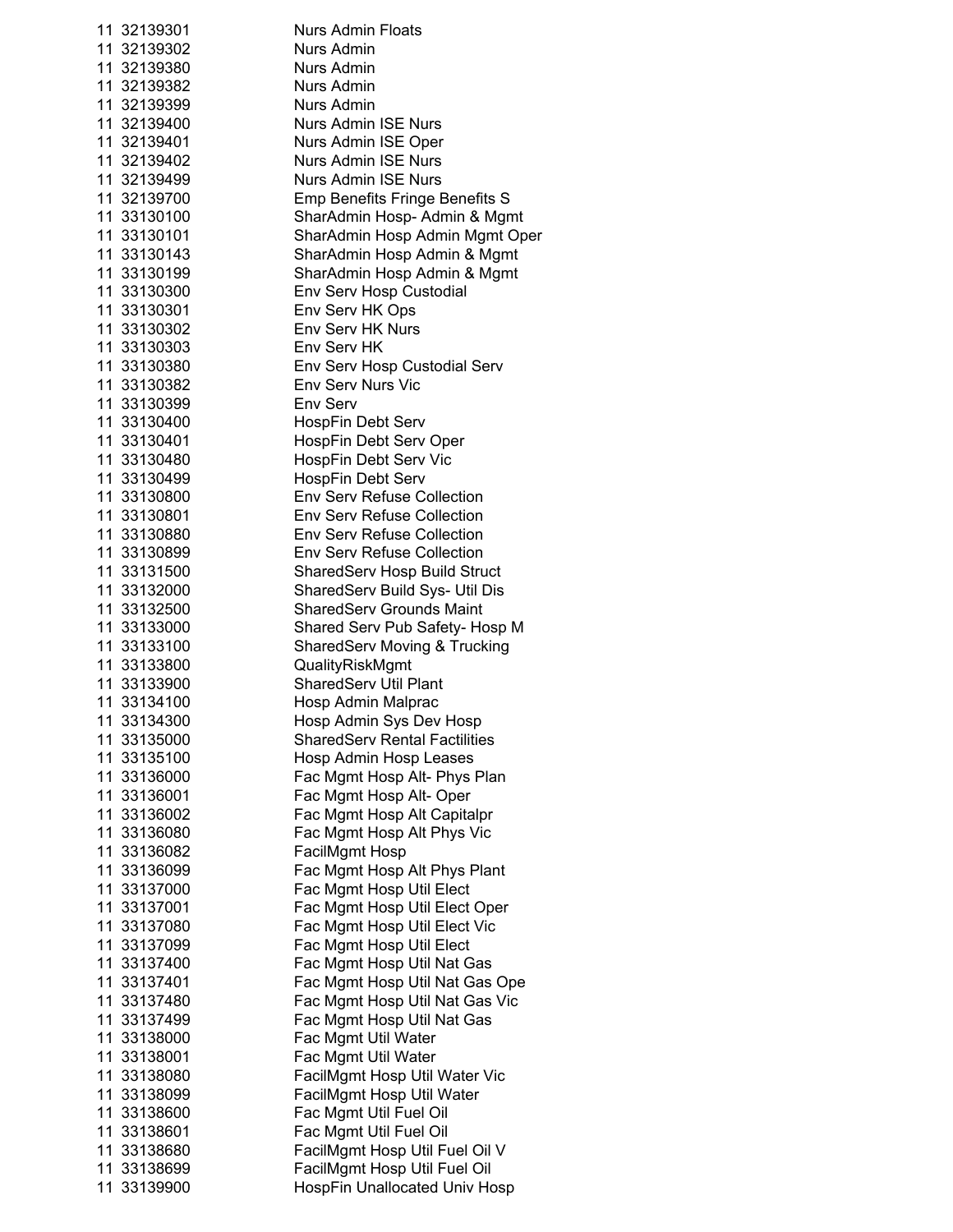| 11 33139901 | HospFin Unallocated Univ Hosp  |
|-------------|--------------------------------|
| 11 33139944 | HospFin Strat Plan             |
|             |                                |
| 11 33139980 | HospFin Unallocated Univ Hosp  |
| 11 33139999 | HospFin Unallocated Univ Hosp  |
| 11 34130100 | Med Surg Op Gen Acute          |
| 11 34130101 | Med Surg Op Gen Acute Oper     |
| 11 34130103 | Med Surg Op Gen Pulmonary      |
| 11 34130105 | Med 1 Gen Med Acute Com        |
| 11 34130107 | Med Surg Op Phys Assistants    |
| 11 34130199 | Med Surg Op Gen Acute          |
| 11 34130200 | Med 1 Hospitalists             |
| 11 34130201 | Med 1 Hospitalists Oper        |
| 11 34130202 | Med 1 Hospitalists Nurs        |
| 11 34130203 | Med 1 Palliative Care          |
|             |                                |
| 11 34130205 | Med 1 Hospitalists Phys        |
| 11 34130299 | Med 1 Hospitalists             |
| 11 34130300 | SurgerylP Gen Surg Acute       |
| 11 34130301 | SurgerylP Gen Surg Acute Opera |
| 11 34130305 | SurgerylP Gen Surg Acute Com   |
| 11 34130341 | SurgerylP Gen Surg Acute Phys  |
| 11 34130342 | SurgerylP Gen Surg Acute Nurs  |
| 11 34130343 | SurgerylP Gen Surg Acute Tech/ |
| 11 34130399 | SurgerylP Gen Surg Acute       |
| 11 34130400 | Surg-ICU                       |
| 11 34130401 | Surg- ICU-Ops                  |
| 11 34130402 | Surg- ICU- Nursing             |
| 11 34130405 | Surg- ICU- Phys                |
| 11 34130499 |                                |
|             | Surg-ICU                       |
| 11 34130500 | Hosp Admin Phys Recruit        |
| 11 34130501 | Hosp Admin Phys Recruit-Cardio |
| 11 34130502 | Hosp Admin Phys Recruit- Neuro |
| 11 34130505 | Hosp Admin Phys Recruitment    |
| 11 34130599 | Hosp Admin Phys Recruit        |
| 11 34130600 | Peds Acute                     |
| 11 34130601 | Peds Acute Oper                |
| 11 34130605 | Peds Acute Com                 |
| 11 34130699 | Peds Acute                     |
| 11 34130700 | Med Surg Inpat Off- Vic Inpat  |
| 11 34130701 | Med Surg Inpat Off- Vic Inpat  |
| 11 34130702 | Med Surg Inpat Off- Vic Inpat  |
| 11 34130705 | Med Surg Inpat Off- Vic Inpat  |
| 11 34130799 | Med Surg Inpat Off- Vic Inpat  |
| 11 34130800 | Neuro- 7th Floor- Epilepsy     |
| 11 34130801 | Neuro- 7th Floor- Epilepsy     |
| 11 34130802 | Neuro- 7th Floor- Epilepsy     |
| 11 34130805 | Neuro Op Nurs 7th Floor Epilep |
| 11 34130899 |                                |
|             | Neuro- 7th Floor- Epilepsy     |
| 11 34131000 | Med Surg- N.S. 83 Short Stay   |
| 11 34131001 | Med Surg- N.S. 83 Short Stay O |
| 11 34131002 | Med Surg- N.S. 83 Short Stay N |
| 11 34131007 | Med Surg- N.S. 83 Short Stay A |
| 11 34131099 | Med Surg- N.S. 83 Short Stay   |
| 11 34131100 | Psych Acute                    |
| 11 34131101 | Psych Acute Oper               |
| 11 34131103 | Psych Acute Chair Commitment   |
| 11 34131104 | Psych Acute Bell Exp           |
| 11 34131105 | Psych Acute Chair Commitment   |
| 11 34131199 | Psych Acute                    |
| 11 34131200 | Pysch IP Oper                  |
| 11 34131201 | Pysch IP Oper                  |
| 11 34131205 |                                |
|             | Pysch IP Phys                  |
| 11 34131299 | Pysch IP                       |
| 11 34131600 | Mat Obs Acute                  |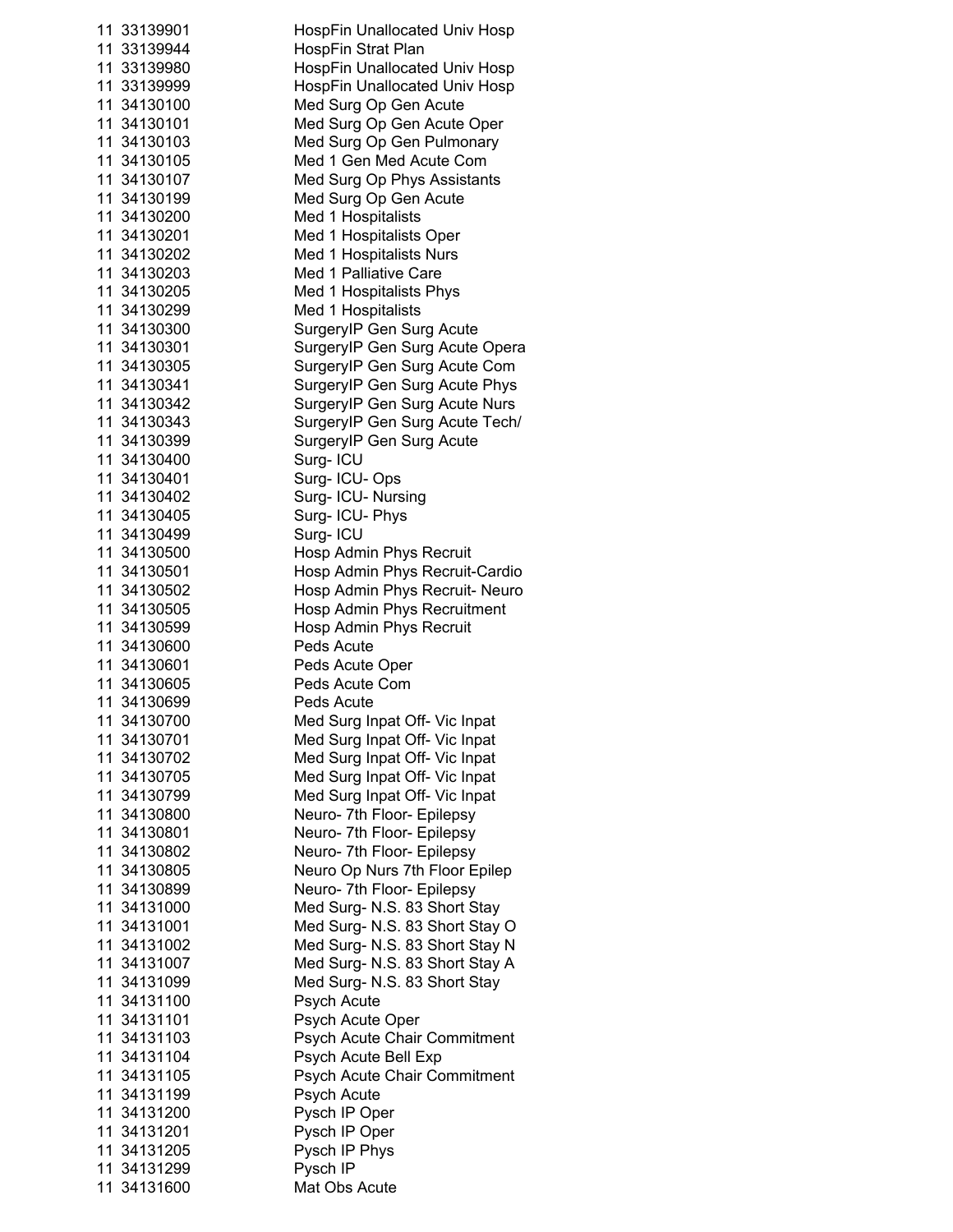| 11 34131601                | Mat Obs Acute Ops                                 |
|----------------------------|---------------------------------------------------|
| 11 34131605                | Mat Obs Acute                                     |
| 11 34131699                | Mat Obs Acute                                     |
| 11 34131700                | Med Surg- N.S. 72 Med Surg Tel                    |
| 11 34131701                | Med Surg- N.S. 72 Med Surg Tel                    |
| 11 34131702                | Med Surg- N.S. 72 Med Surg Tel                    |
| 11 34131799                | Med Surg- N.S. 72 Med Surg Tel                    |
| 11 34132200                | ClinOther OP Serv                                 |
| 11 34132201                | <b>ClinOther OP Serv</b>                          |
| 11 34132202                | <b>ClinOther OP Serv</b>                          |
| 11 34132205                | ClinOther N.S 51 Com                              |
| 11 34132207                | ClinOther N.S 51 AgRep                            |
| 11 34132299                | ClinOther OP Serv                                 |
| 11 34132300                | Psychip-N.S 52                                    |
| 11 34132301                | Psychip- N.S 52 Oper                              |
| 11 34132302                | Psychip- N.S 52 Nurs                              |
| 11 34132303                | Psychip- N.S 52 Nurs Support                      |
| 11 34132305                | Psychip- N.S 52 Com                               |
| 11 34132307                | Psychip- N.S 52 Com AgRep                         |
| 11 34132399                | Psychip-N.S 52                                    |
| 11 34132400                | Dial Inp Hemodialysis                             |
| 11 34132401                | Dial Inp Hemodialysis- Oper                       |
| 11 34132402                | Dial Inp Hemodialysis- Nurs                       |
| 11 34132403                | Dial Inp Dial                                     |
| 11 34132405                | Dial Inp Dial Phys                                |
| 11 34132407                | Dial Inp AgRep                                    |
| 11 34132499                | Dial Inp Homodialysis                             |
| 11 34132500                | Med Surg- N.S. 61- Nurs Serv                      |
| 11 34132501                | Med Surg- N.S. 61- Medical                        |
| 11 34132502                | Med Surg- N.S. 61- Nursing                        |
| 11 34132503                | Med Surg- N.S. 61- Nurs Suppor                    |
| 11 34132507                |                                                   |
| 11 34132599                | Med Surg- N.S. 61- AgRep<br>Med Surg-N.S. 61      |
|                            |                                                   |
| 11 34132600                | Med Surg- N.S. 62 Med                             |
| 11 34132601                | Med Surg- N.S. 62 Oper                            |
| 11 34132602<br>11 34132607 | Med Surg- N.S. 62 Nurs<br>Med Surg- N.S. 62 AgRep |
| 11 34132699                | Med Surg-N.S. 62                                  |
| 11 34132700                | N.S Rehab                                         |
| 11 34132701                | N.S Rehab                                         |
| 11 34132702                | N.S Rehab                                         |
| 11 34132707                | N.S Rehab- AgRep                                  |
| 11 34132799                | N.S Rehab                                         |
|                            |                                                   |
| 11 34132900<br>11 34132901 | Maternity- N.S. 32- Obs/Gyn                       |
|                            | Maternity- N.S. 32- Oper                          |
| 11 34132902                | Maternity- N.S. 32- Nurs                          |
| 11 34132907                | Maternity- N.S. 32- AgReps                        |
| 11 34132999                | Maternity- N.S. 32                                |
| 11 34133000                | Peds- N.S. 42                                     |
| 11 34133001                | Peds- N.S. 42 Medicine                            |
| 11 34133002                | Peds- N.S. 42 Nurs                                |
| 11 34133007                | Peds- N.S. 42 Ag Rep                              |
| 11 34133099                | Peds- N.S. 42                                     |
| 11 34133100                | Med Surg- N.S. 41 Med Surg                        |
| 11 34133101                | Med Surg- N.S. 41 Med Surg                        |
| 11 34133102                | Med Surg- N.S. 41 Med Surg                        |
| 11 34133199                | Med Surg- N.S. 41 Med Surg                        |
| 11 34133200                | Neuro Surgery- N.S. 72                            |
| 11 34133201                | Neuro Surgery- N.S. 72- Oper                      |
| 11 34133202                | Neuro Surgery- N.S. 72- Nurs                      |
| 11 34133207                | Neuro Surgery- N.S. 72- AgRep                     |
| 11 34133299                | Neuro Surgery- N.S. 72                            |
| 11 34133300                | Med Surg- N.S. 81 Surgery                         |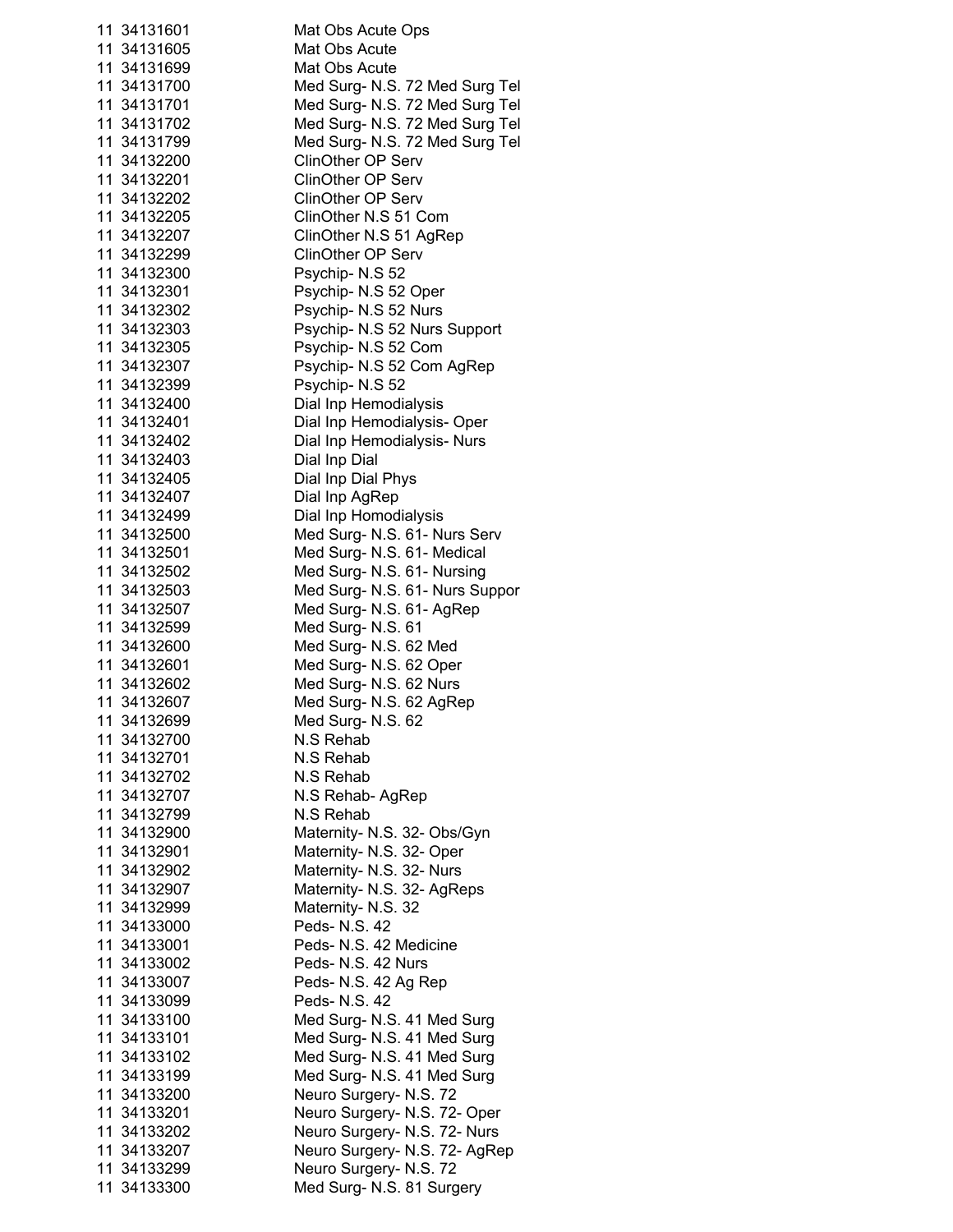| 11 34133301 | Med Surg- N.S. 81 Surg                |
|-------------|---------------------------------------|
| 11 34133302 | Med Surg- N.S. 81 Nurs                |
| 11 34133307 | Med Surg- N.S. 81 AgRep               |
| 11 34133340 | Med Surg- N.S. 81 AgRep               |
| 11 34133399 | Med Surg-N.S. 81                      |
| 11 34133400 | Med Surg- N.S. 82 Surg                |
| 11 34133401 | Med Surg- N.S. 82 Surg                |
| 11 34133402 | Med Surg- N.S. 82 Nursing             |
| 11 34133499 | Med Surg-N.S. 82                      |
| 11 34133500 | Cardiothor- N.S. 24- CT ICU           |
| 11 34133501 | Cardiothor- N.S. 24- Oper             |
| 11 34133502 | Cardiothor- N.S. 24- Nurs             |
| 11 34133507 | Cardiothor- N.S. 24- AgRep            |
| 11 34133599 | Cardiothor- N.S. 24- Nurs Serv        |
| 11 34133600 | Neuro Surgery- N.S. 71                |
| 11 34133601 | Neuro Surgery- N.S. 71                |
| 11 34133602 | Neuro Surgery- N.S. 71                |
| 11 34133607 | Neuro Surgery- N.S. 71- AgRep         |
| 11 34133699 | Neuro Surgery- N.S. 71                |
| 11 34133700 | Med Surg Step Down Gen Surgery        |
| 11 34133701 | Med Surg Step Down Gen Surgery        |
| 11 34133702 | Med Surg Step Down Gen Surgery        |
| 11 34133707 | Med Surg Step Down Gen AgRep          |
| 11 34133799 | Med Surg Step Down                    |
| 11 34133800 | CT- ICU - Step Down                   |
| 11 34133801 | CT-ICU - Step Down Ops                |
| 11 34133802 | CT- ICU - Step Down Nursing           |
| 11 34133807 | CT-ICU - Step Down AgRep              |
| 11 34133899 | CT- ICU - Step Down                   |
| 11 34134000 | CT- ICU - Nursing Ser-Coronary        |
| 11 34134001 | CT-ICU-N.S. 26- CCU                   |
| 11 34134002 | CT- ICU -N.S. 26- Nursing             |
| 11 34134007 | CT-ICU-N.S. 26-AgRep                  |
| 11 34134099 | CT- ICU -N.S. 26- Nursing Serv        |
| 11 34134500 | Med- Gastro                           |
| 11 34135100 | Peds- N.S. 43                         |
| 11 34135101 | Peds- N.S. 43 Oper                    |
| 11 34135102 | Peds- N.S. 42 Nurs                    |
| 11 34135107 | Peds- N.S. 43 AgRep                   |
| 11 34135199 | Peds- N.S. 43                         |
| 11 34135600 | NeoNatal N.S.35 - ICU                 |
| 11 34135601 | NeoNatal N.S.35 - ICU                 |
| 11 34135602 | NeoNatal N.S.35 - ICU- Nurs           |
| 11 34135607 | NeoNatal N.S.35 - ICU- AgRep          |
| 11 34135699 | NeoNatal N.S.35 - ICU                 |
| 11 34137000 | <b>Geriatric Center</b>               |
| 11 34137001 | Geriatric Center Oper                 |
| 11 34137005 | <b>Geriatric Center Phys</b>          |
| 11 34137099 | <b>Geriatric Center</b>               |
| 11 34137100 | Neuro- Stroke Unit Oper               |
| 11 34137101 | Neuro- Stroke Unit Oper               |
| 11 34137102 | Neuro- Stroke Unit Nurs               |
| 11 34137105 | Neuro- Stroke Unit Phys               |
| 11 34137107 | Neuro- Stroke Unit AgRep              |
| 11 34137199 | Neuro- Stroke Unit                    |
| 11 34137600 | <b>ClinSuite G Nurs Serv Midwifer</b> |
| 11 34137900 | ClinStar                              |
| 11 34137901 | ClinStar                              |
|             |                                       |
| 11 34137902 | ClinStar                              |
| 11 34137905 | <b>ClinStar Phys</b>                  |
| 11 34137999 | ClinStar                              |
| 11 34138000 | Med Surg- N.S. 41 ED Observ           |
| 11 34138001 | Med Surg- N.S. 41 ED Observ- O        |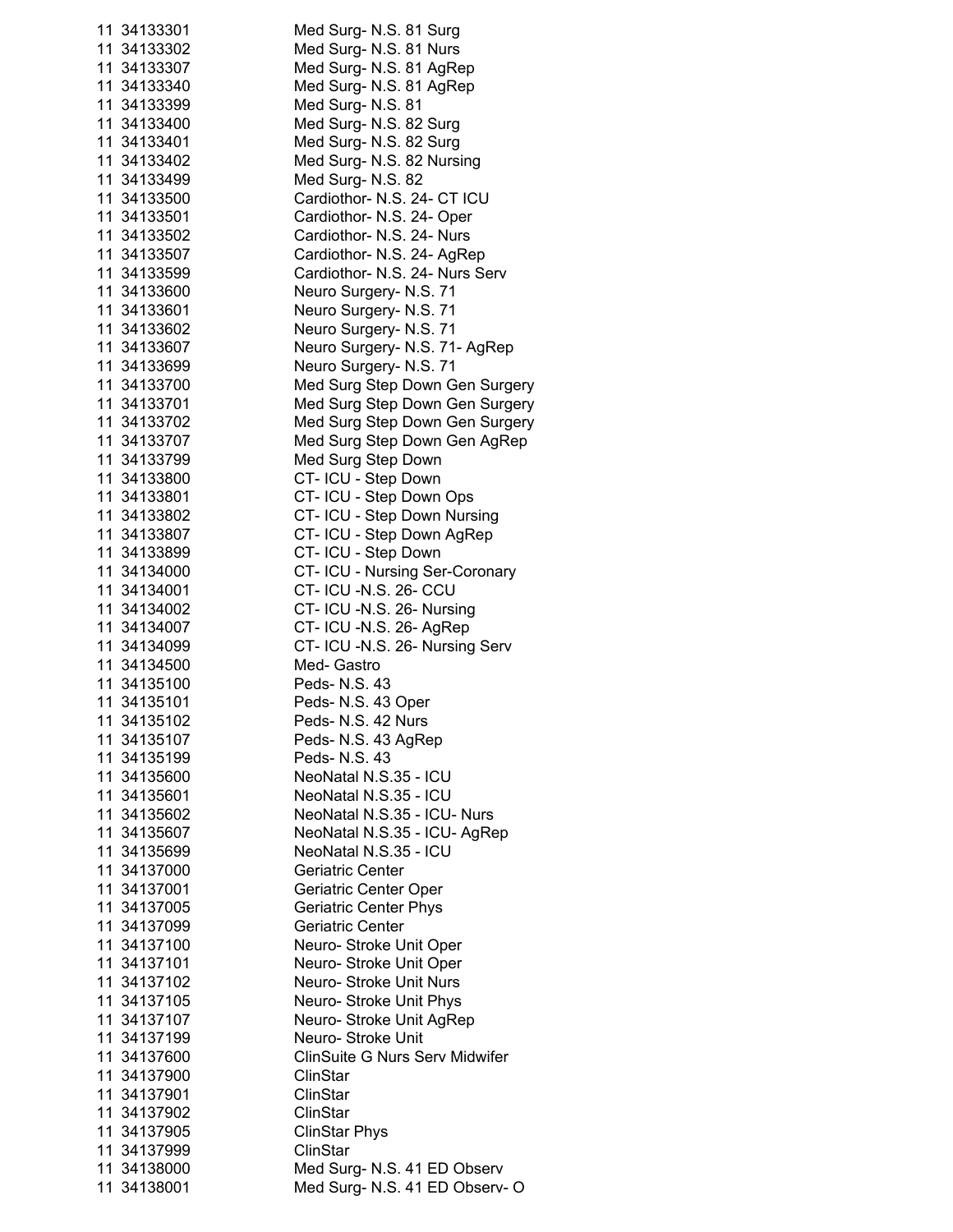| 11 34138002 | Med Surg- N.S. 41 ED Observ- N |
|-------------|--------------------------------|
| 11 34138005 | Med Surg- N.S. 41 ED Observ- P |
|             |                                |
| 11 34138099 | Med Surg- N.S. 41 ED Observ    |
| 11 35130000 | L & D- N.S. 31                 |
| 11 35130001 | L & D- N.S. 31 Operating       |
|             |                                |
| 11 35130002 | L & D- N.S. 31 Nursing         |
| 11 35130007 | L & D- N.S. 31 Agency Replacem |
|             |                                |
| 11 35130099 | L & D- N.S. 31                 |
| 11 35130100 | Lab Collect & Spec             |
| 11 35130101 | Lab Collect & Spec             |
|             |                                |
| 11 35130199 | Lab Collect & Spec             |
| 11 35130200 | Lab Cell Sorter                |
| 11 35130201 | Lab Cell Sorter-Oper           |
|             |                                |
| 11 35130299 | Lab Cell Sorter                |
| 11 35130300 | <b>Rehab Card</b>              |
| 11 35130301 | <b>Rehab Card</b>              |
|             |                                |
| 11 35130305 | <b>Rehab Card Phys</b>         |
| 11 35130399 | <b>Rehab Card Other</b>        |
| 11 35130400 | Peds Gastro                    |
|             |                                |
| 11 35130401 | Peds Gastro                    |
| 11 35130402 | <b>Peds Gastro Nurs</b>        |
| 11 35130403 | <b>Peds Gastro Nurs</b>        |
|             |                                |
| 11 35130405 | Peds Gastro Phys               |
| 11 35130499 | Peds Gastro                    |
| 11 35130500 |                                |
|             | Anes- Pain Management          |
| 11 35130501 | Anes- Pain Management          |
| 11 35130502 | Anes- Pain Management Nurs     |
| 11 35130599 | Anes- Pain Management          |
|             |                                |
| 11 35130600 | OperRoom                       |
| 11 35130601 | OperRoom                       |
| 11 35130602 | OperRoom Nurs                  |
|             |                                |
| 11 35130605 | SurgerylP OR                   |
| 11 35130606 | OperRoom AgRep                 |
| 11 35130607 | OperRoom                       |
|             |                                |
| 11 35130680 | OperRoom Vic                   |
| 11 35130682 | OperRoom Nurs Vic              |
| 11 35130685 | SurgeryIP OR Vic Phys          |
|             |                                |
| 11 35130699 | OperRoom                       |
| 11 35130700 | OperAgen                       |
| 11 35130701 | OperAgen Other                 |
|             |                                |
| 11 35130702 | OperAgen Nurs                  |
| 11 35130707 | OperAgen Replacements          |
| 11 35130799 | OperAgen                       |
|             |                                |
| 11 35130800 | OperRoomOpenHeart              |
| 11 35130801 | OperRoomOpenHeart              |
| 11 35130899 | OperRoomOpenHeart              |
|             |                                |
| 11 35130900 | Neuro Surg Op Ad               |
| 11 35130901 | Neuro Surg Op Cellular Imm     |
| 11 35130905 | Neuro Surg Op Ad Phys          |
|             |                                |
| 11 35130999 | Neuro Surg Op Ad               |
| 11 35131000 | SurgOrtho                      |
| 11 35131001 | SurgOrtho Oper                 |
| 11 35131099 |                                |
|             | SurgOrtho                      |
| 11 35131100 | SurgTrans                      |
| 11 35131101 | SurgTrans Oper                 |
| 11 35131105 |                                |
|             | SurgTrans Phys                 |
| 11 35131142 | <b>SurgTrans Nurs</b>          |
| 11 35131143 | SurgTrans Tech/Other           |
| 11 35131199 | SurgTrans                      |
|             |                                |
| 11 35131200 | Lab Bone Marrow Trans          |
| 11 35131201 | <b>Lab Bone Marrow Trans</b>   |
| 11 35131202 | Lab Bone Marrow Trans- Nurs    |
|             |                                |
| 11 35131299 | Lab Bone Marrow Trans          |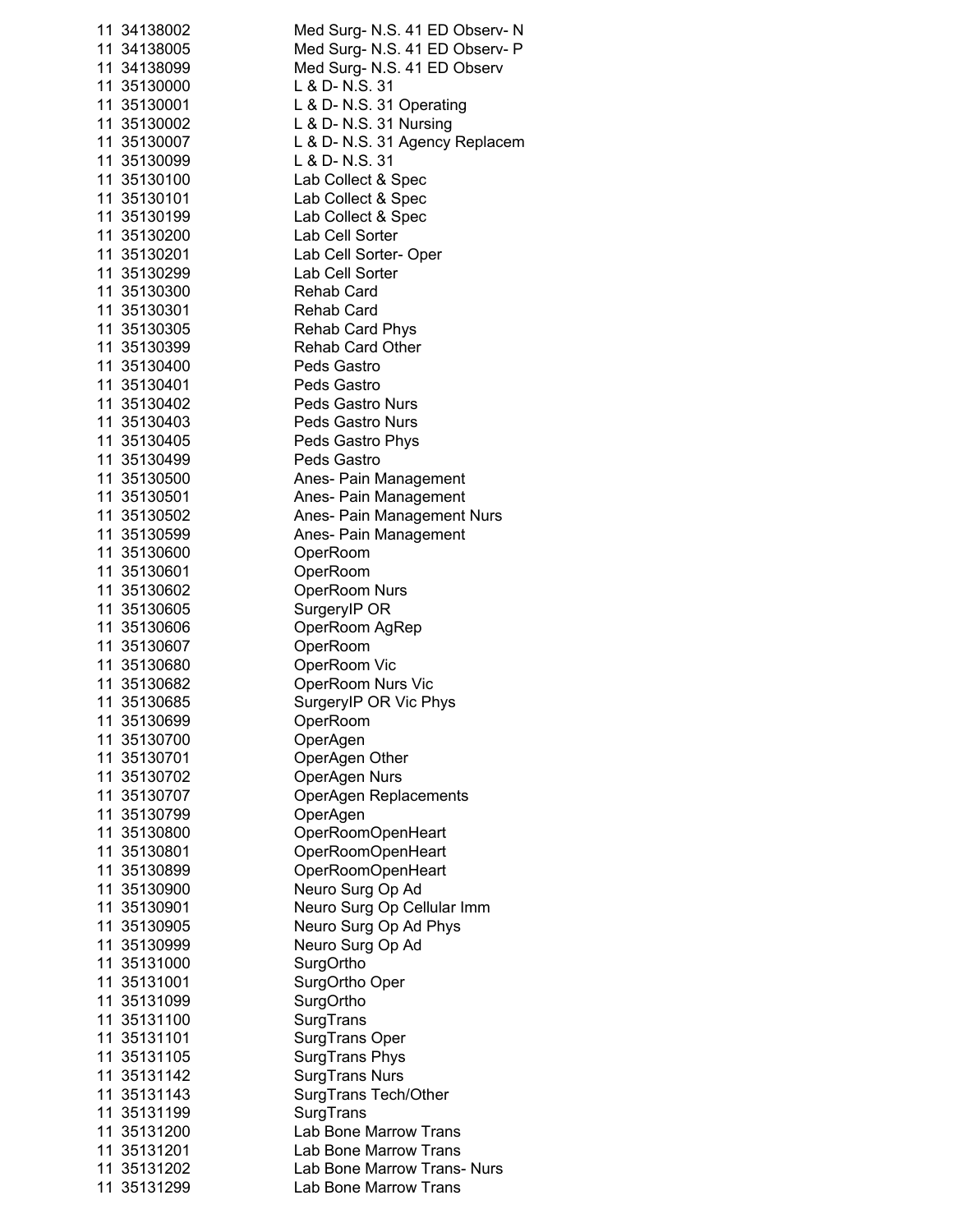| 11 35131300                | OperRoomMinorSurg                            |
|----------------------------|----------------------------------------------|
| 11 35131301                | OperRoomMinorSurg                            |
| 11 35131302                | OperRoomMinorSurg                            |
| 11 35131399                | OperRoomMinorSurg                            |
| 11 35131400<br>11 35131401 | RehabSports Med<br>RehabSports Med Oper      |
| 11 35131402                | <b>RehabSports Med Nurs</b>                  |
| 11 35131405                | <b>RehabSports Med Phys</b>                  |
| 11 35131499                | RehabSports Med                              |
| 11 35131500                | RadSPE                                       |
| 11 35131501                | RadSPE Ops                                   |
| 11 35131505                | RadSPE Phys                                  |
| 11 35131599<br>11 35131600 | RadSPE<br>Lab Info Serv                      |
| 11 35131700                | RadMamo                                      |
| 11 35131701                | RadMamo Oper                                 |
| 11 35131705                | RadMamo Phys                                 |
| 11 35131741                | RadMamo Phys                                 |
| 11 35131742                | RadMamo Nurs                                 |
| 11 35131743                | RadMamo Tech/Other                           |
| 11 35131799                | RadMamo                                      |
| 11 35131800<br>11 35131801 | RadULTRA Diag<br>RadULTRA Diag Oper          |
| 11 35131803                | RadULTRA Diag Ob                             |
| 11 35131805                | RadULTRA Diag Phys                           |
| 11 35131899                | RadULTRA Diag                                |
| 11 35131900                | Lab POC Testing                              |
| 11 35131901                | Lab POC Testing Op                           |
| 11 35131999                | Lab POC Testing                              |
| 11 35132000                | Recov                                        |
| 11 35132001<br>11 35132002 | Recov<br><b>Recov Nurs</b>                   |
| 11 35132003                | Recov                                        |
| 11 35132080                | Recov Vic                                    |
| 11 35132082                | <b>Recov Nurs Vic</b>                        |
| 11 35132099                | Recov                                        |
| 11 35132100                | Neuro Surg Op                                |
| 11 35132101                | Neuro Surg Op                                |
| 11 35132105<br>11 35132199 | Neuro Surg Op Com<br>Neuro Surg Op           |
| 11 35132200                | ICU- Med -N.S.33 Med ICU                     |
| 11 35132201                | ICU- Med -N.S. 33 Med ICU Reco               |
| 11 35132202                | ICU- Med- N.S. 33 Med ICU Reco               |
| 11 35132207                | ICU- Med -N.S. 33 Med ICU AgRe               |
| 11 35132299                | ICU- Med -N.S. 33 Med ICU Reco               |
| 11 35132300                | Anes                                         |
| 11 35132301                | Anes-Oper                                    |
| 11 35132305<br>11 35132380 | Anes- Com<br>Anes- Vic                       |
| 11 35132385                | Anes- Vic Phys                               |
| 11 35132399                | Anes                                         |
| 11 35132400                | Urol                                         |
| 11 35132401                | Urol                                         |
| 11 35132405                | <b>Urol Phys</b>                             |
| 11 35132499                | Urol                                         |
| 11 35132500<br>11 35132600 | OperRoom Supp Surg Implants<br>OperRoom Supp |
| 11 35132601                | OperRoom Supp                                |
| 11 35132602                | OperRoom Supp Catlab Interv Ra               |
| 11 35132699                | OperRoom Supp Catlab Interv R                |
| 11 35132700                | Med Surg Trans- Heart Trans Pr               |
| 11 35132800                | Clinical Lab Clinical-Oper                   |
| 11 35132801                | Clinical Lab Clinical-Oper                   |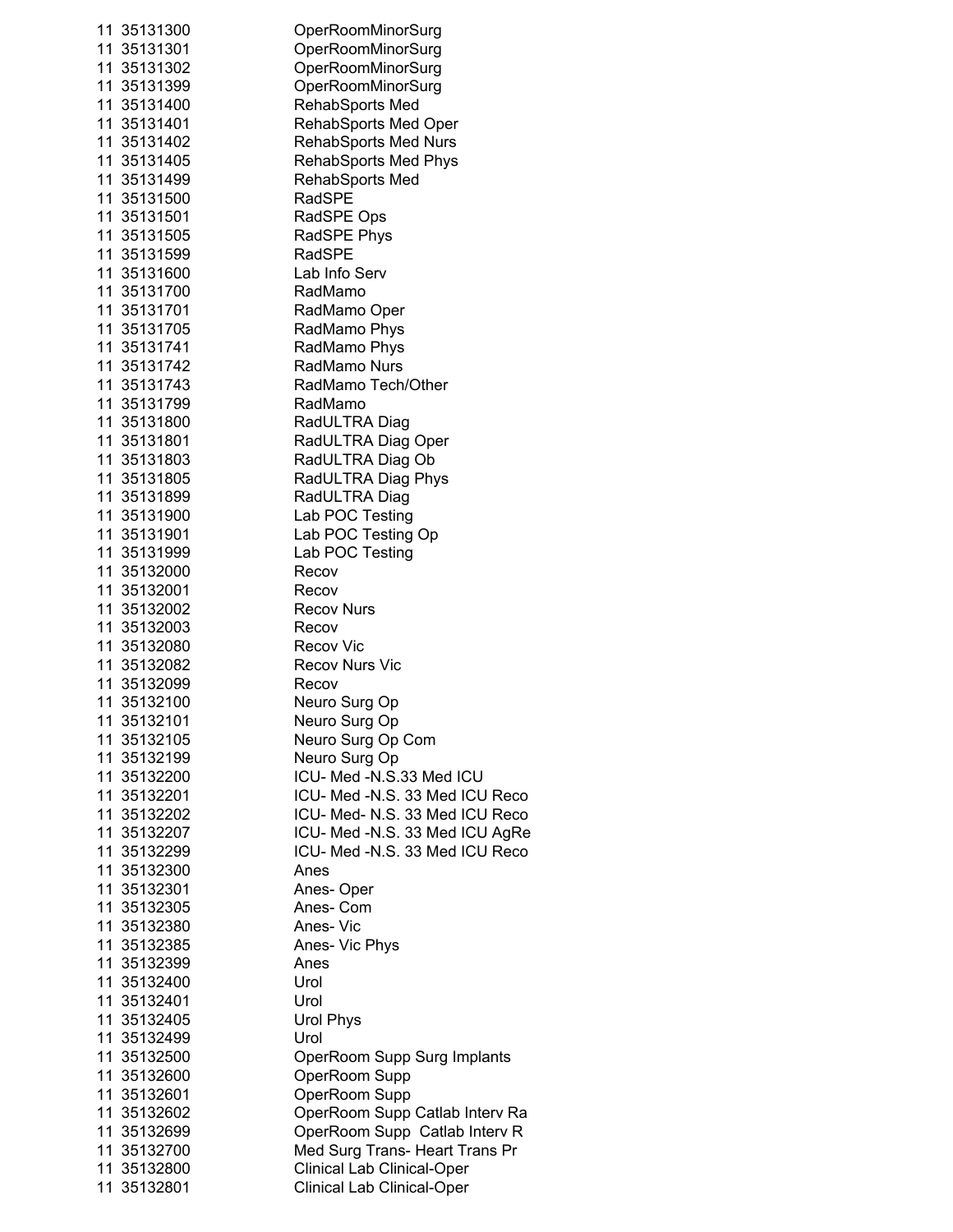| 11 35132805 | <b>Clinical Lab Phys</b>     |
|-------------|------------------------------|
| 11 35132880 | <b>Clinical Lab Vic</b>      |
| 11 35132885 | <b>Clinical Lab Phys-Vic</b> |
| 11 35132899 | <b>Clinical Lab</b>          |
| 11 35132900 | <b>Lab Clinical Chem</b>     |
| 11 35132901 | Lab Clinical Chem Acad       |
| 11 35132905 | Lab Clinical Chem- Oper      |
| 11 35132999 | Lab Clinical Chem            |
| 11 35133000 | Lab Hema                     |
| 11 35133001 | Lab Hema- Oper               |
| 11 35133005 | Lab Hema- Phys               |
| 11 35133099 | Lab Hema                     |
| 11 35133100 | Lab POC Viro/Sero            |
| 11 35133101 | Lab POC Viro/Sero Op         |
| 11 35133105 | Lab POC Viro/Sero Phys       |
| 11 35133199 | Lab POC Viro/Sero            |
| 11 35133200 | Lab Microbio                 |
| 11 35133201 | Lab Microbio- Bact- Op       |
| 11 35133205 | Lab Microbio- Bact- Ph       |
| 11 35133299 | Lab Microbio- Bact           |
| 11 35133300 | RadDiag Admin                |
| 11 35133301 | RadDiag Admin Ops            |
| 11 35133305 | RadDiag Admin Phys           |
| 11 35133399 | RadDiag Admin                |
| 11 35133400 | Lab Hema/Oncology Lab        |
| 11 35133401 | Lab Hema/Oncology Lab        |
| 11 35133405 | Lab Hema/Oncology Lab Phys   |
| 11 35133499 | Lab Hema/Oncology Lab        |
| 11 35133500 | Lab Immun Clin               |
| 11 35133501 | Lab Immun Clin-Op            |
| 11 35133502 | Lab Immun Clin Nurs Direc    |
| 11 35133505 | Lab Immun Clin Phys          |
| 11 35133599 | Lab Immun                    |
| 11 35133600 | Lab Microscopy               |
| 11 35133601 | Lab Microscopy- Op           |
| 11 35133605 | Lab Microscopy- Phys         |
| 11 35133699 | Lab Microscopy               |
| 11 35134000 | Lab Admin Anatom Path        |
| 11 35134001 | Lab Admin Anatom Path Oper   |
| 11 35134004 | Lab Admin Anatom Path Ambu   |
| 11 35134005 | Lab Admin Anatom Path Com    |
| 11 35134099 | Lab Admin Anatom Path        |
| 11 35134100 | Lab Cyto                     |
| 11 35134101 | Lab Cyto-Oper                |
| 11 35134105 | Lab Cyto- Phys               |
| 11 35134199 | Lab Cyto                     |
| 11 35134300 | Lab Autopsy                  |
| 11 35134301 | Lab Autopsy- Oper            |
| 11 35134305 | Lab Autopsy- Phys            |
| 11 35134399 | Lab Autopsy                  |
| 11 35134500 | Lab Path                     |
| 11 35134501 | Lab Path Op                  |
| 11 35134504 | Lab Path Ambul Nur           |
| 11 35134505 | Lab Path Phys                |
| 11 35134599 | Lab Path                     |
| 11 35134600 | Epid                         |
| 11 35134601 | Epid Oper                    |
| 11 35134605 | <b>Epid Phys</b>             |
| 11 35134699 | Epid                         |
| 11 35134700 | Derm Med                     |
| 11 35134701 | Derm Med Oper                |
| 11 35134705 | Derm Med                     |
| 11 35134799 | Derm Med                     |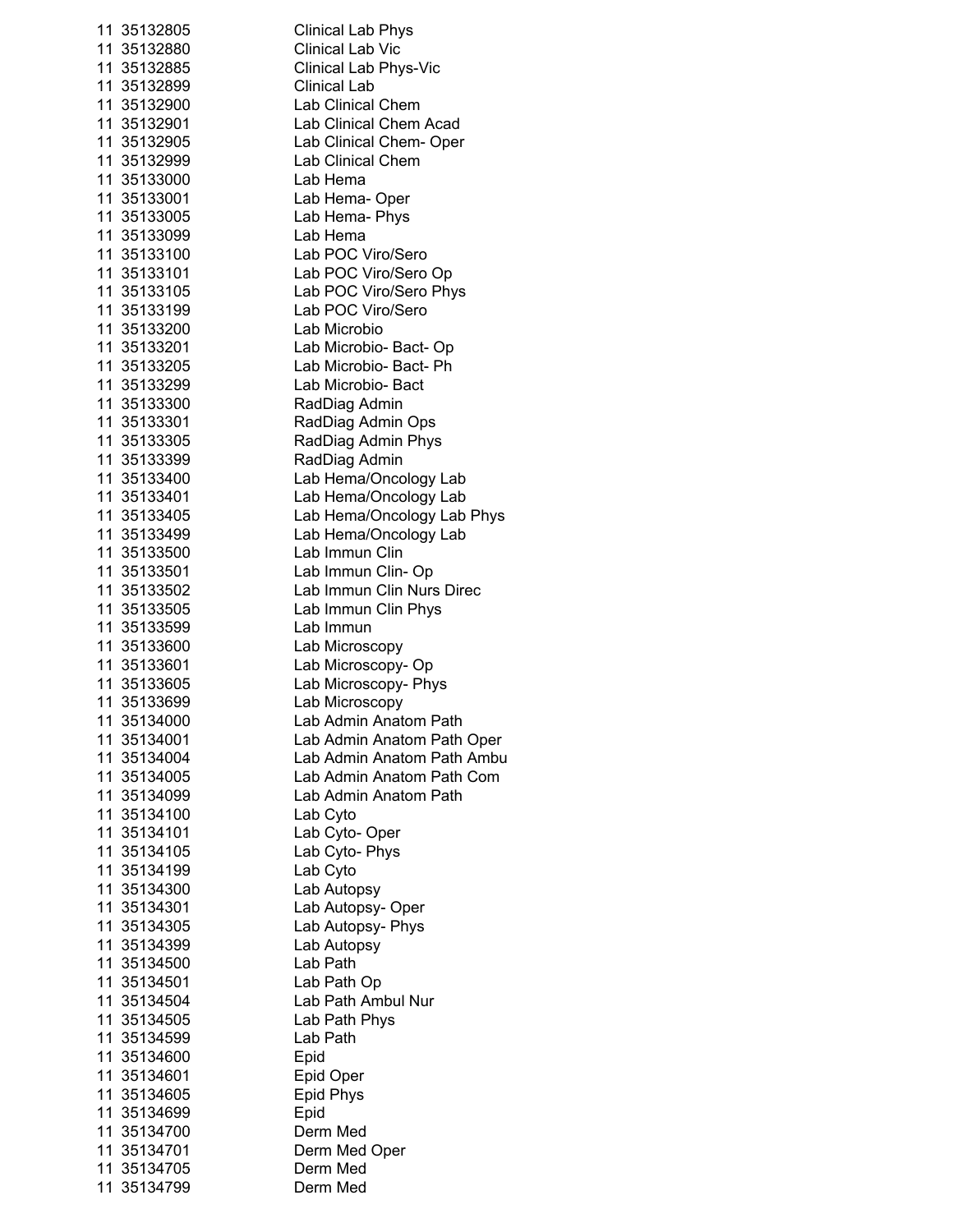| 11 35134800                | Med- Gastro                    |
|----------------------------|--------------------------------|
| 11 35134801                | Med- Gastro                    |
| 11 35134805                | Med- Gastro Phys               |
| 11 35134900                | SurgThor                       |
| 11 35134901                | SurgThor Non Nurs              |
| 11 35134902                | <b>SurgThor Nurs</b>           |
| 11 35134905                | <b>SurgThor Phys</b>           |
| 11 35134999                | SurgThor                       |
| 11 35135000                | Lab Blood Bank- Purc of Compon |
| 11 35135001                | Lab Blood Bank- Purc of Compon |
| 11 35135080                | Lab Blood Bank- Purc Vic       |
| 11 35135099                | Lab Blood Bank- Purc of Compon |
| 11 35135400                | Lab Blood Bank- Storing & Proc |
| 11 35135401                | Lab Blood Bank-Oper            |
| 11 35135402                | Lab Blood Bank- Admin          |
| 11 35135405                | Lab Blood Bank- Phys           |
| 11 35135499                | Lab Blood Bank- Storing & Proc |
| 11 35135500                | Cardio EKG Electrocardiography |
| 11 35135501                | Cardio EKG Adult Oper          |
| 11 35135502                | <b>Cardio EKG Adult Nurs</b>   |
| 11 35135505                | Cardio EKG Electrocardiography |
| 11 35135580                | Cardio EKG Electrocardiography |
| 11 35135582                | Cardio EKG Adult Nurs- Vic     |
| 11 35135585                | Cardio EKG Electrocardiography |
| 11 35135599                | Cardio EKG Electrocardiography |
| 11 35135600                | Cardio EKG Peds Electrocardiog |
| 11 35135601                | Cardio EKG Peds Electrocardiog |
| 11 35135605                | Cardio EKG Peds Phys           |
| 11 35135699                | Cardio EKG Peds                |
| 11 35135700                | Neuro Op Diag                  |
| 11 35135701                | Neuro Op Diag Oper             |
| 11 35135705                | Neuro Op Phys                  |
| 11 35135706                | Neuro Op                       |
| 11 35135799                | Neuro Op Diag                  |
| 11 35135800                | Neuro Op Electroencephalograph |
| 11 35135900                | Med Surg Trans- Liver Trans    |
| 11 35135901                | Med Surg Trans- Liver Trans    |
| 11 35135902                | Med Surg Trans- Liver Trans- N |
| 11 35135999                | Med Surg Trans- Liver Trans    |
| 11 35136000                | RadDiag                        |
| 11 35136001                | RadDiag Oper                   |
| 11 35136002                | RadDiag Nurs                   |
| 11 35136005                | RadDiag Phys                   |
| 11 35136007                | RadDiag AgRep                  |
| 11 35136041                | RadDiag Phys                   |
| 11 35136080                | RadDiag Vic Phys               |
| 11 35136082                | RadDiag Nurs Vic               |
| 11 35136085                | RadDiag Phys Offsite           |
| 11 35136099                | RadDiag                        |
| 11 35136100                | Cardio EPS Lab                 |
| 11 35136101                | Cardio EPS Lab                 |
|                            |                                |
| 11 35136102                | Cardio EPS Lab                 |
| 11 35136105                | Cardio EPS Lab Phys            |
| 11 35136107                | Cardio EPS Lab AgRep           |
| 11 35136199                | Cardio EPS Lab                 |
| 11 35136300                | Med Surg Pancreas Trans        |
| 11 35136400                | <b>Asth Peds</b>               |
| 11 35136401                | Asth Peds Oper                 |
| 11 35136402                | <b>Asth Peds Nurs</b>          |
| 11 35136405                | Asth Peds Phys                 |
| 11 35136499                | <b>Asth Peds</b>               |
| 11 35136500<br>11 35136600 | RadCT Scanner                  |
|                            | RadTher Nurs                   |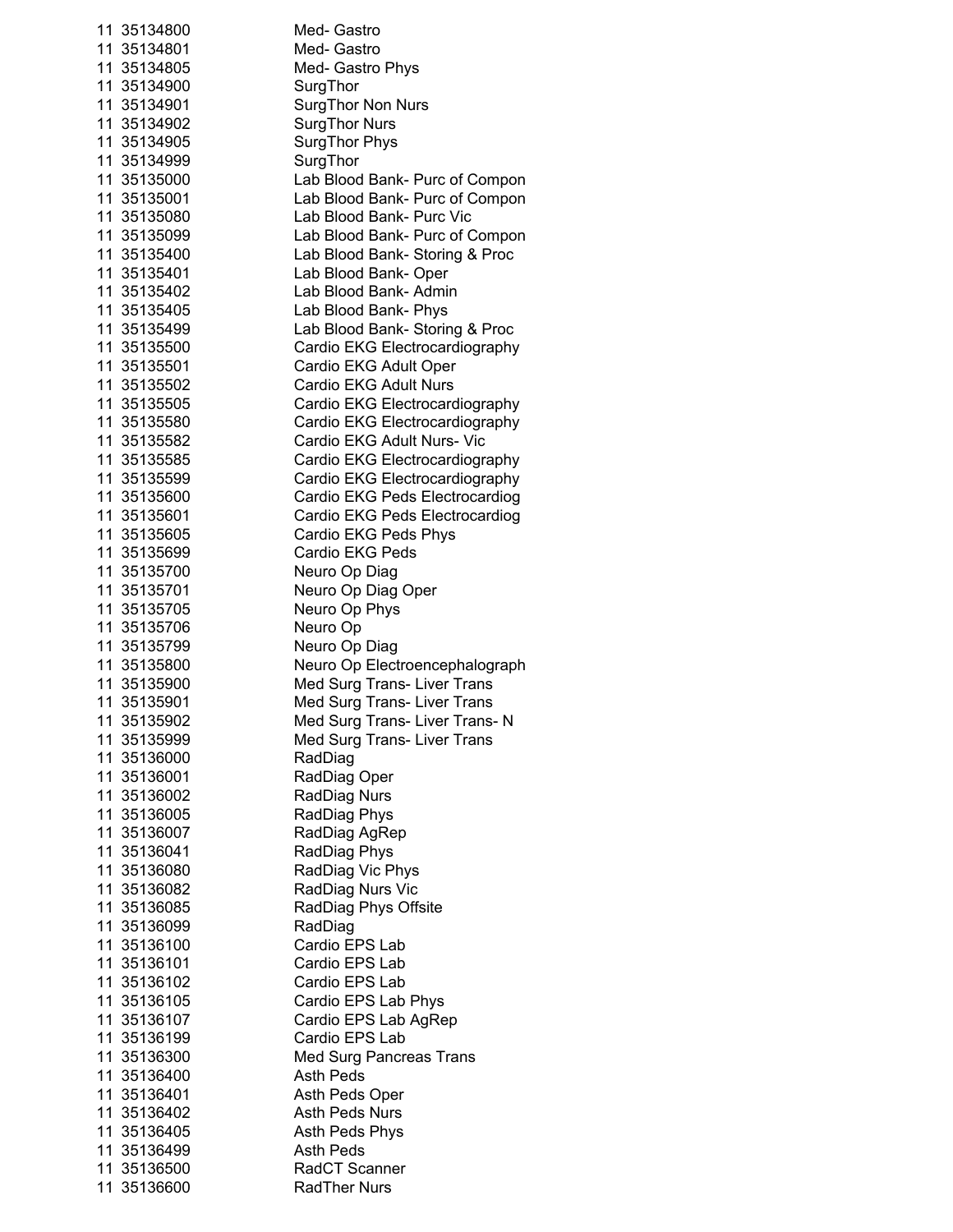|  | 11 35136601                | RadTher Oper                                                     |
|--|----------------------------|------------------------------------------------------------------|
|  | 11 35136602                | <b>RadTher Nurs</b>                                              |
|  | 11 35136605                | RadTher Phys                                                     |
|  | 11 35136699                | RadTher                                                          |
|  | 11 35136700                | SurgKidTrans Pre                                                 |
|  | 11 35136701                | SurgKidTrans Pre-Oper                                            |
|  | 11 35136705                | SurgKidTrans Phys                                                |
|  | 11 35136741                | SurgKidTrans Pre Phys                                            |
|  | 11 35136799                | SurgKidTrans Pre                                                 |
|  | 11 35136800                | Opthal                                                           |
|  | 11 35136801                | <b>Opthal Oper</b>                                               |
|  | 11 35136805                | <b>Opthal Phys</b>                                               |
|  | 11 35136899                | Opthal                                                           |
|  | 11 35137100                | RadNUC Diag                                                      |
|  | 11 35137101                | RadNUC Oper                                                      |
|  | 11 35137102                | RadNUC Diag                                                      |
|  |                            |                                                                  |
|  | 11 35137105                | RadNUC Phys                                                      |
|  | 11 35137199                | RadNUC<br><b>RadCT Scanner Rad</b>                               |
|  | 11 35137500                |                                                                  |
|  | 11 35137501                | RadCT Scanner Oper                                               |
|  | 11 35137502                | RadCT Scan                                                       |
|  | 11 35137505                | RadCT Scan Phys                                                  |
|  | 11 35137541                | RadCT Scan Phys                                                  |
|  | 11 35137599                | RadCT                                                            |
|  | 11 35137600                | SurgVasc Phys                                                    |
|  | 11 35137601                | SurgVasc Oper                                                    |
|  | 11 35137605                | SurgVasc Phys                                                    |
|  | 11 35137699                | <b>SurgVasc</b>                                                  |
|  | 11 35137700                | Cardio- Cath Lab                                                 |
|  | 11 35137701                | Cardio- Cath Lab Oper<br>Cardio- Cath Lab Nurs                   |
|  | 11 35137702                |                                                                  |
|  | 11 35137705                | Cardio- Cath Lab Cardiac                                         |
|  | 11 35137707<br>11 35137799 | Cardio- Cath Lab AgRep<br>Cardio- Cath Lab                       |
|  |                            |                                                                  |
|  | 11 35137800                | Cardio Peds- Cath Lab- Cardiac                                   |
|  | 11 35137801<br>11 35137802 | Cardio Peds- Cath Lab- Cardiac<br>Cardio Peds- Cath Lab- Cardiac |
|  |                            |                                                                  |
|  | 11 35137805<br>11 35137899 | Cardio Peds- Cath Lab- Phys<br>Cardio Peds- Cath Lab             |
|  | 11 35138000                | <b>Respitory Ther</b>                                            |
|  | 11 35138001                | <b>Respitory Ther Oper</b>                                       |
|  | 11 35138080                | Respitory Ther Vic                                               |
|  | 11 35138099                | <b>Respitory Ther</b>                                            |
|  | 11 35138100                | <b>ER Serv</b>                                                   |
|  | 11 35138101                | <b>ER Serv Oper</b>                                              |
|  | 11 35138102                | <b>ER Serv Nurs</b>                                              |
|  | 11 35138103                | <b>ER Serv Nurs Supp</b>                                         |
|  | 11 35138105                | ER Phys                                                          |
|  | 11 35138106                | <b>ER Serv Reg</b>                                               |
|  | 11 35138107                | ER Serv AgRep                                                    |
|  | 11 35138199                | <b>ER Serv</b>                                                   |
|  | 11 35139000                | Rehab PhyTher Serv IP                                            |
|  | 11 35139001                | Rehab PhyTher Serv IP                                            |
|  | 11 35139005                | Rehab PhyTher Phys                                               |
|  | 11 35139099                | Rehab PhyTher Serv IP                                            |
|  | 11 35139100                | Rehab OCC IP                                                     |
|  | 11 35139101                | Rehab OCC IP                                                     |
|  | 11 35139105                | Rehab OCC Phys                                                   |
|  | 11 35139199                | Rehab OCC IP                                                     |
|  | 11 35139200                | RehabSpeech Path IP                                              |
|  | 11 35139201                | RehabSpeech Ther                                                 |
|  | 11 35139205                | RehabSpeech Phys                                                 |
|  | 11 35139299                | RehabSpeech Ther                                                 |
|  |                            |                                                                  |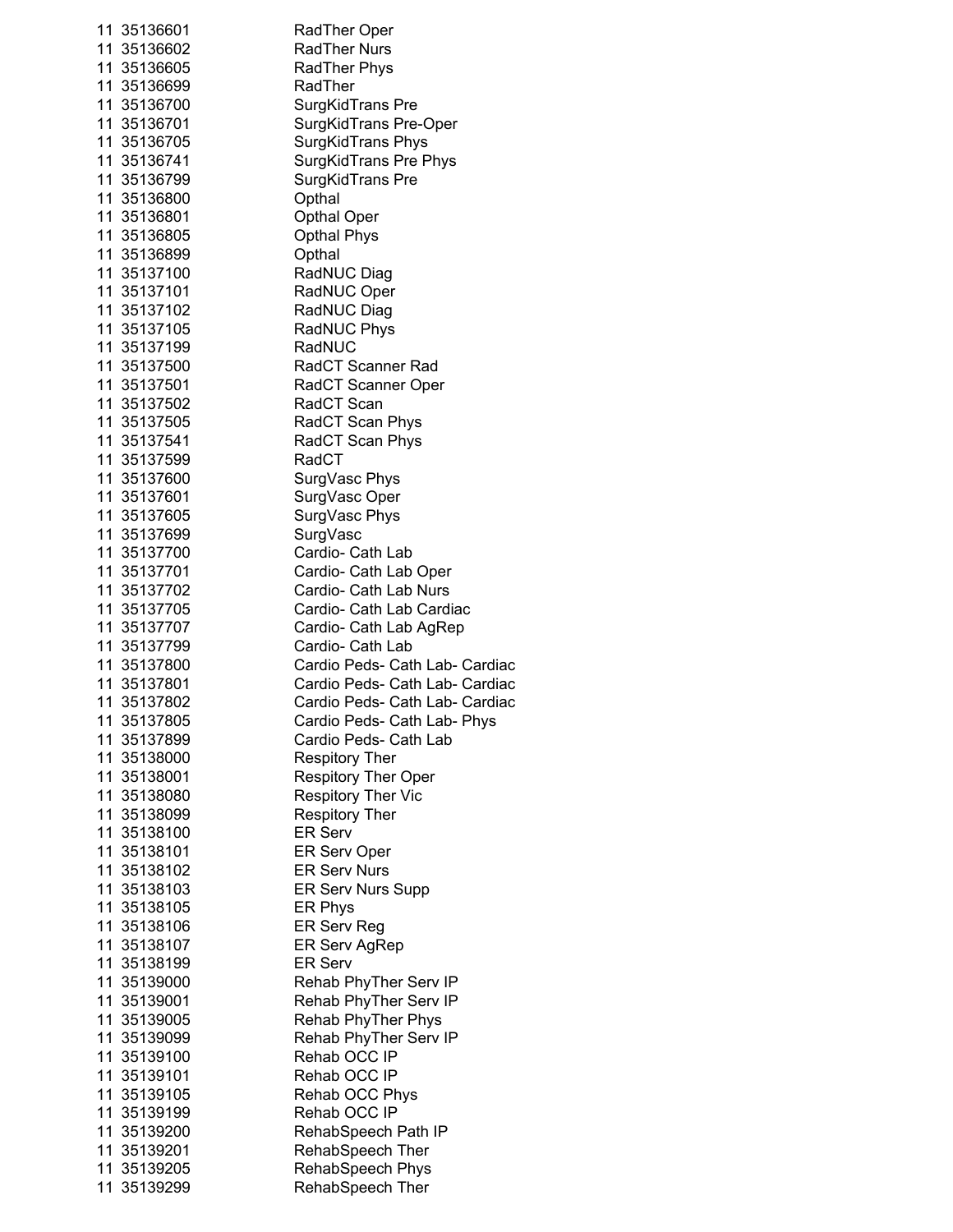| 11 35139300 | RehabRec Ther                      |
|-------------|------------------------------------|
| 11 35139301 | <b>RehabRec Ther Gen</b>           |
| 11 35139303 | RehabRec Ther                      |
| 11 35139305 | <b>RehabRec Ther Phys</b>          |
| 11 35139399 | RehabRec                           |
| 11 35139400 | <b>EN&amp;T Clin Aud</b>           |
| 11 35139401 | <b>EN&amp;T Clin Aud</b>           |
| 11 35139499 | <b>EN&amp;T Clin Aud</b>           |
| 11 35139500 | <b>Rehab Other IP</b>              |
| 11 35139501 | <b>Rehab Other IP</b>              |
| 11 35139505 | <b>Rehab Other Phys</b>            |
| 11 35139599 | Rehab Other IP                     |
| 11 35139600 | <b>SurgKidTransPost</b>            |
| 11 35139601 | SurgKidTransPost Oper              |
| 11 35139605 | SurgKidTransPost Phys              |
| 11 35139699 | <b>SurgKidTransPost</b>            |
| 11 35139700 | Lab Cytogen                        |
| 11 35139701 | Lab Cytogen                        |
| 11 35139799 | Lab Cytogen                        |
| 11 35139800 | <b>Rehab Cast Room IP</b>          |
| 11 35139801 | Rehab Cast Room IP Oper            |
| 11 35139805 | Rehab Cast Room IP Phys            |
| 11 35139899 | <b>Rehab Cast Room IP</b>          |
| 11 36130100 | <b>InfusClin Ther Nurs Offsite</b> |
| 11 36130101 | <b>InfusClin Ther Nurs Offsite</b> |
| 11 36130102 | <b>InfusClin Ther Nurs Offsite</b> |
| 11 36130105 | <b>InfusClin Offsite Ther</b>      |
| 11 36130199 | <b>InfusClin Ther Offsite</b>      |
| 11 36130200 | Dial Amb AgRep                     |
| 11 36130201 | Dial Amb Ctr Oper                  |
| 11 36130205 | Dial Amb AgRep                     |
| 11 36130207 | Dial Amb AgRep                     |
| 11 36130241 | Dial Amb Phys                      |
| 11 36130242 | Dial Amb Nurs                      |
| 11 36130243 | Dial Amb Tech/Other                |
| 11 36130244 | Dial Amb Strategic                 |
| 11 36130299 | Dial Amb OP Center                 |
| 11 36130300 | HospFin Amb Serv                   |
| 11 36130301 | HospFin Amb Serv Oper              |
| 11 36130399 | HospFin Amb Serv Other             |
| 11 36130400 | ClinSleep DisOrder                 |
| 11 36130401 | ClinSleep DisOrder Oper            |
| 11 36130402 | <b>ClinSleep DisOrder Nurs</b>     |
| 11 36130405 | <b>ClinSleep Disorder Phys</b>     |
| 11 36130499 | ClinSleep Disorder                 |
| 11 36130500 | Endo Clin Offsite                  |
| 11 36130501 | Endo Clin Offsite                  |
| 11 36130502 | <b>Endo Clin Offsite Nurs</b>      |
| 11 36130505 | Endo Clin Phys Offsite             |
| 11 36130599 | <b>Endo Clin Offsite Nurs</b>      |
| 11 36130600 | ClinVasc Offsite Surgery           |
| 11 36130601 | ClinVasc Offsite Surgery Ops       |
| 11 36130602 | ClinVasc Offsite Surgery Nurs      |
| 11 36130605 | ClinVasc Phys Offsite Surgery      |
| 11 36130699 | ClinVasc Offsite Surgery           |
| 11 36130700 | <b>ClinOther Other Fac</b>         |
| 11 36130701 | <b>ClinOther Other Fac</b>         |
| 11 36130702 | ClinOther Other Fac Ops            |
| 11 36130705 | ClinOther Other Fac Phys           |
| 11 36130799 | <b>ClinOther Other Fac</b>         |
| 11 36130800 | Hosp Admin Ecrip                   |
| 11 36130801 | Hosp Admin Ecrip                   |
| 11 36130803 | Hosp Admin Ecrip                   |
|             |                                    |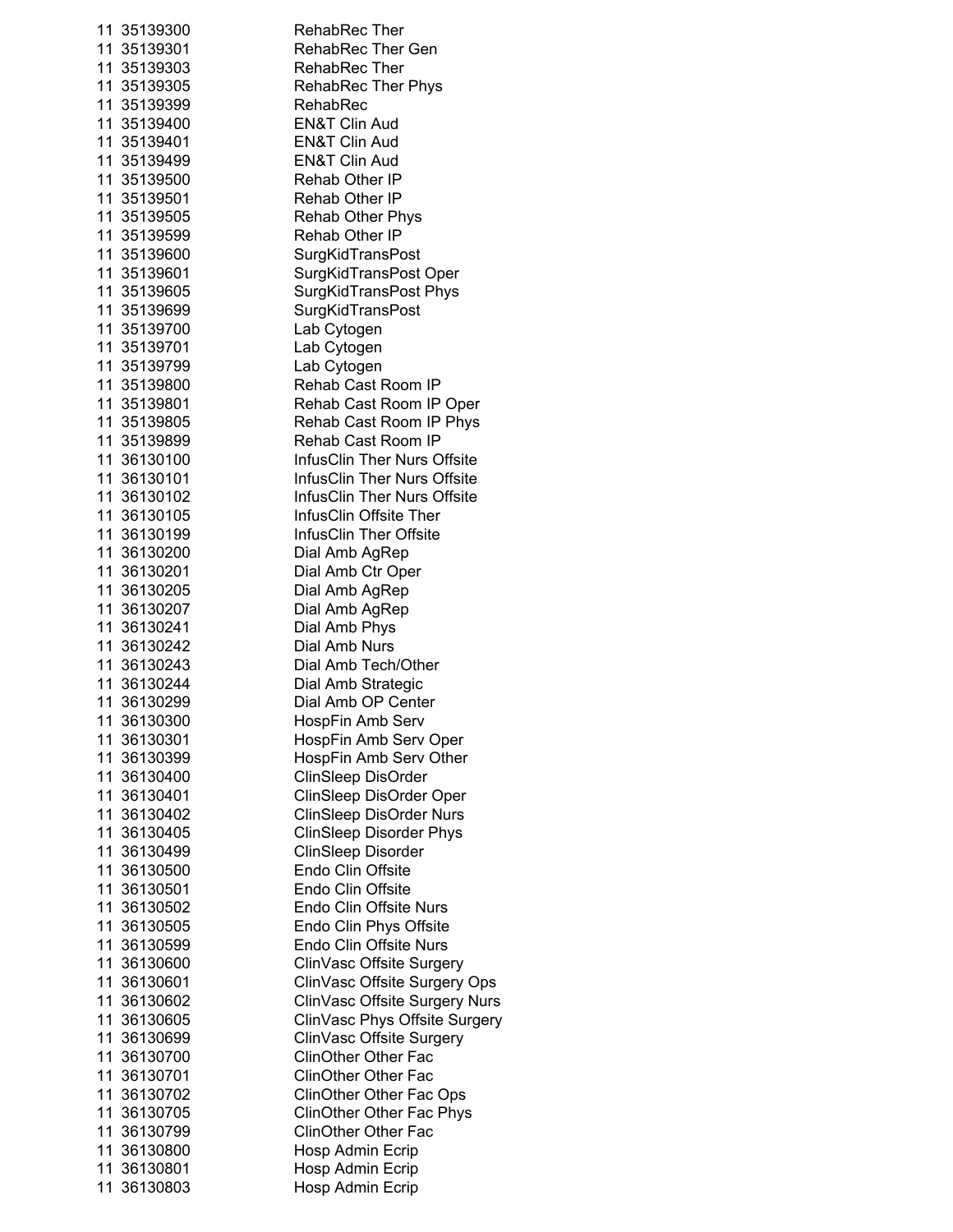| 11 36130804 | Hosp Admin Ecrip                      |
|-------------|---------------------------------------|
| 11 36130805 | Hosp Admin Ecrip Phys                 |
| 11 36130899 | Hosp Admin Ecrip                      |
|             |                                       |
| 11 36130900 | Hosp Admin Tissue Typing OP           |
| 11 36131000 | <b>ER Offsite Refractive Surgery</b>  |
| 11 36131100 | <b>ER Offsite Vic</b>                 |
| 11 36131101 | ER Offsite Vic Ops                    |
| 11 36131102 | <b>ER Offsite Nurs</b>                |
| 11 36131105 | <b>ER Offsite Phys</b>                |
| 11 36131199 | <b>ER Offsite Vic</b>                 |
| 11 36131200 | Dial Peds                             |
| 11 36131201 | Dial Peds Ops                         |
| 11 36131202 | Dial Peds Nurs                        |
| 11 36131205 | Dial Peds Phys                        |
| 11 36131299 | Dial Peds                             |
| 11 36131300 | P.OAmbSurgServ                        |
| 11 36131301 | P.OAmbSurg Oper                       |
| 11 36131302 | P.OAmbSurg Nurs                       |
| 11 36131303 | P.OAmbSurg Pre-Op                     |
| 11 36131382 | P.OAmbSurg Nurs Vic                   |
| 11 36131399 | P.OAmbSurg                            |
| 11 36131400 | Clin Offsite Vic                      |
| 11 36131401 | Clin Offsite Vic Ops                  |
| 11 36131402 | Clin Offsite Vic Nurs                 |
| 11 36131405 | Clin Offsite Vic Phys                 |
| 11 36131499 | <b>Clin Offsite Vic</b>               |
| 11 36131900 | P.Oamb Serv                           |
| 11 36131980 | P.Oamb Serv Vic                       |
| 11 36132200 | Dial Amb Main                         |
| 11 36132201 | Dial Amb Oper                         |
| 11 36132202 | Dial Amb Nurs                         |
| 11 36132205 | Dial Amb Phys                         |
| 11 36132299 | Dial Amb                              |
| 11 36132300 | Dial Home Prog                        |
| 11 36132301 | Dial Home Oper                        |
| 11 36132302 | Dial Home Nurs                        |
| 11 36132305 | Dial Home Phys                        |
| 11 36132399 | Dial Home                             |
| 11 36132400 | <b>ClinOther PODIATRY-CLINIC</b>      |
| 11 36132401 | ClinOther PODIATRY-CLINIC Ops         |
| 11 36132402 | <b>ClinOther PODIATRY-CLINIC Nurs</b> |
| 11 36132405 | ClinOther PODIATRY-CLINIC Phys        |
| 11 36132499 | ClinOther PODIATRY-CLINIC Misc        |
| 11 36132600 | RadTher CHEMO-DAY HOSPITAL            |
| 11 36132601 | RadTher CHEMO-DAY HOSPITAL Ops        |
| 11 36132602 | RadTher CHEMO-DAY HOSPITAL Nur        |
| 11 36132605 | RadTher CHEMO-DAY HOSPITAL Phy        |
| 11 36132666 | RadTher CHEMO-DAY HOSPITAL Mi         |
| 11 36134100 | Hosp Admin Phys Referral Ctr          |
| 11 36134101 | Hosp Admin Phys Referral Ctr O        |
| 11 36134102 | Hosp Admin Phys Referral Ctr N        |
| 11 36134103 | Hosp Admin Phys Referral Ctr N        |
| 11 36134104 | Hosp Admin Phys Referral Ctr A        |
| 11 36134105 | Hosp Admin Phys Referral Ctr          |
| 11 36134199 | Hosp Admin Phys Referral Ctr          |
| 11 36134200 | OncoClin                              |
| 11 36134201 | OncoClin                              |
| 11 36134202 | <b>OncoClin Nurs</b>                  |
| 11 36134299 | OncoClin                              |
| 11 36134400 | D.C                                   |
| 11 36134401 | D.C Oper                              |
| 11 36134402 | D.C Nurs Dir                          |
| 11 36134403 | D.C Nurs Supp                         |
|             |                                       |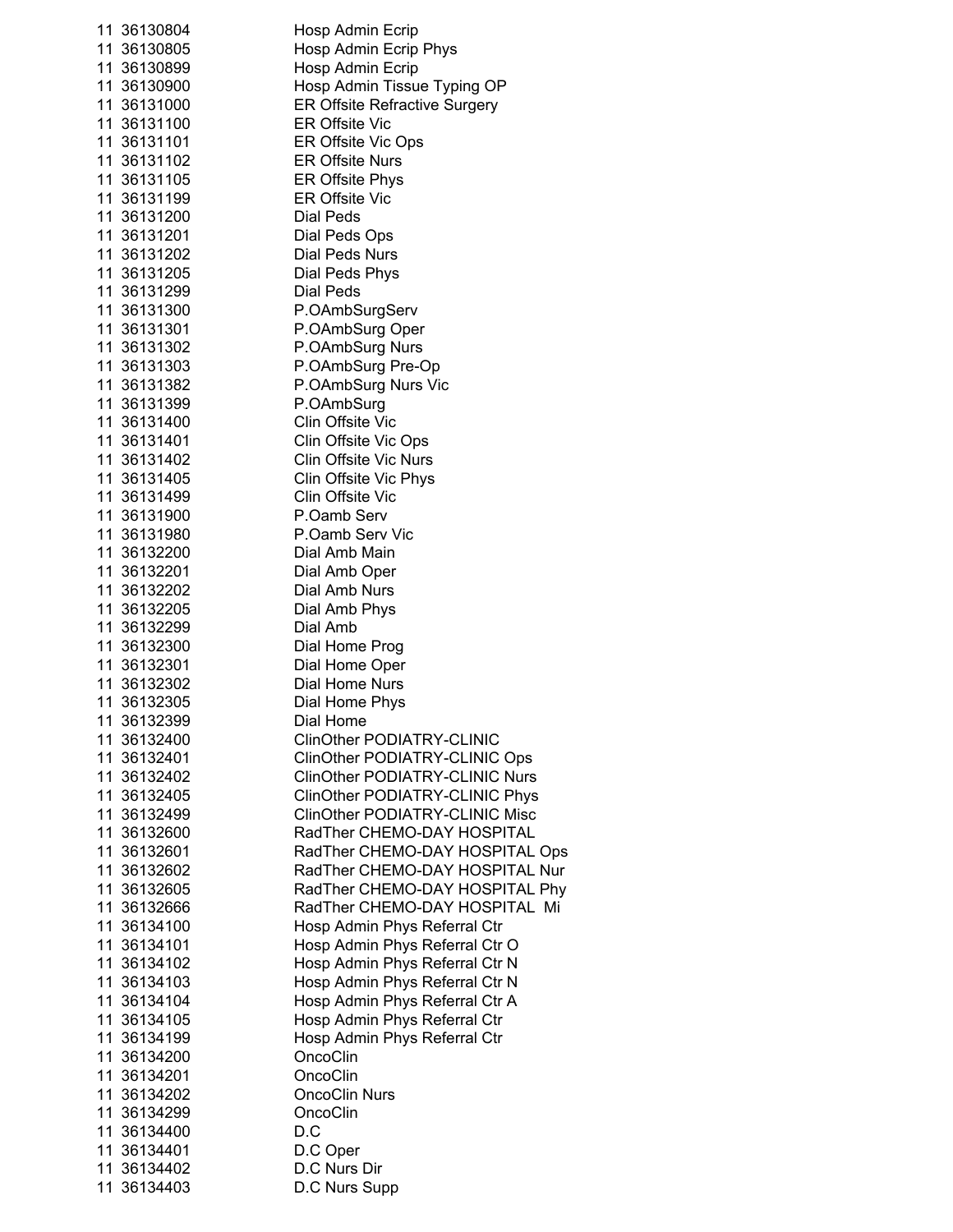| 11 36134404 | D.C Ambu Nurs                         |
|-------------|---------------------------------------|
| 11 36134405 | D.C Phys                              |
| 11 36134499 | D.C                                   |
| 11 36134600 | Hosp Admin MOP                        |
| 11 36134601 | Hosp Admin MOP- Oper                  |
| 11 36134602 | Hosp Admin MOP- Nurs                  |
| 11 36134699 | Hosp Admin MOP                        |
|             |                                       |
| 11 36134700 | Hosp Admin CBP                        |
| 11 36134701 | Hosp Admin CBP                        |
| 11 36134705 | Hosp Admin Comm Based Phys            |
| 11 36134799 | Hosp Admin CBP                        |
| 11 36134800 | <b>EN&amp;T Clin</b>                  |
| 11 36134801 | <b>EN&amp;T Clin Oper</b>             |
| 11 36134802 | <b>EN&amp;T Clin Nurs</b>             |
| 11 36134805 | <b>EN&amp;T Clin Phys</b>             |
| 11 36134899 | EN&T Clin                             |
| 11 36134900 | <b>ClinThroop Satellite</b>           |
| 11 36134901 | ClinThroop Satellite Ops              |
| 11 36134902 | <b>ClinThroop Satellite Nurs</b>      |
| 11 36134905 | ClinThroop Phys Satellite             |
| 11 36134906 | ClinThroop Satellite                  |
| 11 36134907 | ClinThroop Satellite Ag               |
| 11 36134999 | ClinThroop Satellite                  |
| 11 36135000 | ClinJunc Satellite                    |
| 11 36135001 | ClinJunc Satellite Oper               |
| 11 36135005 | ClinJunc Satellite Phys               |
| 11 36135006 | ClinJunc SatelliteReg                 |
| 11 36135007 | ClinJunc Midwood AgRep                |
| 11 36135099 | ClinJunc Satellite                    |
| 11 36136000 | <b>ClinLefferts Satellite Clin</b>    |
| 11 36136001 | ClinLefferts Satellite Clin Op        |
| 11 36136002 | ClinLefferts Satellite Clin Nu        |
| 11 36136003 | ClinLefferts Satellite Clin Ut        |
| 11 36136005 | <b>ClinLefferts Phys</b>              |
| 11 36136006 | <b>ClinLefferts Satellite Clin Re</b> |
| 11 36136007 | <b>ClinLefferts Satellite Leffert</b> |
| 11 36136099 | <b>ClinLefferts Satellite Clin</b>    |
| 11 36136500 | Dial Home                             |
| 11 36136501 | Dial Home Oper                        |
| 11 36136502 | Dial Home at Home                     |
| 11 36136503 | Dial Home at Home Nurs Supp           |
| 11 36136504 | Dial Home at Home Ambu Nur            |
| 11 36136505 | Dial Home Phys                        |
| 11 36136599 | Dial Home                             |
| 11 36136800 | EndoSurg                              |
| 11 36136801 | <b>EndoSurg Non Nurs</b>              |
| 11 36136802 | <b>EndoSurg Nurs</b>                  |
| 11 36136803 | EndoSurg                              |
| 11 36136804 | EndoSurg Ambu Nurs                    |
| 11 36136805 | <b>EndoSurg Phys</b>                  |
| 11 36136899 | EndoSurg                              |
| 11 36137000 | Med 1 Supervis Phys                   |
| 11 36137005 | Med 1 Sup Phys- Anatomy               |
| 11 36137006 | Anes- Sup Phys                        |
| 11 36137007 | Lab Admin Sup Phys Biochem            |
| 11 36137008 | Derm Sup Phys                         |
| 11 36137009 | ClinSuite B Sup Phys Fam Pract        |
| 11 36137010 | Med 1 Sup Phys                        |
| 11 36137011 | Lab Admin Sup Phys Microbio           |
| 11 36137012 |                                       |
| 11 36137013 | Neuro Op Sup Phys                     |
|             | Neuro Surg Op Sup Phys                |
| 11 36137014 | Maternity IP 2 Sup Phys-Obs/Gy        |
| 11 36137015 | <b>Opthal Sup Phys</b>                |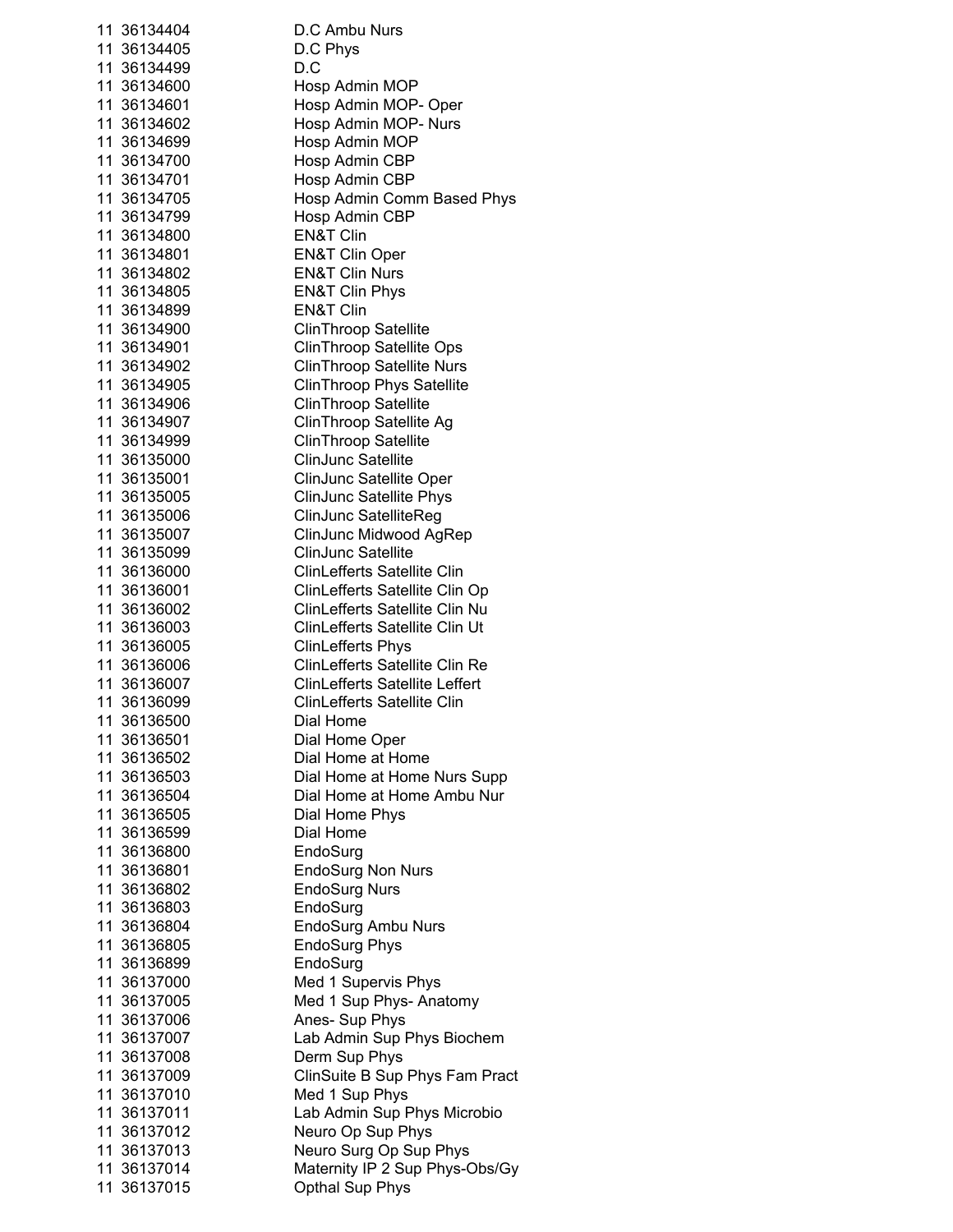| 11 36137016 | Rehab Sup Phys Ortho              |
|-------------|-----------------------------------|
| 11 36137017 | Otolar Sup Phys                   |
| 11 36137018 | Lab Admin Sup Phys Path           |
| 11 36137019 | Peds Gastro Phys                  |
| 11 36137020 | Peds Gastro Phys- Pharm           |
| 11 36137021 | Lab Admin Sup Phys Physiology     |
| 11 36137022 | Med 1 Sup Phys Prev Med           |
| 11 36137023 | Psychip- Sup Phys                 |
| 11 36137024 | RadTher Oncol                     |
| 11 36137025 | RadDiag Sup Phys                  |
| 11 36137026 | SurgerylP Sup Phys                |
| 11 36137027 | Urol Sup Phys                     |
| 11 36137028 | Med 1 Sup Phys Med/Dea            |
| 11 36137029 | Med 1 Sup Phys Prev Med           |
| 11 36137031 | ER Phys                           |
| 11 36137032 | D.C Sup Phys Dent                 |
| 11 36137033 | Med- Gastro Sup Phys              |
| 11 36137049 | Med 1 Sup Phys Humanities Med     |
| 11 36137099 | Med 1 Sup Phys                    |
| 11 36137300 | <b>ClinOther Plastic Surgery</b>  |
| 11 36137301 | <b>ClinOther Cancer Cent Oper</b> |
| 11 36137399 | <b>ClinOther Cancer Cent</b>      |
| 11 36137400 | ClinOb WHC                        |
| 11 36137401 | ClinOb WHC Oper                   |
| 11 36137499 | ClinOb WHC                        |
|             |                                   |
| 11 36137900 | RadMRI                            |
| 11 36137901 | RadMRI Oper                       |
| 11 36137902 | <b>RadMRI Nurs</b>                |
| 11 36137905 | RadMRI Phys                       |
| 11 36137943 | RadMRI Tech/Other                 |
| 11 36137999 | RadMRI                            |
| 11 36138000 | ClinSuite A                       |
| 11 36138001 | ClinSuite A Oper                  |
| 11 36138002 | ClinSuite A Nurs Dir              |
| 11 36138005 | ClinSuite A Phys                  |
| 11 36138006 | ClinSuite A Reg                   |
| 11 36138007 | ClinSuite A AgRep                 |
| 11 36138099 | ClinSuite A                       |
| 11 36138100 | <b>ClinSuite B</b>                |
| 11 36138101 | ClinSuite B Oper                  |
| 11 36138102 | <b>ClinSuite B Nurs Dir</b>       |
| 11 36138105 | <b>ClinSuite B Phys</b>           |
| 11 36138106 | <b>ClinSuite B</b>                |
| 11 36138107 | ClinSuite B AgRep                 |
| 11 36138199 | <b>ClinSuite B</b>                |
| 11 36138200 | ClinSuite C                       |
| 11 36138201 | ClinSuite C Oper                  |
| 11 36138202 | ClinSuite C Nurs Dir              |
| 11 36138205 | ClinSuite C Phys Com              |
| 11 36138206 | ClinSuite C Reg                   |
| 11 36138207 | ClinSuite C AgRep                 |
| 11 36138299 | ClinSuite C                       |
| 11 36138300 | ClinSuite D                       |
| 11 36138301 | ClinSuite D Oper                  |
| 11 36138302 | ClinSuite D Nurs Dir              |
| 11 36138305 | ClinSuite D Phys                  |
| 11 36138306 | ClinSuite D Reg                   |
| 11 36138307 | ClinSuite D AgRep                 |
| 11 36138399 | ClinSuite D                       |
| 11 36138400 | <b>ClinSuite F</b>                |
| 11 36138401 | <b>ClinSuite F Oper</b>           |
| 11 36138405 | <b>ClinSuite F Phys</b>           |
| 11 36138406 | ClinSuite F Reg                   |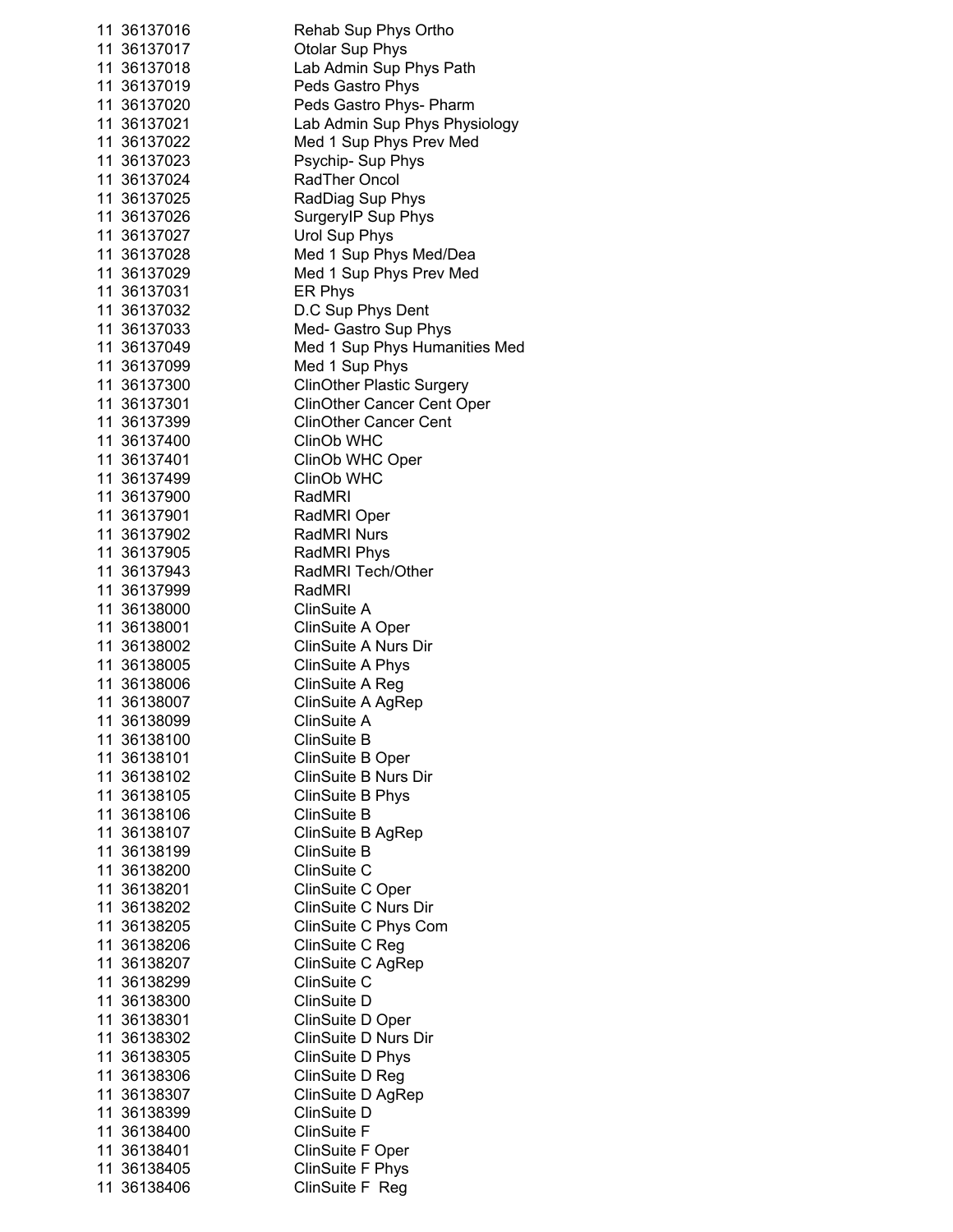| 11 36138407 | ClinSuite F Suite I AgRep            |
|-------------|--------------------------------------|
| 11 36138499 | <b>ClinSuite F</b>                   |
| 11 36138500 | <b>ClinSuite G</b>                   |
| 11 36138501 | <b>ClinSuite G Oper</b>              |
| 11 36138502 | <b>ClinSuite G Nurs Dir</b>          |
|             |                                      |
| 11 36138505 | ClinSuite G Phys                     |
| 11 36138506 | ClinSuite G Reg                      |
| 11 36138507 | ClinSuite G AgRep                    |
| 11 36138599 | <b>ClinSuite G</b>                   |
| 11 36138600 | <b>ClinSuite H</b>                   |
|             |                                      |
| 11 36138601 | ClinSuite H Oper                     |
| 11 36138602 | <b>ClinSuite H Nurs Dir</b>          |
| 11 36138605 | <b>ClinSuite H Phys</b>              |
| 11 36138606 | <b>ClinSuite H Reg</b>               |
| 11 36138607 |                                      |
|             | ClinSuite H AgRep                    |
| 11 36138699 | ClinSuite H                          |
| 11 36138700 | ClinSuite J                          |
| 11 36138701 | ClinSuite J                          |
| 11 36138702 | ClinSuite J Nurs Dir                 |
| 11 36138705 |                                      |
|             | <b>ClinSuite J Phys</b>              |
| 11 36138706 | ClinSuite J Reg                      |
| 11 36138707 | ClinSuite J AgRep                    |
| 11 36138799 | ClinSuite J                          |
| 11 36139900 | <b>ClinNurs Other Clin Serv</b>      |
|             |                                      |
| 11 36139901 | ClinNurs Other Clin Serv Oper        |
| 11 36139902 | <b>ClinNurs Other Clin Serv Nurs</b> |
| 11 36139903 | <b>ClinNurs Other Clin Serv Nurs</b> |
| 11 36139906 | ClinNurs Other Clin Serv Reg         |
| 11 36139907 | ClinNurs AgRep                       |
|             | ClinNurs1 Other Clin Serv            |
| 11 36139999 |                                      |
| 11 37130500 | Shared Serv Pub Safety- Auto S       |
| 11 37131500 | SharAdmin Printing & Dupl            |
| 11 37133300 | SharedServ Info Off CIO              |
| 11 37133301 | SharedServ Info Off CIO Oper         |
|             |                                      |
| 11 37133310 | SharedServ Info Info Sec Off         |
| 11 37133351 | SharedServ Info Eclipsy Emr- M       |
| 11 37133352 | SharedServ Info Eclipsy Emr- I       |
| 11 37133353 | SharedServ Info Ecplisy Emr- T       |
| 11 37133356 | SharedServ Info Erp Proj- Main       |
| 11 37133357 |                                      |
|             | SharedServ Info Erp Proj- Imp        |
| 11 37133361 | SharedServ Info Doc Mgmt Sys-        |
| 11 37133366 | SharedServ Info Uhb Depart Sys       |
| 11 37133399 | SharedServ Info Off CIO              |
| 11 37133500 | SharedServ Info Integ/Develop        |
| 11 37133700 | SharedServ Info Sys Oper             |
|             |                                      |
| 11 37133800 | <b>SharedServ Info Ntwk Tech</b>     |
| 11 37133801 | SharedServ Info Ntwk Tech Oper       |
| 11 37133851 | SharedServ Info Infra- Maint         |
| 11 37133852 | SharedServ Info Infra- Imp           |
| 11 37133853 | SharedServ Info Infra- Train         |
|             |                                      |
| 11 37133899 | <b>SharedServ Info Ntwk Tech</b>     |
| 11 37134500 | SharAdmin Mail & Messenger           |
| 11 37134501 | SharAdmin Mailrm                     |
| 11 37134599 | SharAdmin Mail & Messenger           |
| 11 37135400 | SharAdmin Pub                        |
|             |                                      |
| 11 37135401 | SharAdmin Pub Ops                    |
| 11 37135402 | SharAdmin Pub                        |
| 11 37135499 | SharAdmin Pub                        |
| 11 37135500 | SharAdmin Univ Info Serv             |
| 11 37136000 | Shared Serv Pub Safety- Secu         |
|             |                                      |
| 11 37136100 | SharedServ Envir Health & Safe       |
| 11 37136500 | <b>SharAdmin Cent Stores</b>         |
| 11 37137500 | SharAdmin Tele                       |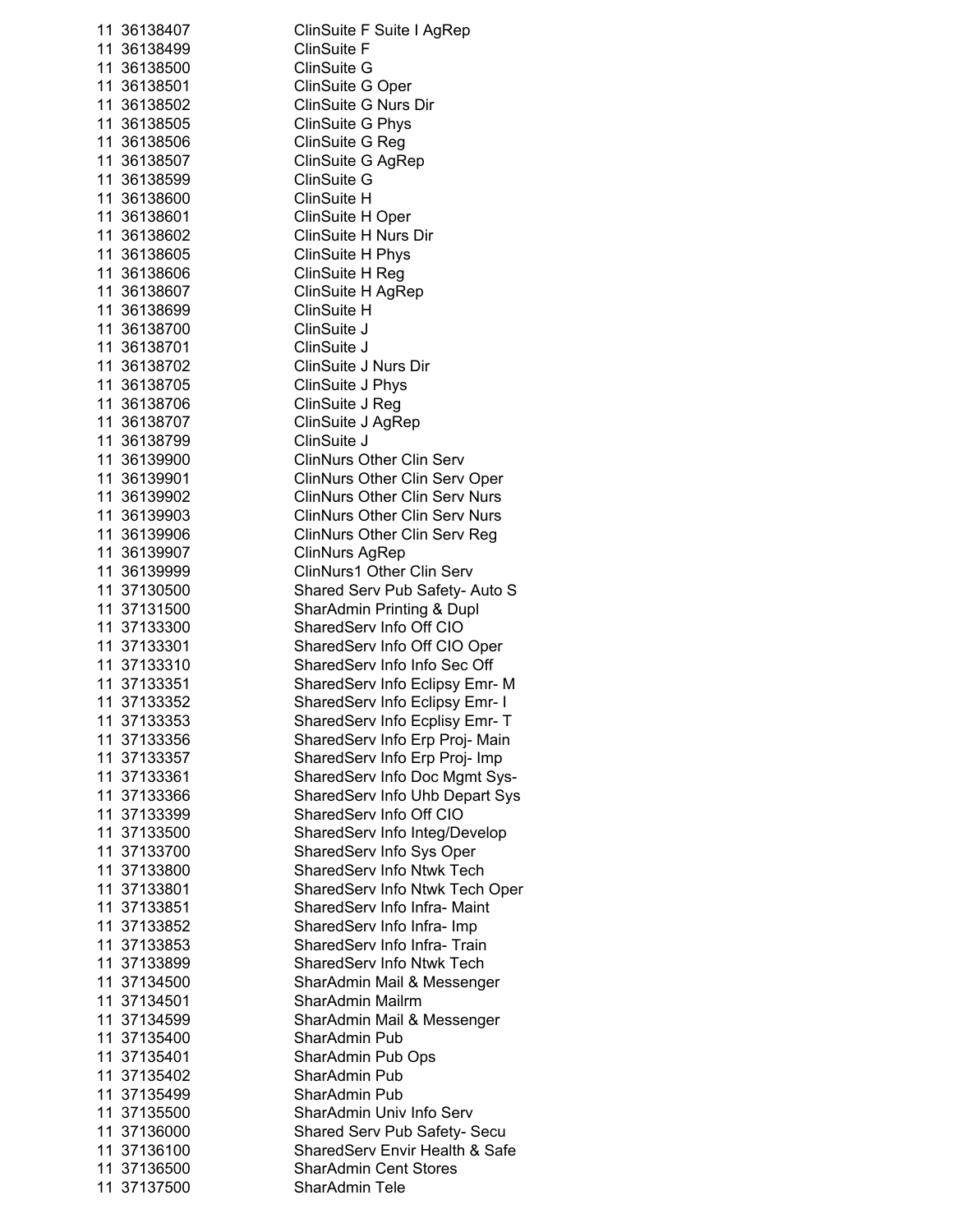| 11 37137501                | SharAdmin Tele Oper                |
|----------------------------|------------------------------------|
| 11 37137504                | SharAdmin Tele Rech                |
| 11 37137599                | <b>SharAdmin Tele Oper</b>         |
| 11 37138500                | SharAdmin Receiv & Ship            |
| 11 37138900                | RadDiag Protect Serv               |
| 11 37139100                | <b>SharAdmin Med Illus</b>         |
| 11 37139300                | SharAdmin Cen Animal Serv          |
| 11 86008800                | Med 1 Sup Phys                     |
| 11 86008805                | Med 1 Sup Phys-Ana                 |
| 11 86008806                | Anes- Sup Phys                     |
|                            | Derm Sup Phys                      |
| 11 86008808                |                                    |
| 11 86008809                | <b>ClinSuite B Fam Pract</b>       |
| 11 86008810                | Med 1 Sup Phys- Med                |
| 11 86008811                | Lab Admin Sup Phys Microbio        |
| 11 86008812                | Neuro Op Sup Phys                  |
| 11 86008813                | Neuro Surg Op Sup Phys             |
| 11 86008814                | Maternity IP 2 Sup Phys-Obs/Gy     |
| 11 86008815                | <b>Opthal Sup Phys</b>             |
| 11 86008816                | Rehab Sup Phys Ortho               |
| 11 86008817                | <b>Otolar Sup Phys</b>             |
| 11 86008818                | Lab Admin Sup Phys Path            |
| 11 86008819                | Peds Gastro Sup Phys               |
| 11 86008823                | Psychip-Sup Phys                   |
| 11 86008824                | RadTher Oncol                      |
| 11 86008825                | RadDiag Sup Phys                   |
| 11 86008826                | SurgerylP Sup Phys                 |
| 11 86008827                | Urol Sup Phys                      |
| 11 86008831                | ER Phys                            |
| 11 86008832                | D.C Sup Phys Dent                  |
| 11 86008833                | Med- Gastro Sup Phys               |
| 11 86008899                | Med 1 Sup Phys                     |
| 11 86008902                | Rehab                              |
| 11 86008905                | <b>Rehab Phys</b>                  |
| 11 86077623                | SharAdmin Manpower Hosp            |
| 11 90000500                | <b>Nurs Admin ISE Nurs</b>         |
| 11 90002000                | Lab Admin                          |
| 11 90003000                | Epid                               |
| 11 90023851                | Hosp Admin R/F Grant Hosp          |
| 11 90083000                | SMI Research                       |
| 11 90086500                | Hosp Admin Cent Store              |
| 11 90088900                | RadDiag Admin                      |
| 11 92132600                | <b>ClinOther Fac Use</b>           |
| 11 92133100                | <b>ClinOther Space Rental Phys</b> |
| 11 92135100                | Hosp Admin Nurs Res                |
| 11 92135101                | Hosp Admin Nurs Res Oper           |
| 11 92135102                | Hosp Admin Nurs Res Util           |
| 11 92135170                | Hosp Admin Nurs Res Electric       |
| 11 92135174                | Hosp Admin Nurs Res Gas            |
| 11 92135180                | Hosp Admin Nurs Res Water Vic      |
| 11 92135186                | Hosp Admin Nurs Res Oil            |
| 11 92135199                | Hosp Admin Nurs Res                |
| 11 92135600                | Hosp Admin Igt                     |
|                            |                                    |
| 11 92135601<br>11 92135602 | Hosp Admin Igt                     |
| 11 92135699                | Hosp Admin Funded Dep              |
|                            | Hosp Admin Igt                     |
| 11 92136000                | FacilMgmt Hosp R&R                 |
| 11 92136400                | SMI                                |
| 11 92139000                | Hosp Admin Com Bud Rec             |
| 11 92139002                | Hosp Admin Com Bud Rec             |
| 11 92139099                | Hosp Admin Com Bud Rec             |
| 11 92139400                | Hosp Admin Med Trans Grant         |
| 11 92139401                | Hosp Admin Med Trans Grant         |
| 11 92139402                | Hosp Admin SURGICAL TECHNOLOGY     |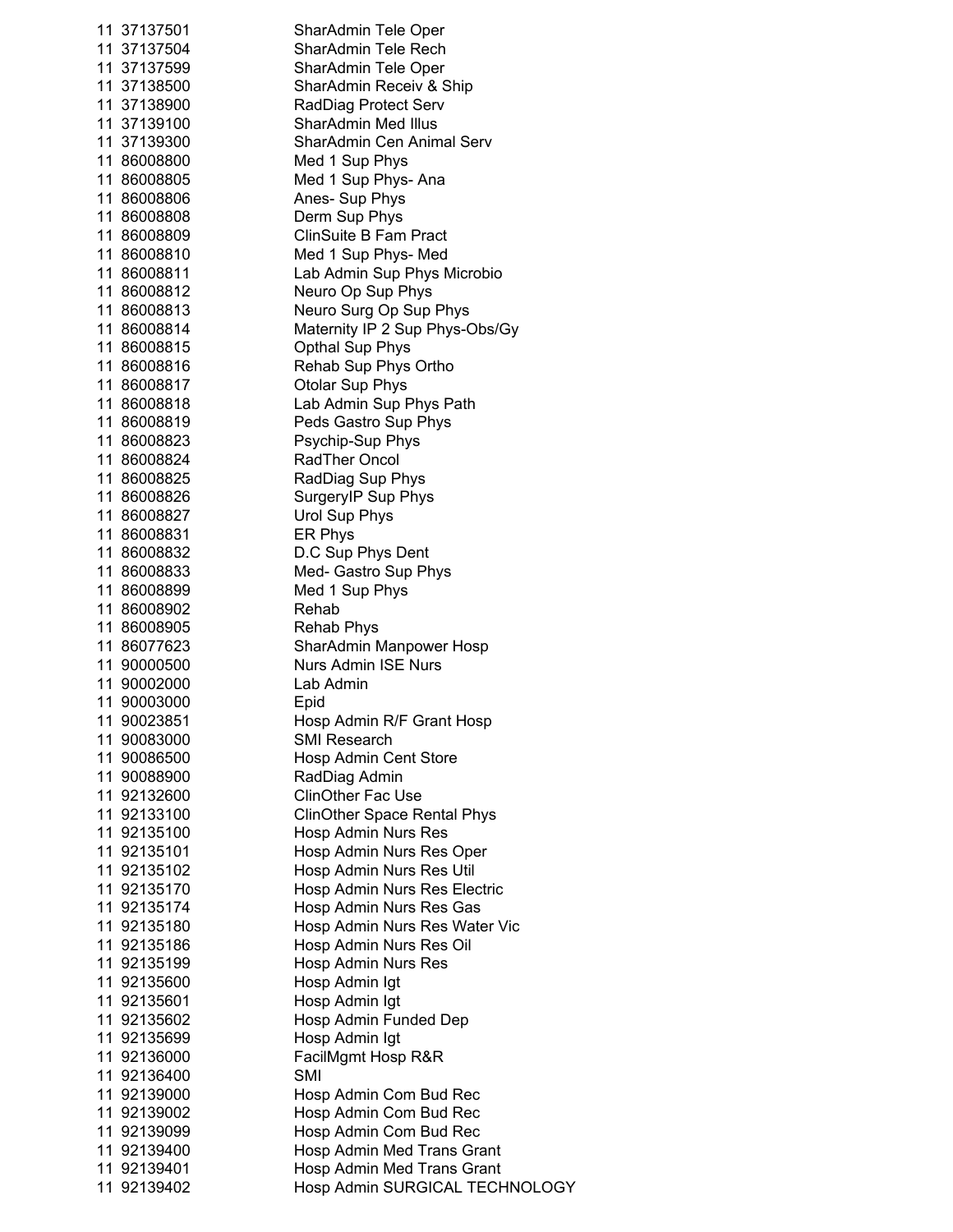| 11 92139499 | Hosp Admin Med Trans Grant           |
|-------------|--------------------------------------|
| 11 92139600 | <b>Nurs Admin Train</b>              |
| 11 92139900 | <b>ClinOther Hospital Satellites</b> |
| 11 99134600 | Hosp Admin Unfunded Oper             |
| 11 99134601 | Hosp Admin Unfunded Oper             |
| 11 99134699 | Hosp Admin Unfunded Oper             |
|             |                                      |
| 11 99135400 | SharAdmin Csea Bonus Payment         |
| 11 99137900 | Hosp Admin Provision Acc             |
| 12 01227000 | GradResInit E14Ure Undergrad A       |
| 12 01227001 | <b>GradResInit E14Ure</b>            |
| 12 01227002 | GradResInit E14Ure                   |
| 12 01227099 | <b>GradResInit E14Ure</b>            |
| 12 01229700 | <b>GradResInit E14Ure</b>            |
| 12 01229715 | <b>GradResInit E14Ure</b>            |
| 12 01229799 | <b>GradResInit E14Ure</b>            |
| 12 01230200 | <b>GradResInit E14Ure</b>            |
| 12 01230201 | <b>GradResInit E14Ure</b>            |
| 12 01230299 | <b>GradResInit E14Ure</b>            |
| 12 01239200 | GradResInit 14 Gri-Equip             |
| 12 01239201 | GradResInit 14 Gri-Equip             |
| 12 01239299 | GradResInit 14 Gri-Equip             |
| 12 01386200 | GradResInit 14611 Site Rep           |
| 12 01531000 | MinRehab&Repair 14M03 Minor Re       |
| 12 01531099 | MinRehab&Repair 14M03 Minor Re       |
| 12 01541000 | MinRehab&Repair 14M03 Minor Re       |
| 12 01541001 | MinRehab&Repair M14605 Repair        |
| 12 01541002 | MinRehab&Repair M14605 Repair        |
| 12 01541003 | MinRehab&Repair M14606 Des Rep       |
| 12 01541004 | MinRehab&Repair M14607 Emer Co       |
| 12 01541005 | MinRehab&Repair M14609 Gym Fl        |
| 12 01541006 | MinRehab&Repair M14610 Repl Do       |
| 12 01541007 | MinRehab&Repair M14611 Renovat       |
| 12 01541008 | MinRehab&Repair M14612 Fire Cd       |
| 12 01541009 | MinRehab&Repair M14613 Spec Fu       |
| 12 01541010 |                                      |
|             | MinRehab&Repair M14608 Floorin       |
| 12 01541011 | MinRehab&Repair M14614 Sac Lck       |
| 12 01541015 | MinRehab&Repair M14615 Rail In       |
| 12 01541016 | MinRehab&Repair M14616 Hseb St       |
| 12 01541017 | MinRehab&Repair M14617 Chem St       |
| 12 01541018 | MinRehab&Repair M14618 Air Cur       |
| 12 01541019 | MinRehab&Repair M14619 HR            |
| 12 01541020 | MinRehab&Repair M14620 Repair        |
| 12 01541021 | MinRehab&Repair M14621 Hot Wat       |
| 12 01541022 | MinRehab&Repair M14622 Sewage        |
| 12 01541099 | MinRehab&Repair 14M04                |
| 12 01571000 | MinRehab&Repair 14M04                |
| 12 01571001 | MinRehab&Repair M14670 Remedia       |
| 12 01571002 | MinRehab&Repair M14671 Boiler        |
| 12 01571003 | MinRehab&Repair M14672 Depot R       |
| 12 01571004 | MinRehab&Repair M146 Dwnst Dep       |
| 12 01571005 | MinRehab&Repair M146 Paint Sho       |
| 12 01571006 | MinRehab&Repair M14675 Fire Al       |
| 12 01571007 | MinRehab&Repair M14676 Overhau       |
| 12 01571008 | MinRehab&Repair M14677 Hseb Re       |
| 12 01571009 | MinRehab&Repair M14678 Fm&D Fu       |
| 12 01571010 | MinRehab&Repair M14679 Fm&D Fu       |
| 12 01571011 | MinRehab&Repair M14680 Door Re       |
| 12 01571012 | MinRehab&Repair M14681 Acad Im       |
| 12 01571013 | MinRehab&Repair M14682 Bsb Pum       |
| 12 01571014 | MinRehab&Repair M14683 Campus        |
| 12 01571015 | MinRehab&Repair M14684 Aud Rep       |
| 12 01571016 | MinRehab&Repair M14685 Bsb Va        |
| 12 01571017 | MinRehab&Repair M14686 Repair        |
|             |                                      |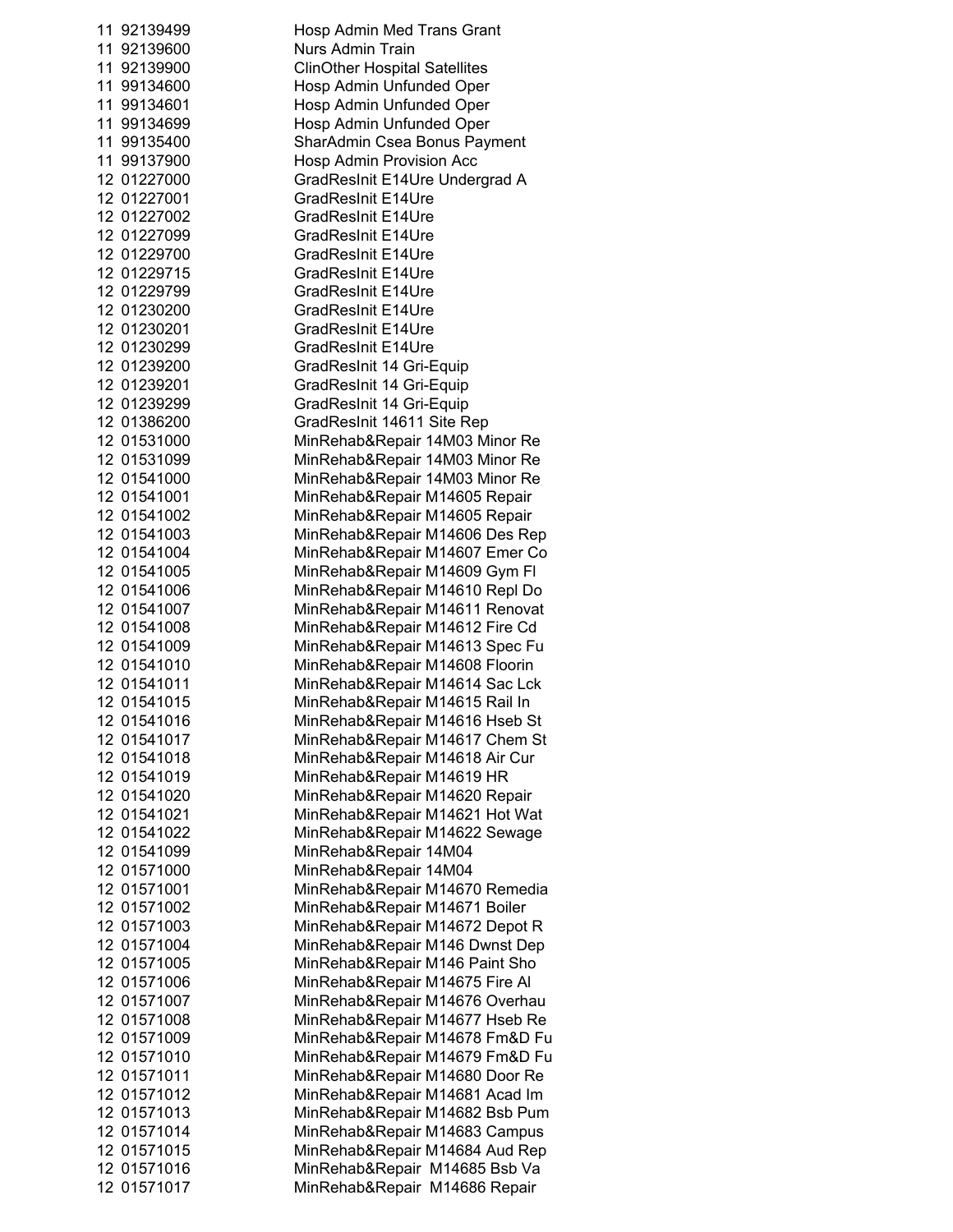| 12 01571018 | MinRehab&Repair M14687 Accous  |
|-------------|--------------------------------|
| 12 01571019 | MinRehab&Repair M14688 Hseb H  |
| 12 01571020 | MinRehab&Repair M14689 Bsb Li  |
| 12 01571021 | MinRehab&Repair M14690 Bsb Ma  |
| 12 01571022 | MinRehab&Repair M14691 Hseb S  |
| 12 01571023 | MinRehab&Repair M14692 Repair  |
| 12 01571024 | MinRehab&Repair M14693 Safety  |
| 12 01571025 | MinRehab&Repair M14694 Bsb Re  |
| 12 01571026 | MinRehab&Repair M14695 Bsb Pa  |
| 12 01571027 | MinRehab&Repair M14696 Replac  |
| 12 01571099 | MinRehab&Repair 14M04-Minor R  |
| 12 02315000 | PropPlantCap 14422 Emer Rep El |
| 12 02322000 | PropPlantCap 14252 Alt Physiol |
| 12 02342000 | PropPlantCap 14390 Repl Corrid |
| 12 02342100 | PropPlantCap 14392 Exterior Li |
| 12 02342200 | PropPlantCap 4412-Alt To Pedia |
| 12 02343100 | PropPlantCap 14412-Alt To Pedi |
| 12 02381000 | PropPlantCap 14430 - Entrance  |
| 12 02541000 | MinRehab&Repair 14M04 Minor R  |
| 12 02541002 | MinRehab&Repair M14622 Sewara  |
| 12 02541003 | MinRehab&Repair M14623 Asbest  |
| 12 02541004 | MinRehab&Repair M14415 Bsb El  |
| 12 02541005 | MinRehab&Repair M14624 Fix Au  |
| 12 02541006 | MinRehab&Repair M14625 FloorL  |
| 12 02541007 | MinRehab&Repair M14626 Instal  |
| 12 02541008 | MinRehab&Repair M14627 Dataca  |
| 12 02541009 | MinRehab&Repair M14628 Awning  |
| 12 02541010 | MinRehab&Repair M14382 Av Sys  |
| 12 02541011 | MinRehab&Repair M14629 Relost  |
| 12 02541012 | MinRehab&Repair M14630 Renov   |
| 12 02541013 | MinRehab&Repair M14631 Repair  |
| 12 02541023 | MinRehab&Repair M14632 Studen  |
| 12 02541024 | MinRehab&Repair M14633 Sac Di  |
| 12 02541025 | MinRehab&Repair M14634 6Th FI  |
| 12 02541026 | MinRehab&Repair M14635 Hseb 5  |
| 12 02541027 | MinRehab&Repair M14636 Bsb Li  |
| 12 02541028 | MinRehab&Repair M14637 Mod Of  |
| 12 02541029 | MinRehab&Repair M14638 Stu Lo  |
| 12 02541030 | MinRehab&Repair M14639 Hseb S  |
| 12 02541031 | MinRehab&Repair M14640 Exp Of  |
| 12 02541032 | MinRehab&Repair M14641 Stu Lo  |
| 12 02541033 | MinRehab&Repair M14642 Dnst D  |
| 12 02541034 | MinRehab&Repair M14653 Title-  |
| 12 02541035 | MinRehab&Repair M14654 Paint   |
| 12 02541036 | MinRehab&Repair M14655 Bsb Rm  |
| 12 02541037 | MinRehab&Repair M14656 Boiler  |
| 12 02541038 | MinRehab&Repair M14657 Activ   |
| 12 02541039 | MinRehab&Repair M14658 Reloca  |
| 12 02541040 | MinRehab&Repair M14659 Emer R  |
| 12 02541041 | MinRehab&Repair M14660 Rebu H  |
| 12 02541042 | MinRehab&Repair M14661 Stud C  |
| 12 02541043 | MinRehab&Repair M14662 Hseb 1  |
| 12 02541044 | MinRehab&Repair M14663 Hseb F  |
| 12 02541045 | MinRehab&Repair M14664 Mph Pr  |
| 12 02541046 | MinRehab&Repair M14665 Bsb Lo  |
| 12 02541047 | MinRehab&Repair M14666 Hseb B  |
| 12 02541048 | MinRehab&Repair M14667 Bs Sto  |
| 12 02541049 | MinRehab&Repair M14669 Remed   |
| 12 02541050 | MinRehab&Repair M14695 Bsb Pa  |
| 12 02541051 | MinRehab&Repair M14696 Bsb Of  |
| 12 02541052 | MinRehab&Repair M14697 Gym Fl  |
| 12 02541053 | MinRehab&Repair M14698 Dwnst   |
| 12 02541054 | MinRehab&Repair M14699 Cool T  |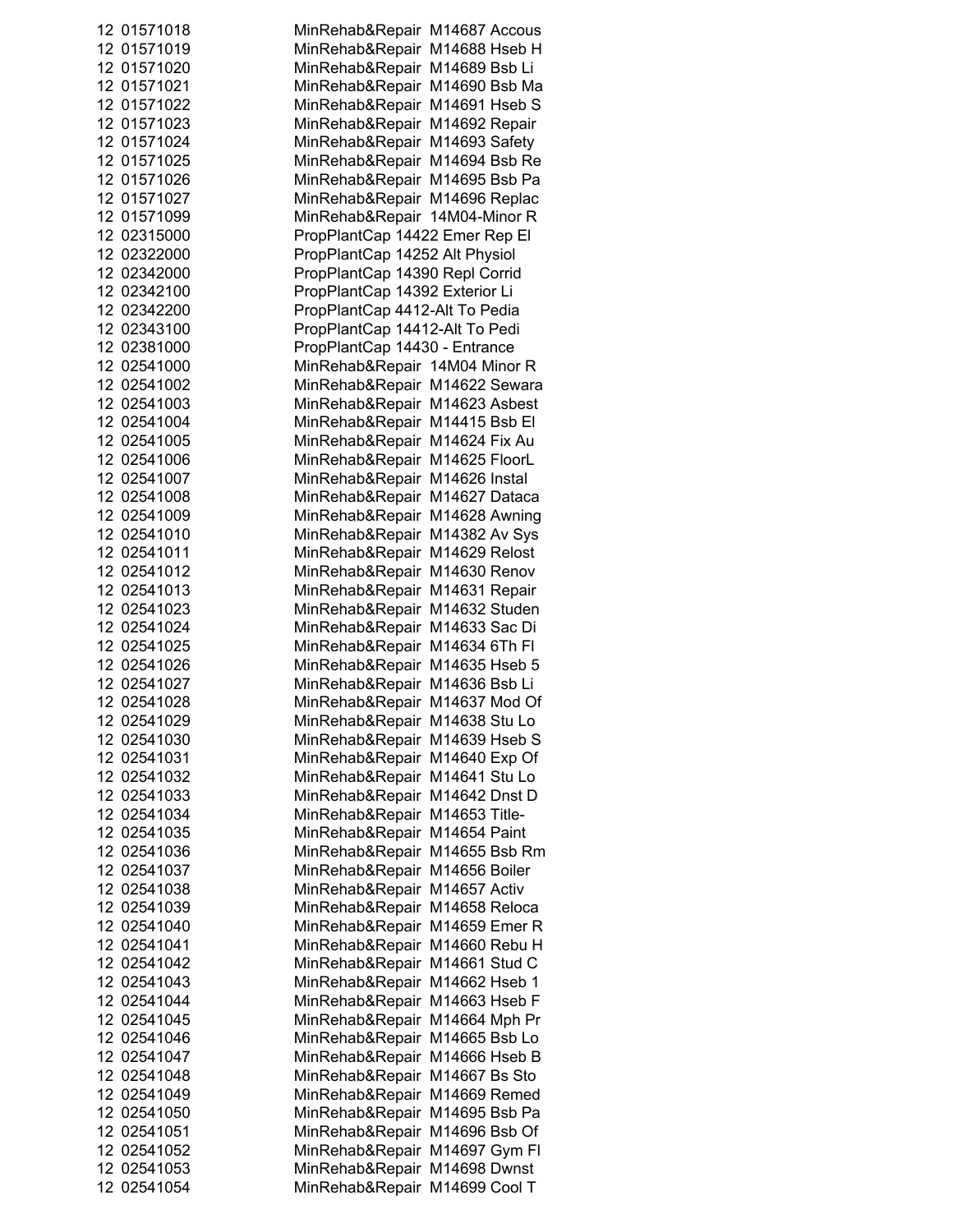| 12 02541055 | MinRehab&Repair M14700 Bsb 3-      |
|-------------|------------------------------------|
| 12 02541056 | MinRehab&Repair M14701 Repl O      |
| 12 02541057 | MinRehab&Repair M14702 Repl O      |
| 12 02541058 | MinRehab&Repair M14703 Repl&R      |
| 12 02541059 | MinRehab&Repair M14704 Hseb A      |
| 12 02541060 | MinRehab&Repair M14705 Sidewa      |
| 12 02541061 | MinRehab&Repair M14706 AC - B      |
| 12 02541062 | MinRehab&Repair M14707 Bsb Si      |
| 12 02541063 | MinRehab&Repair M14708 Sac Dr      |
| 12 02541064 | MinRehab&Repair M14709 Repl B      |
| 12 02541065 | M14710 BSB LOBBY RENOVATION        |
| 12 02541066 | M14711 SUPPT-GROSS ANATOMY REN     |
| 12 02541067 | M14712 DEPOT CEILING PROJECT       |
| 12 02541068 | M14713 REPAIR 6TH FLOOR MER VF     |
| 12 02541069 | M14714 BSB PRE/REHEAT SYS REPA     |
| 12 02541070 | M14715 REBUILD SAC SUPPLY FAN      |
| 12 02541071 | M14716 SAC REPAIR PLUMBING LEA     |
| 12 02541072 | M14717 DERM CONF RM MODIFICATI     |
| 12 02541073 | <b>CHILLED WATER COIL FOR ACU9</b> |
| 12 02541074 | <b>BSB FAN CORRECTIONS</b>         |
| 12 02541075 | M14720 DLAR STAGING                |
| 12 02541076 | M14721 CHILLED WATR CNTRL VALV     |
| 12 02541077 | M14722 SAC TEMPORARY CHILLER       |
| 12 02541078 | M14723 SAC RPLMNT OF CHLLR CNT     |
| 12 02541079 | M14724 BSB UPGRADE FOR RM 2-56     |
| 12 02541099 | MinRehab&Repair 14M04 Minor R      |
| 12 03212100 | PropPlantCap 14390 - Repl Corr     |
| 12 03213000 | PropPlantCap H14441-Repl Emer      |
| 12 03213100 | PropPlantCap H14441-Repl Emer      |
| 12 03215400 | GradResInit 14 Gri                 |
| 12 03223000 | PropPlantCap 14430 - Acrc Expa     |
| 12 03223400 | PropPlantCap 14426 - Add Work      |
| 12 03223500 | PropPlantCap 14426 - Add Work      |
| 12 03224600 | PropPlantCap 14255 - Alt Phys      |
| 12 03224900 | PropPlantCap 14442-Connect Hig     |
| 12 03225000 | PropPlantCap 14442-Connect Hig     |
| 12 03242800 | PropPlantCap H14441 - Repl Chi     |
| 12 03248600 | PropPlantCap 14412 - Alt Ped       |
| 12 03250800 | PropPlantCap 14252 - Alt Phys      |
| 12 03257200 | PropPlantCap H14459-Repl Scann     |
| 12 03262400 | PropPlantCap 14390 Rep.Flour.L     |
| 12 03279300 | PropPlantCap H14465 Alter Card     |
| 12 03279400 | PropPlantCap H14465 Alter Card     |
| 12 03282400 | PropPlantCap 14426 Addt'L Work     |
| 12 03282500 | PropPlantCap 14426 Addt'L Work     |
| 12 03283200 |                                    |
|             | PropPlantCap 14462 Repair Of C     |
| 12 03290400 | PropPlantCap 14461 Rehab Swing     |
| 12 03294900 | GradResInit 14 Gri                 |
| 12 03294901 | GradResInit 14 Gri Web of Scie     |
| 12 03294999 | GradResInit 14 Gri                 |
| 12 03295300 | GradResInit 14 Gri                 |
| 12 03295301 | GradResInit 14 Gri Web of Scie     |
| 12 03295399 | GradResInit 14 Gri                 |
| 12 03295600 | GradResInit 14 Gri                 |
| 12 03295601 | GradResInit 14 Gri Milling Mac     |
| 12 03295602 | GradResInit 14 Gri Gene Ther D     |
| 12 03295603 | GradResInit 14 Gri 3D Deconv S     |
| 12 03295604 | GradResInit 14 Gri Comp Telesc     |
| 12 03295605 | GradResInit 14 Gri Res Proposa     |
| 12 03295606 | GradResInit 14 Gri Dr. Pestova     |
| 12 03295607 | GradResInit 14 Gri Anes Micros     |
| 12 03295608 | GradResInit 14 Gri                 |
| 12 03295609 | GradResInit 14 Gri                 |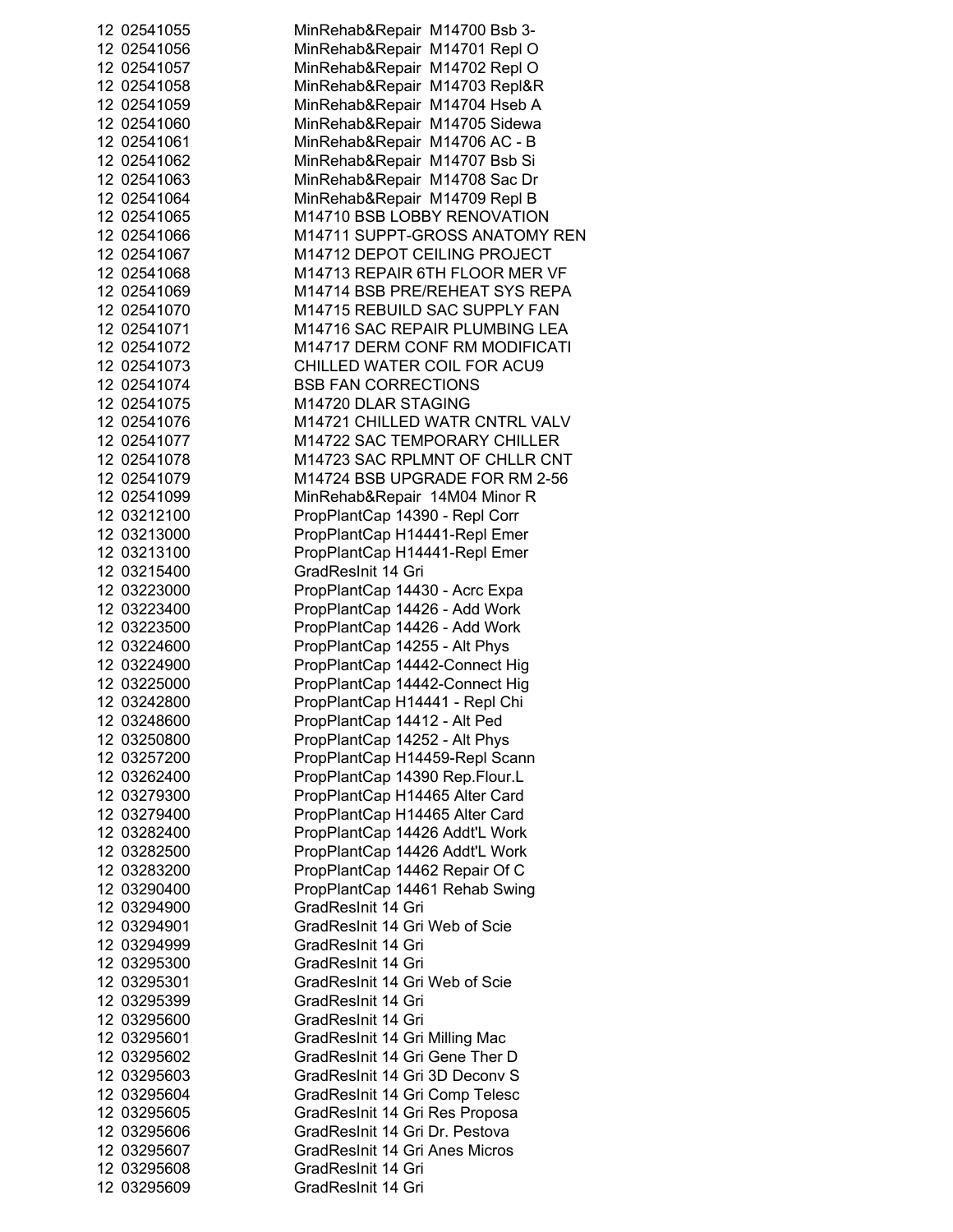| 12 03295610 | GradResInit 14 Gri             |
|-------------|--------------------------------|
| 12 03295611 | GradResInit 14 Gri             |
| 12 03295699 | GradResInit 14 Gri             |
| 12 03307000 | PropPlantCap H14474 Provide Fi |
| 12 03308800 | PropPlantCap 14472-Alterations |
| 12 03320300 | PropPlantCap 14393 Smi Renovat |
| 12 03322900 | PropPlantCap 14482-Fire Safety |
| 12 03326600 | GradResInit 14 Gri             |
| 12 03326601 | GradResInit 14 Gri             |
| 12 03326699 | GradResInit 14 Gri             |
| 12 03340300 | PropPlantCap 14617 A&I Site -  |
| 12 03349200 | PropPlantCap 14426-Additional  |
| 12 03354500 | PropPlantCap 14486 Expansion & |
| 12 03354600 | PropPlantCap 14486 Expansion & |
| 12 03354700 | PropPlantCap 14486 Expansion & |
| 12 03360500 | PropPlantCap 14488-Repl Fire A |
| 12 03360600 | PropPlantCap 14488-Repl Fire A |
| 12 03362100 | PropPlantCap 14489-Post Inter  |
| 12 03368600 | PropPlantCap 14A02-Replace Roo |
| 12 03368700 | PropPlantCap 14A02-Replace Roo |
| 12 03374200 | PropPlantCap 14429 Neonatal Ic |
| 12 03374300 | PropPlantCap 14429 Neonatal Ic |
| 12 03375200 | PropPlantCap 14489 Post Interv |
| 12 03375300 | PropPlantCap 14489 Post Interv |
| 12 03375400 | PropPlantCap 14489 Post Interv |
| 12 03375600 | PropPlantCap 14412 Alterations |
| 12 03377800 |                                |
| 12 03379500 | PropPlantCap 14A05 Life Safety |
| 12 03379600 | PropPlantCap 14A06 Life Safety |
| 12 03379700 | PropPlantCap 14A06 Kife Safety |
| 12 03379800 | PropPlantCap 14A08 Install Ene |
|             | PropPlantCap 14A08 Install Ene |
| 12 03379900 | PropPlantCap 14A09-Rehab Eleva |
| 12 03380000 | PropPlantCap 14A12-Rehab Hosp  |
| 12 03380100 | PropPlantCap 14A11 Upgr. Ada C |
| 12 03388900 | PropPlantCap 14A20-Pressure Wa |
| 12 03389000 | PropPlantCap 14A16 Replace Win |
| 12 03389100 | PropPlantCap 14A19-Seal Panels |
| 12 03389200 | PropPlantCap 14A07 Elec Upgrad |
| 12 03389300 | PropPlantCap 14A17 Plumb/Med G |
| 12 03389400 | PropPlantCap 14A18-Hvac Upgrad |
| 12 03389900 | PropPlantCap 14A26-Repl Fire P |
| 12 03394900 | PropPlantCap 14412 Alter. Pedi |
| 12 03396200 | PropPlantCap 14A14 Rehab. Hosp |
| 12 03405000 | PropPlantCap Renov Expan Arthu |
| 12 03405100 | PropPlantCap 14A41 Renov Expan |
| 12 03405700 | PropPlantCap 14A27 Asbestos Ab |
| 12 03408600 | PropPlantCap 14488 Replace Fir |
| 12 03408700 | PropPlantCap 14488 Replace Fir |
| 12 03408800 | PropPlantCap 14A13 Rpl Periphe |
| 12 03412300 | PropPlantCap 14A41 Renov Expan |
| 12 03413300 | PropPlantCap 14A47 Repl Reheat |
| 12 03413400 | PropPlantCap 14A47 Repl Reheat |
| 12 03416900 | PropPlantCap 14A49 Emerg. Cool |
| 12 03419100 | PropPlantCap 14429-Neonatal Ic |
| 12 03421200 | PropPlantCap 14472 Renov/Alter |
| 12 03426400 | PropPlantCap Transplant (Renal |
| 12 03436400 | PropPlantCap 14A50 Replace Coo |
| 12 03436500 | PropPlantCap 14A50 Replace Coo |
| 12 03444500 | PropPlantCap 14A31 Alter Psych |
| 12 03444600 | PropPlantCap 14A31 Alter Psych |
| 12 03445200 | PropPlantCap 14A51 Altern'T Su |
| 12 03445300 | PropPlantCap 14A51 Alter'T Sui |
| 12 03445400 | PropPlantCap 14A51 Alten'T Sui |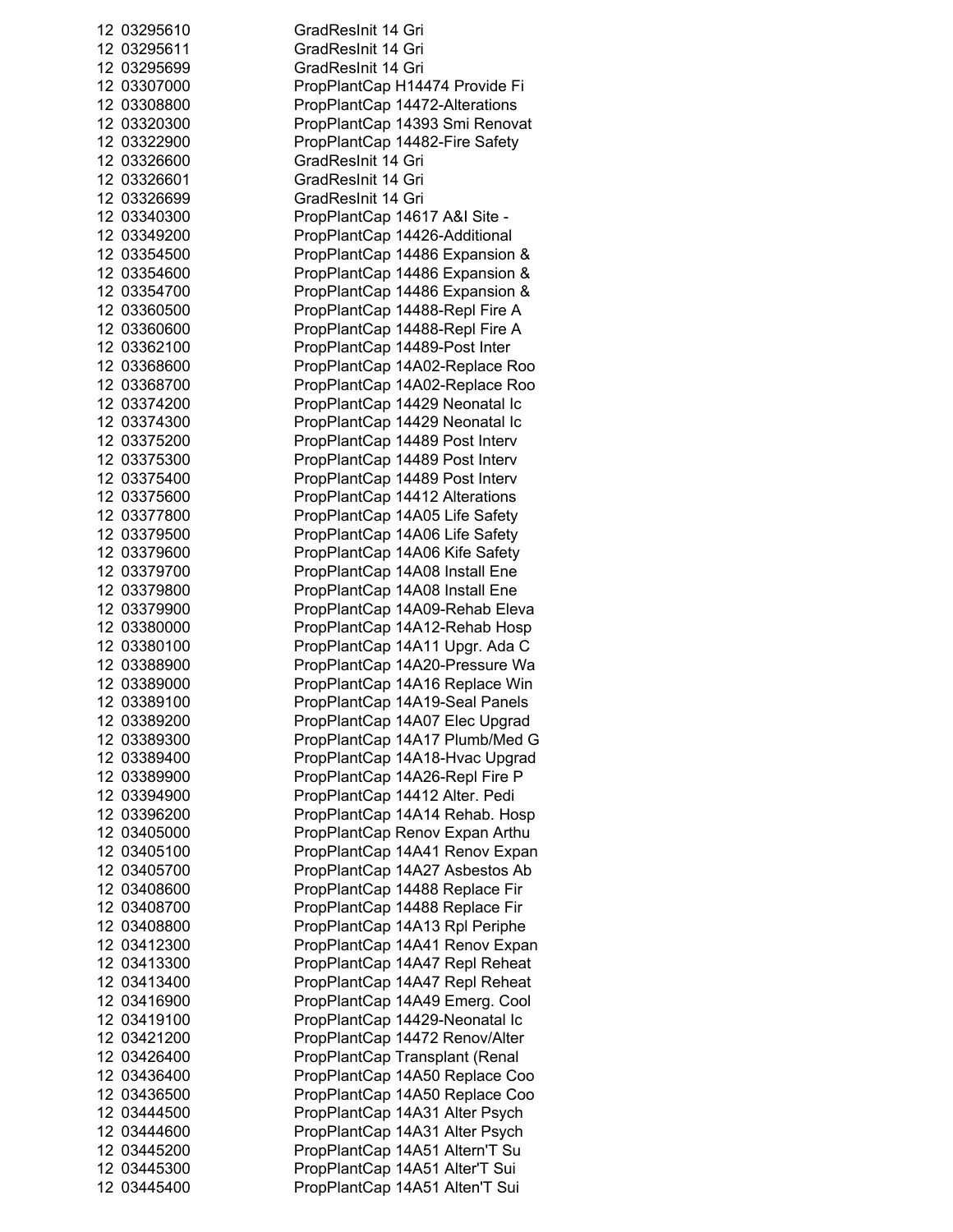| 12 03449700                | PropPlantCap 14A52 Neurology O                                   |
|----------------------------|------------------------------------------------------------------|
| 12 03449800                | PropPlantCap 14A52 Neurology O                                   |
| 12 03449900                | PropPlantCap 14A52 Neurology O                                   |
| 12 03455200                | PropPlantCap 14A53 Alters Nurs                                   |
| 12 03455300                | PropPlantCap 14A53 Alters Nurs                                   |
| 12 03455400                | PropPlantCap 14A53 Alters Nurs                                   |
| 12 03456500                | PropPlantCap 14A11 Upgr Ada Co                                   |
| 12 03456600                | PropPlantCap 14A11 Upgrd Ada C                                   |
| 12 03459400                | PropPlantCap 14A57 Emerg Rpr P                                   |
| 12 03462500                | PropPlantCap 14A56 Sealer Coat                                   |
| 12 03462700                | PropPlantCap 14A56 App & Seale                                   |
| 12 03463800                | PropPlantCap 14A41 Renov Expan                                   |
| 12 03463900                | PropPlantCap 14A41 Renov Expan                                   |
| 12 03466600                | PropPlantCap 14461-Swing Space                                   |
| 12 03466900                | PropPlantCap 14A60-Inter Img M                                   |
| 12 03467000                | PropPlantCap 14A25-Gen Int Enh                                   |
| 12 03467100                | PropPlantCap 14A28-Opd Suite                                     |
| 12 03467200                | PropPlantCap 14A61-Exp Hosp Pr                                   |
| 12 03468600                | PropPlantCap 14A21-Ccs Bldg                                      |
| 12 03468700                | PropPlantCap 14A21-Ccs Bldg                                      |
| 12 03468800                | PropPlantCap 14A21-Ccs Bldg                                      |
| 12 03470500                | PropPlantCap 14461-Swing Space                                   |
| 12 03473600                | PropPlantCap 14A63-Hosp Data C                                   |
| 12 03473700                | PropPlantCap 14A63-Hosp Data C                                   |
| 12 03473800                | PropPlantCap 14A63-Hosp Data C                                   |
| 12 03473900                | PropPlantCap 14A64-Repl Heat E                                   |
| 12 03474000                | PropPlantCap 14A65-Inst Duct/H                                   |
| 12 03475600                | PropPlantCap 14A32-Mri Upgrade                                   |
| 12 03475700                | PropPlantCap 14A50-Repl Cool T                                   |
| 12 03479000                | PropPlantCap 14A68-Repl Air Ha                                   |
| 12 03480100                | PropPlantCap 14A67-Repl Htwtr                                    |
| 12 03480200                | PropPlantCap 14A67-Repl Htwtr                                    |
| 12 03480300                | PropPlantCap 14824-Const Mngmt                                   |
| 12 03481000                | PropPlantCap 14A69-A/C Repr                                      |
| 12 03481100                | PropPlantCap 14A69-A/C Repr                                      |
| 12 03481200                | PropPlantCap 14A70-Mri Ct Reno                                   |
| 12 03481300                | PropPlantCap 14A70-Mri Ct Reno                                   |
| 12 03481600                | PropPlantCap 14A57-Emer Rpr Pa                                   |
| 12 03481700                | PropPlantCap 14A57-Emer Rpr Pa                                   |
| 12 03482000                | PropPlantCap 14A57-Change Orde                                   |
| 12 03487400                | PropPlantCap 14H23-Minor Rehab                                   |
| 12 03489000                | PropPlantCap 14A71-Dry Cooler                                    |
| 12 03489100                | PropPlantCap 14A71-Dry Cooler                                    |
| 12 03489200                | PropPlantCap 14A41-Arthur Ashe                                   |
| 12 03495000                | MinRehab&Repair 14H23-Minor R                                    |
| 12 03495100                | MinRehab&Repair 14H23-Minor R                                    |
| 12 03495200                | MinRehab&Repair 14H23-Minor R                                    |
| 12 03496100                | PropPlantCap 14A26-Repl Fire P                                   |
| 12 03496200                | PropPlantCap 14A26-Repl Fire P                                   |
| 12 03497200                | PropPlantCap 14486-Change Orde                                   |
| 12 03497300                | PropPlantCap 14A68-Change Orde                                   |
| 12 03497900                | PropPlantCap 14A72-Gamma Camer                                   |
| 12 03498000                | PropPlantCap 14A72-Change Orde                                   |
| 12 03498500                | PropPlantCap 14A60-Inter Img M                                   |
| 12 03503600                | PropPlantCap 14A76-Emerg Repr                                    |
| 12 03504300                | PropPlantCap 14A78-Exp Uh Data                                   |
| 12 03505800                | PropPlantCap 14A16-Replace Win                                   |
| 12 03505900                | PropPlantCap 14A16-Change Orde                                   |
| 12 03507100                | PropPlantCap 14A77-Emerg Repr                                    |
| 12 03507200                | PropPlantCap 14A75-Utilities R                                   |
| 12 03510800                | PropPlantCap 14A20-Wash Ext Fa                                   |
| 12 03510900<br>12 03511000 | PropPlantCap 14A20-Change Orde<br>PropPlantCap 14A19-Seal Panels |
|                            |                                                                  |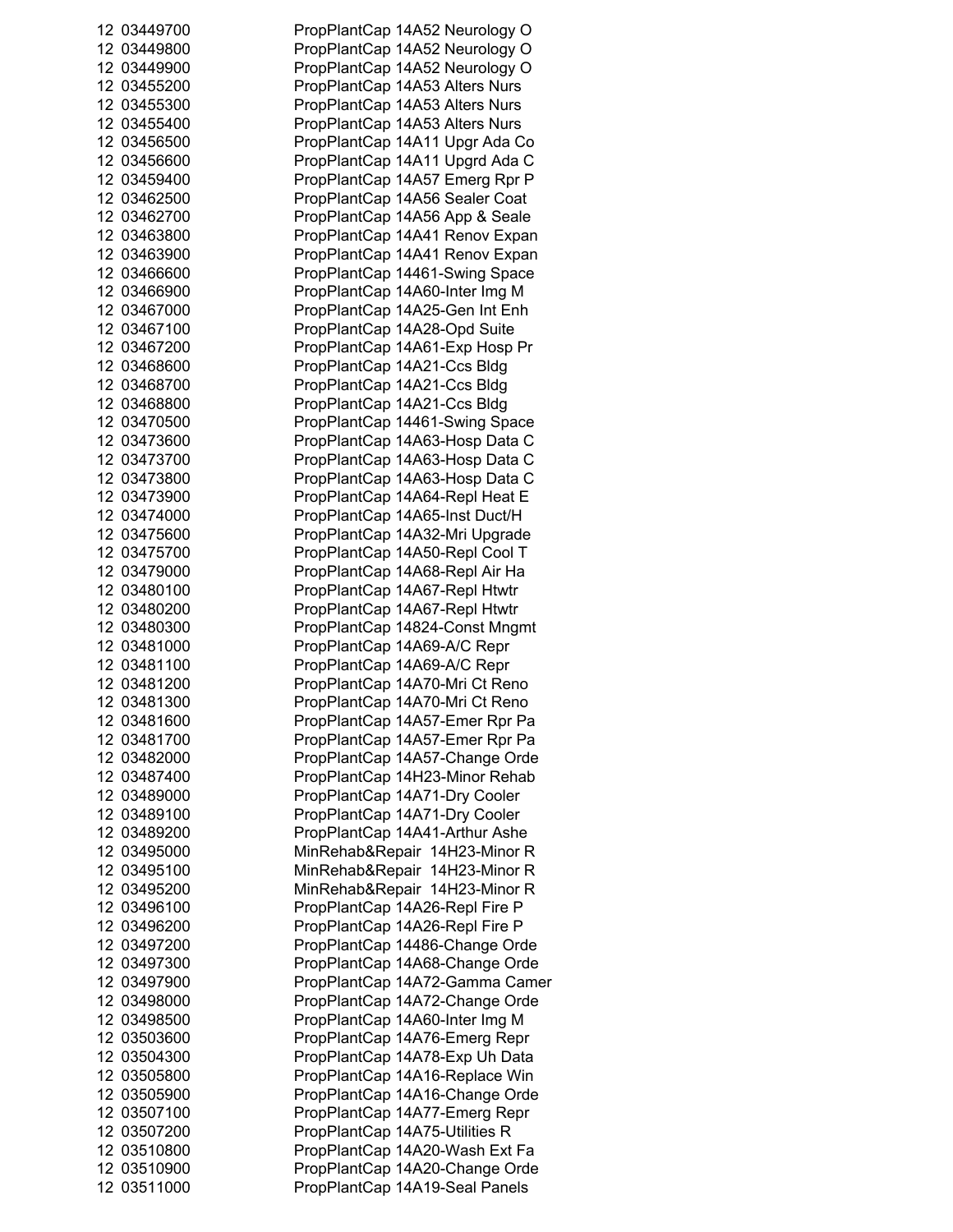| 12 03511100 | PropPlantCap 14A19-Change Orde |
|-------------|--------------------------------|
| 12 03512100 | PropPlantCap 14A60-Inter Img M |
| 12 03512200 | PropPlantCap 14A60-Change Orde |
| 12 03518000 | PropPlantCap 4A78-Exp Uh Data  |
| 12 03518100 | PropPlantCap 14A78-Change Orde |
| 12 03520200 | PropPlantCap 14A57-Emerg Repr  |
|             |                                |
| 12 03521000 | PropPlantCap 14830-Elev Rehab  |
| 12 03521100 | PropPlantCap 14830-Elev Rehab  |
| 12 03521700 | PropPlantCap 14A79-Lab Renov   |
| 12 03521800 | PropPlantCap 14A79-Change Orde |
| 12 03521900 | 14491-RELOC/UPGRD GROSS ANAT   |
| 12 03524900 | PropPlantCap 14A84-Steam Line  |
| 12 03527500 | PropPlantCap 14A75-Change Orde |
| 12 03527700 | PropPlantCap 14A76-Emerg Repr  |
| 12 03530700 | PropPlantCap 14A37-Hvac Sys    |
| 12 03530800 | PropPlantCap 14A37-Hvac Sys    |
| 12 03530900 | PropPlantCap 14A37-Hvac Sys    |
| 12 03534000 | PropPlantCap 14A05-Lenox Road  |
| 12 03534100 | PropPlantCap 14A05-Change Orde |
| 12 03539300 | 14A86-Relo Server Room         |
| 12 03542800 | 14A31-PSYCH UNIT               |
| 12 03542900 | 14A31-PSYCH UNIT               |
| 12 03546100 | 14A83-CENT STERILE SVCS        |
| 12 04532410 | <b>Admin Child Care Ctr</b>    |
|             |                                |
| 12 06070100 | Fringe Bene-Workers Comp Payme |
| 12 06112000 | Admin Attorney Gen- Malprac    |
| 12 06130100 | Fringe Bene- Pensions Ers      |
| 12 06130200 | Fringe Bene- Social Secur      |
| 12 06130300 | Fringe Bene- Hith Insur        |
| 12 06130400 | Fringe Bene- Dental Insur      |
| 12 06130500 | Fringe Bene- Worker's Comp     |
| 12 06130600 | Fringe Bene- Unemployment Ins. |
| 12 06130700 | Fringe Bene- Survivor's Bene   |
| 12 06130800 | Fringe Bene- Employ Bene Fund  |
| 12 06130900 | Fringe Bene- Employ Bene Fund  |
| 12 06501300 | <b>UnionBene</b>               |
| 12 06501400 | UnionBene Isu Uni Allo         |
| 12 06501500 | UnionBene Isu Wrk Related Clot |
| 12 06501600 | UnionBene Ssu Uni Maint Allo   |
| 12 06512100 | UnionBene Ssu Sup Uni Allo     |
| 12 06512200 | UnionBene Osu Work Related Clo |
| 12 06512300 | UnionBene Isu Uni Allo         |
| 12 06512400 | UnionBene M/C Uni Allo         |
| 12 06512500 | UnionBene Ssu Uni Maint, Allo  |
| 12 06512700 | UnionBene Isu Work Related Clo |
| 12 06512800 |                                |
|             | UnionBene Csea Prop Damage     |
| 12 06513500 | Admin Web Pg Dev               |
| 12 06521100 | UnionBene Ssu Sup Uniform Allo |
| 12 06521200 | UnionBene Osu Wrk Related Clot |
| 12 06521300 | UnionBene Isu Uni Allo         |
| 12 06521400 | UnionBene M/C Uni Allo         |
| 12 06521500 | UnionBene Ssu Uni Maint Allo   |
| 12 06521800 | UnionBene Isu Uni Allo- Employ |
| 12 06522900 | UnionBene Csea Prop Damage     |
| 12 06531100 | UnionBene Ssu Uni Allo         |
| 12 06531500 | UnionBene Ssu Uni Maint Allo   |
| 12 06571000 | UnionBene Ssu Sup Uni Allo     |
| 12 06571100 | UnionBene Ales Uni Maint Allo  |
| 12 06571400 | UnionBene Isu Work Related Clo |
| 12 06571500 | UnionBene Ssu Uni Maint Allo   |
| 12 06571600 | UnionBene Isu Uni Allo         |
| 12 06571700 | UnionBene Osu Work Related Clo |
| 12 06721000 | Admin Campus Grant Com         |
|             |                                |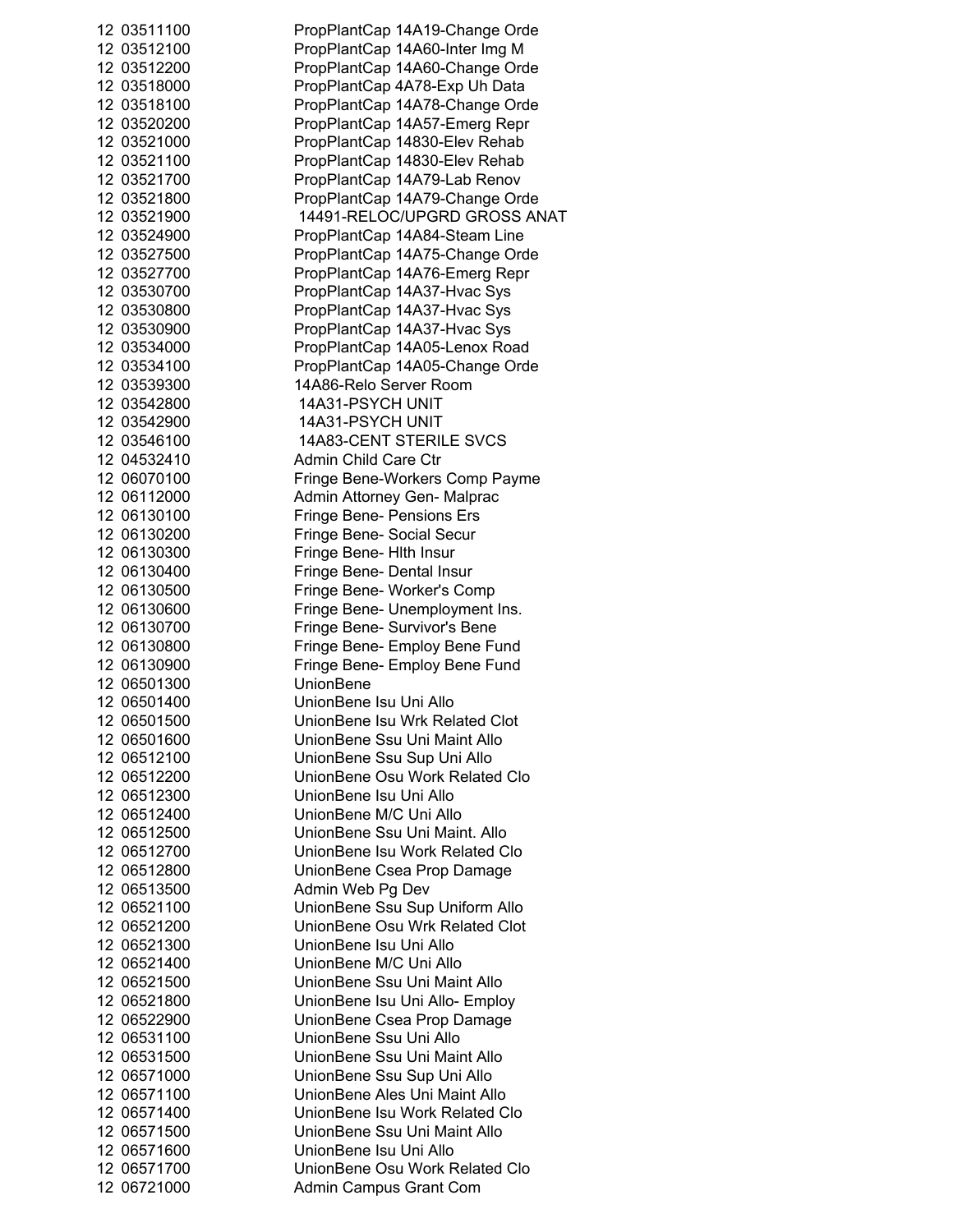| 12 06721001                | Admin Campus Grant Saha                                          |
|----------------------------|------------------------------------------------------------------|
| 12 06721099                | Admin Campus Grant Com                                           |
| 12 06880100                | Admin Gas Excise Tax Cost Ctr                                    |
| 12 06880199                | Admin Gas Excise Tax                                             |
| 12 06880500                | Admin Dwnst/ NYS Law Dept. Med                                   |
| 12 06890100                | Admin Gas Exise Tax- Hsc Brook                                   |
| 12 06890110                | Admin Gas Exise Tax- Hsc Brook                                   |
| 12 06890199                | Admin Gas Exise Tax- Hsc Brook                                   |
| 12 06891000                | <b>Admin Payment of Small Claims</b>                             |
| 12 06891200                | Admin Dept. Law Med Malprac                                      |
| 12 06892900                | Admin Dept. Law Med Malprac                                      |
| 12 06900100                | <b>Admin Gas Excise Tax</b>                                      |
| 12 06900200                | <b>Admin Small Claims</b>                                        |
| 12 06906300                | <b>Admin Centralize Market</b>                                   |
| 12 06910100                | Admin Gas Excise Tax                                             |
| 12 06910200                | <b>Admin Payment Claim</b>                                       |
| 12 06920100                | <b>Admin Gas Excise Tax</b>                                      |
| 12 06920200                | <b>Admin Payment Claim</b>                                       |
| 12 06928200                | <b>Admin State Ener Contr</b>                                    |
| 12 06930100                | Admin Gas Excise Tax                                             |
| 12 06934800                | Admin Managing Organization Ch                                   |
| 12 06943500                | Admin Gas Excise Tax                                             |
| 12 06989400                | Admin Indiv Dev Award- Fleishm                                   |
| 12 06997200                |                                                                  |
| 12 09531000                | Admin #1E- Brook WebPg Dev                                       |
|                            | M&R Dorm Rehab & Repair                                          |
| 12 09531001<br>12 09531002 | M&R Dorm D149Aq Repl Elect Swi<br>M&R Dorm D149Ar Shower Wall Re |
| 12 09531003                |                                                                  |
| 12 09531004                | M&R Dorm Floor Carpet                                            |
|                            | M&R Dorm Lobby Renov                                             |
| 12 09531005                | M&R Dorm Elev/Lobby<br>M&R Dorm 2nd/3rd FI Plumb Acc             |
| 12 09531006<br>12 09531007 | M&R Dorm Patio                                                   |
| 12 09531008                |                                                                  |
| 12 09531099                | M&R Dorm Window Protect & Repl                                   |
| 12 09581000                | M&R Dorm Rehab and Repair<br>REHAB 0809 APPROP                   |
| 12 09581099                | REHAB 0809 APPROP                                                |
| 12 100                     | <b>BALANCE SHEET</b>                                             |
| 12 11081210                | Admin Bank Serv Fund                                             |
| 12 12000100                | <b>DCOM Babbott Fund</b>                                         |
| 12 12000101                | <b>DCOM Curric Revis/Enhance</b>                                 |
| 12 12000102                | PresOff Supp                                                     |
| 12 12000103                |                                                                  |
| 12 12000199                | <b>DCOM Foreign Trav</b><br><b>DCOM Babbott Fund</b>             |
| 12 12000400                |                                                                  |
|                            | DCOM College Perm Fund                                           |
| 12 12001000<br>12 12001001 | <b>DCOM Babbott Fund Equip/Facult</b><br>Oper InfoServ Proj      |
| 12 12001003                | Oper InfoServ Cops Debt Serv                                     |
| 12 12001004                | <b>Banner Otps</b>                                               |
| 12 12001099                | <b>DCOM Babbott Fund Equip/Facult</b>                            |
|                            |                                                                  |
| 12 12040500                | MedLibr Babbott Fund Improv                                      |
| 12 12061500                | DCOM Babbott Fund Space Mod                                      |
| 12 12061505                | Anat and CellBio Babbot Fund                                     |
| 12 12061506                | Anesth Babbott Fund                                              |
| 12 12061507                | <b>BioChem Babbott Fund</b>                                      |
| 12 12061508                | Derm Babbott Fund                                                |
| 12 12061509                | FamPrac Babbott Fund                                             |
| 12 12061510                | Med Babbott Fund                                                 |
| 12 12061511                | Microbio Babbott Fund                                            |
| 12 12061512                | Neuro Babbott Fund                                               |
| 12 12061513                |                                                                  |
|                            | NeuroSurg Babbott Fund                                           |
| 12 12061514                | <b>OBS/GYN Babbott Fund</b>                                      |
| 12 12061515<br>12 12061516 | <b>Opthal Babbott Fund</b><br>OrthoSurgRehabMed Babbott Fund     |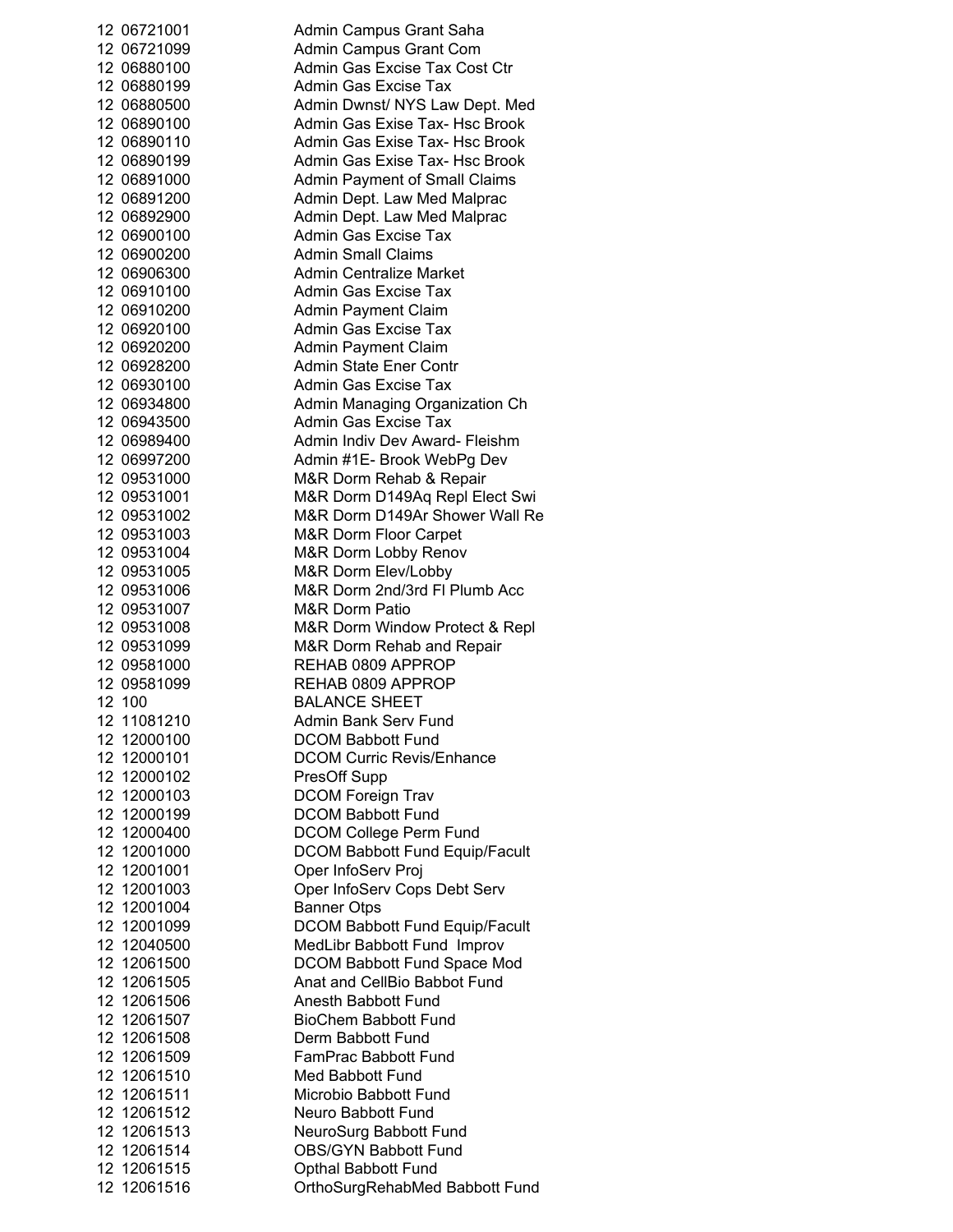| 12 12061517 | Otolaryn Babbott Fund                 |
|-------------|---------------------------------------|
| 12 12061518 | Path Babbott Fund                     |
| 12 12061519 | Ped Babbott Fund                      |
| 12 12061520 | <b>Pharm Babbott Fund</b>             |
| 12 12061521 | Physio Babbott Fund                   |
| 12 12061522 | <b>PrevMed Babbott Fund</b>           |
| 12 12061523 | Psychiatry Babbott Fund               |
| 12 12061524 | RadOnco Babbott Fund                  |
| 12 12061525 | <b>Radio Babbott Fund</b>             |
| 12 12061526 | Surg Babbott Fund                     |
| 12 12061527 | Urol Babbott Fund                     |
| 12 12061528 |                                       |
| 12 12061561 | <b>DCOM Babbott Fund</b>              |
|             | StarProg Babbott Fund                 |
| 12 12061599 | DCOM Babbott Fund Space Mod           |
| 12 12074000 | DCOM Babbott Fund Rejoin Proj         |
| 12 12085400 | Philan Babbott Fund- Univ Aff         |
| 12 12151600 | <b>Nurs Babbott Fund Scholarships</b> |
| 12 13000100 | <b>DCOM Babbott Fund</b>              |
| 12 13000200 | Otolaryn Home Fellow                  |
| 12 13000300 | <b>DCOM Warren Fund</b>               |
| 12 13000400 | DCOM College Perm Fund                |
| 12 13000600 | <b>DCOM Shuman Fund</b>               |
| 12 13001100 | Physio Cardwell Fund                  |
| 12 13001800 | FinAid Jadwin Scholarship Fund        |
| 12 13009700 | <b>DCOM Restric Current- Prov</b>     |
| 12 13009900 | <b>DCOM Kahn Estate</b>               |
| 12 13040200 | MedLibr Fund                          |
| 12 13061000 | Admin Coll Build Fund                 |
| 12 13151500 | <b>DCOM Romgy Prize Fund</b>          |
| 12 13151700 | DCOM 1898 Class Prize Fund            |
| 12 13155700 | FinAid Endowed Scholarship Fun        |
| 12 13155800 | <b>DCOM Yudkowsky Mem Fund</b>        |
| 12 13155900 | FinAid Benson Mem Fellowship F        |
| 12 18151010 | FinAid Coll Wrk St- Hsc Brook         |
| 12 18158110 | FinAid St Univ Scholarship            |
| 12 19692700 | ContEdu Eop Tutor                     |
| 12 19692800 | ContEdu Eop Counsel                   |
| 12 19693000 | ContEdu Dir Aid                       |
| 12 20001000 | FinAid Nurs Loan- Fed                 |
| 12 20002000 | <b>FinAid Exceptional Fin Needs</b>   |
| 12 20002100 | <b>FinAid Exceptional Fin Needs</b>   |
| 12 20003000 | FinAid Disadv Hlth Prof Stud.         |
| 12 20004000 | FinAid Dis Hlth- Phys Ther            |
| 12 20004100 | FinAid Dis Hlth School- Allopa        |
| 12 20004200 | FinAid Dis Hlth School- Phys A        |
| 12 20004300 | FinAid Dis Hlth School- Public        |
| 12 20004400 | FinAid Occup Ther (Grad)              |
| 12 20005000 | FinAid Dis Hith School- Prior         |
| 12 20005200 | FinAid Hith Loans- Fed                |
| 12 20005300 | <b>FinAid HIth Loans- State</b>       |
| 12 20150010 | FinAid- Ndsl- Fed/Dwnst               |
| 12 20150100 | <b>FinAid Perkins- Fed</b>            |
| 12 20150200 | <b>FinAid Perkins- State</b>          |
| 12 20150300 | FinAid Perkins- State (B2)            |
| 12 20150510 | FinAid Hith Prof- Fed/Dwnst           |
| 12 20150610 | FinAid Fed Prim Care Lending-         |
| 12 20151010 | FinAid Nurs Loan- Fed/Dwnst           |
| 12 20151400 | <b>FinAid Perkins Trans To Seog</b>   |
| 12 20151510 | FinAid Disad Hith Loan- Fed Br        |
| 12 20151710 | <b>FinAid Perkins Trans To CWS</b>    |
| 12 20151800 | FinAid Seog Admin Exp                 |
| 12 20151900 | FinAid Fed                            |
| 12 20152010 | FinAid Pell Grant- Fed / Dwnst        |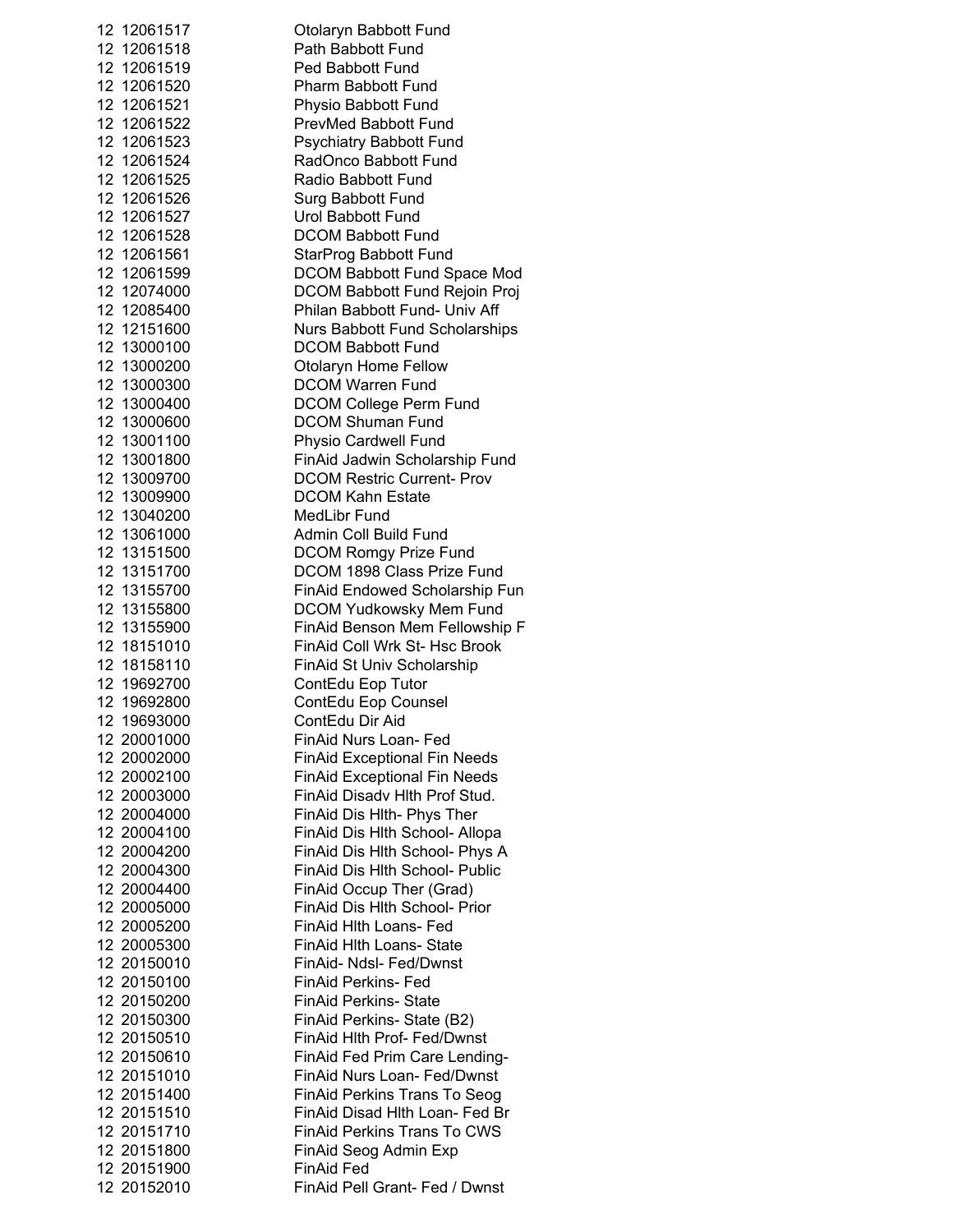| 12 20152210 | FinAid Pell Grant- Fed- Prior        |
|-------------|--------------------------------------|
|             |                                      |
| 12 20152300 | FinAid Seog- Carry Forward           |
| 12 20152400 | FinAid Seog- Carry Back              |
| 12 20152510 | FinAid Pell Grant- Prior Yr          |
| 12 20152610 | <b>FinAid Coll Wrk St</b>            |
| 12 20152710 | <b>FinAid Exceptional Fin Need</b>   |
| 12 20152810 | FinAid Disadv Hlth Prof              |
| 12 20152910 |                                      |
|             | FinAid Disadv Hlth Scholarship       |
| 12 20153210 | <b>FinAid Acad Competitive Grant</b> |
| 12 20153310 | <b>FinAid National Smart Grant</b>   |
| 12 20155010 | <b>FinAid Ndsl- State/Dwnst</b>      |
| 12 20155510 | FinAid Hith Prof- State/Dwnst        |
| 12 20155610 | FinAid State Prim Care Lending       |
| 12 20156010 | FinAid Nurs Loan-State/Dwnst         |
| 12 20156510 | FinAid Disady Hith Loan              |
| 12 20157210 | FinAid Pell Grant- Fed- Prior        |
|             |                                      |
| 12 20157310 | FinAid Seog- Fed- Prior Yr-          |
| 12 20157410 | FinAid Coll Work Study- Prior        |
| 12 20157510 | FinAid Exceptional Fin Need-         |
| 12 20157610 | FinAid Disadv Hlth Prog- Prior       |
| 12 20157710 | FinAid Disadv Hlth Scholarship       |
| 12 20158210 | FinAid Hith Prof- Fed- Prior Y       |
| 12 20158310 | FinAid Hith Prof- State- Prior       |
|             |                                      |
| 12 20158410 | FinAid Nurs Ln- Prior Yr             |
| 12 20158510 | FinAid Nurs Ln- Fed- Prior Yr        |
| 12 20158610 | FinAid Dis Hlth Ln- Fed- Prior       |
| 12 20158710 | FinAid Ndsl-State- Prior Yr          |
| 12 20158810 | FinAid Hith Prof- Fed- Prior Y       |
| 12 20158910 | FinAid Ndsl- Fed- Prior Yr           |
| 12 20159010 | FinAid Prim Care Ln- St- Prior       |
| 12 20159110 | FinAid Disady Hith Ln- St- Pri       |
|             |                                      |
| 12 21001000 | <b>FinAid Carry Back</b>             |
| 12 21011000 | FinAid Carry Back Add'L Summer       |
| 12 21021000 | FinAid Carry Forward                 |
| 12 21031000 | FinAid Admin Exp                     |
| 12 21051000 | <b>FinAid Trans to Seog</b>          |
| 12 21151000 | Admin Coll Work Stu Fed              |
| 12 21151001 | FinAid Fed- Brook- Gen               |
| 12 21151002 | CollHealthRelProf Phys Asst CW       |
| 12 21151003 | CollHealthRelProf Med Rec Lib        |
|             |                                      |
| 12 21151004 | CollHealthRelProf Occup Ther C       |
| 12 21151005 | Path                                 |
| 12 21151006 | CollHealthRelProf Physical The       |
| 12 21151007 | CollHealthRelProf Rad Tech CWS       |
| 12 21151008 | <b>DCOM</b>                          |
| 12 21151009 | Anat and CellBio                     |
| 12 21151010 | <b>BioChem Cws</b>                   |
| 12 21151011 | Path                                 |
| 12 21151012 |                                      |
|             | Physio                               |
| 12 21151013 | <b>Anesth Cws</b>                    |
| 12 21151014 | PrevMed                              |
| 12 21151015 | FamPrac Gen Prac                     |
| 12 21151016 | Med                                  |
| 12 21151017 | OBS/GYN Obs & Gyn                    |
| 12 21151018 | Ped                                  |
| 12 21151019 | Psychiatry                           |
|             |                                      |
| 12 21151020 | Surg                                 |
| 12 21151021 | MedLibr                              |
| 12 21151022 | <b>Nurs CWS</b>                      |
| 12 21151023 | Admin Stu Union                      |
| 12 21151024 | Grad School CWS Dean                 |
| 12 21151025 | Admin America Reads Prog             |
| 12 21151099 | Admin Coll Work Stu Fed              |
|             |                                      |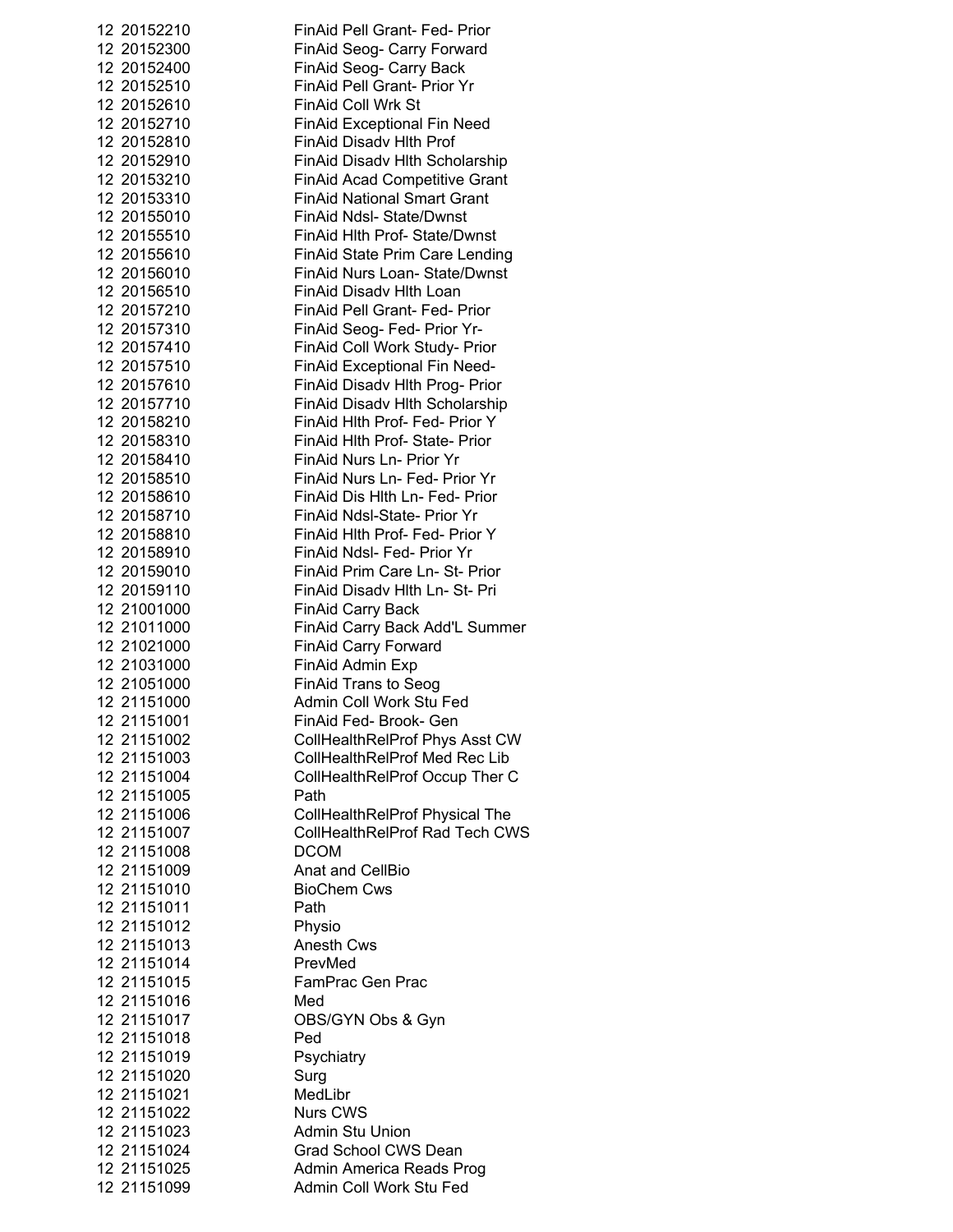| 12 21157100 | Admin Job Locator                     |
|-------------|---------------------------------------|
| 12 23530700 | Admin Disaster Assis Blackout         |
| 12 24000000 | Admin Rev Contr- Stabl                |
| 12 24000300 | Admin Stabl- State                    |
| 12 24000301 | SrVP&CFO Ctrwide                      |
| 12 24000302 | SPH Emp Innov Prog                    |
| 12 24000303 | Nurs High Needs Prog                  |
| 12 24000307 | <b>DCOM Empire Innov Prog</b>         |
| 12 24000399 | SrVP&CFO Stabil- State                |
| 12 24002400 | Admin Stabl Uup                       |
| 12 24008700 | Admin Stabl Fnd-Mission Revi          |
| 12 24009400 | Admin Fin Plan Spending-Stabl         |
| 12 24076900 | Admin Stabl Interest Inc.             |
| 12 24081500 | STAB FUND-DR FURCHGOTT SUPPORT        |
| 12 29089110 | Admin Tuit Reimb- Employees- H        |
| 12 29159010 | FinAid Grad/ Res/ Dwnst               |
| 12 29159310 | FinAid T.R.- Dis Grad & Prof/         |
| 12 29159410 | FinAid Grad Opp/ Dwnst                |
| 12 29159610 | FinAid Soc Ser Field Wk Waiver        |
| 12 43000900 | <b>Grad School Biophys</b>            |
| 12 43003800 | <b>Grad School Genetics</b>           |
| 12 43007000 |                                       |
|             | <b>Grad School Physical Chem</b>      |
| 12 55000100 | DEAN OF GRADUATE SCHOOL SUMMAR        |
| 12 55000101 | Grad School Humanities Grad Sc        |
| 12 55000102 | Grad School MD/PHD Prog               |
| 12 55000103 | Grad School Dean Summer               |
| 12 55000150 | Grad School Administration            |
| 12 55000199 | <b>Grad School Misc</b>               |
| 12 55001300 | <b>Grad School Graduate Studies</b>   |
| 12 55005000 | <b>GRI Summary</b>                    |
| 12 55005001 | GRI DNA/Hybridoma Lab                 |
| 12 55005002 | <b>GRI Protein Sequencing Lab</b>     |
| 12 55005004 | <b>GRI- Grad Teach Assis</b>          |
| 12 55005005 | <b>GRI Uitrastructure Lab</b>         |
| 12 55005006 | <b>GRI Retrovirol Lab</b>             |
| 12 55005007 | <b>GRI Off Scientific Aff</b>         |
| 12 55005008 | <b>GRI Clin Tials Off</b>             |
| 12 55005099 | GRI Misc                              |
| 12 57000100 | <b>DEAN'S OFFICE SUMMARY</b>          |
| 12 57000101 | CollHealthRelProf Dean's Off          |
| 12 57000150 | CollHealthRelProf Dean's Off A        |
| 12 57000199 | CollHealthRelProf Dean's Off M        |
| 12 57000200 | RADIOLOGICAL TECH PROGRAM             |
| 12 57000201 | CollHealthRelProf Radio Tech P        |
| 12 57000299 | CollHealthRelProf Radio Tech P        |
| 12 57000300 | Anat and CellBio                      |
| 12 57000500 | <b>BioChem</b>                        |
| 12 57002600 | PHYSICIAN'S ASSISTANT SUMMARY         |
| 12 57002601 | <b>CollHealthRelProf Phys Assis</b>   |
| 12 57002699 | <b>CollHealthRelProf Phys Assis</b>   |
| 12 57006600 | HEALTH INFO MANAGEMENT PROG SU        |
| 12 57006601 | CollHealthRelProf Health Info         |
| 12 57006699 | CollHealthRelProf Health Info         |
| 12 57006900 | OCCUPATIONAL THERAPY SUMMARY          |
| 12 57006901 | CollHealthRelProf Occup Ther          |
| 12 57006999 | CollHealthRelProf Occup Ther M        |
| 12 57007000 | Microbio                              |
| 12 57007100 | <b>MIDWIFERY SUMMARY</b>              |
| 12 57007101 | <b>CollHealthRelProf Midwife</b>      |
| 12 57007199 | <b>CollHealthRelProf Midwife Misc</b> |
| 12 57007200 | Path                                  |
| 12 57007300 | PHYSICAL THERAPY SUMMARY              |
| 12 57007301 | CollHealthRelProf Physical The        |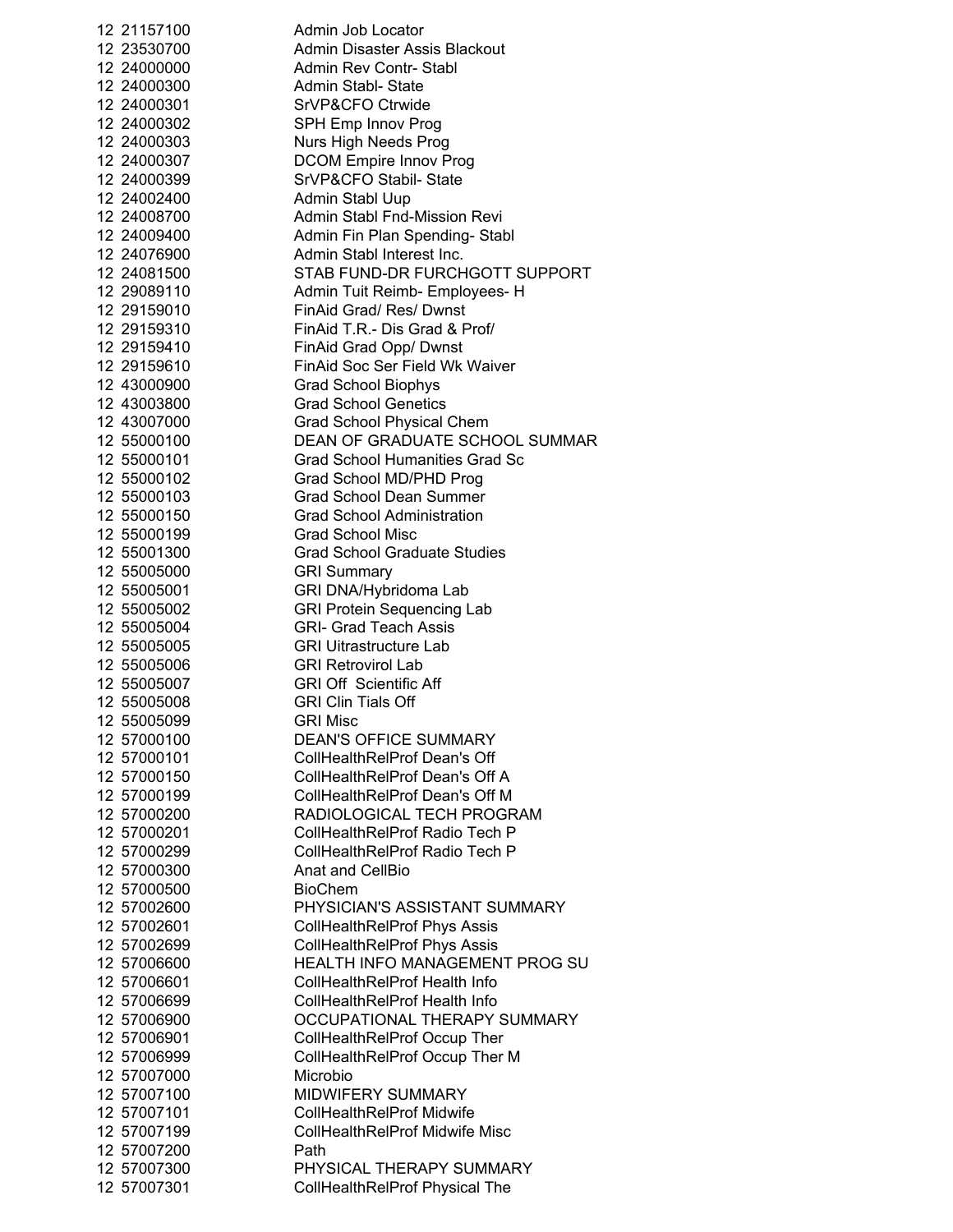| 12 57007399 | CollHealthRelProf Physical The    |
|-------------|-----------------------------------|
| 12 57007400 | Physio                            |
| 12 57007800 | <b>DIAGNOSTIC IMAGING SUMMARY</b> |
| 12 57007801 | CollHealthRelProf Diag Imag       |
| 12 57007899 | CollHealthRelProf Diag Imag       |
| 12 67000200 | <b>DCOM Off Sum</b>               |
| 12 67000201 | <b>DCOM Acad Develop</b>          |
| 12 67000202 | <b>DCOM Clin Aff</b>              |
| 12 67000203 | <b>DCOM Clin Trials</b>           |
| 12 67000204 | DCOM Core Fac                     |
| 12 67000205 | <b>DCOM</b>                       |
| 12 67000206 | <b>DCOM Commitment</b>            |
| 12 67000207 | <b>DCOM Ecm</b>                   |
| 12 67000208 | <b>DCOM Ect</b>                   |
| 12 67000209 | DCOM Off                          |
| 12 67000210 | <b>DCOM Faculty Develop</b>       |
| 12 67000211 | DCOM Gme Off                      |
| 12 67000212 | <b>DCOM Irb</b>                   |
| 12 67000213 | <b>DCOM Off Minority Aff</b>      |
| 12 67000214 | DCOM Star Prog Dean's Off         |
| 12 67000215 | <b>DCOM Stu Dean</b>              |
| 12 67000250 | <b>DCOM</b>                       |
| 12 67000299 | <b>DCOM</b>                       |
| 12 67000300 | Anat and CellBio Sum              |
| 12 67000301 | Anat and CellBio Dept Acc         |
| 12 67000302 | Anat and CellBio                  |
| 12 67000303 | Anat and CellBio Neuro            |
| 12 67000304 | Anat and CellBio Hist             |
| 12 67000305 | Anat and CellBio Photograpy       |
| 12 67000350 | Anat and CellBio Admin            |
| 12 67000399 | Anat and CellBio Misc             |
| 12 67000600 | <b>BioChem Sum</b>                |
| 12 67000601 | <b>BioChem</b>                    |
| 12 67000650 | <b>BioChem Admin</b>              |
| 12 67000699 | <b>BioChem Misc</b>               |
| 12 67001000 | Derm Sum                          |
| 12 67001001 | Derm Res                          |
| 12 67001002 | Derm                              |
| 12 67001003 | Derm Gen                          |
| 12 67001004 | Derm Ped                          |
| 12 67001005 | Derm Nurs                         |
| 12 67001006 | Derm Surg                         |
| 12 67001050 | Derm Admin                        |
| 12 67001099 | Derm Misc                         |
| 12 67001100 | GradMedEdu Sum                    |
| 12 67001101 | GradMedEdu Edu                    |
| 12 67001150 | GradMedEdu Adm                    |
| 12 67001199 | GradMedEdu Mis                    |
| 12 67001400 | <b>EmerMed Sum</b>                |
| 12 67001401 | <b>EmerMed Brookdale</b>          |
| 12 67001402 | <b>EmerMed Med Disaster</b>       |
|             | EmerMed Med Ped                   |
| 12 67001403 | <b>EmerMed Med Res</b>            |
| 12 67001404 |                                   |
| 12 67001405 | EmerMed Med Resid                 |
| 12 67001406 | <b>EmerMed Med Sim</b>            |
| 12 67001407 | EmerMed Med Uhb                   |
| 12 67001408 | EmerMed Med Uhb Ped               |
| 12 67001409 | <b>EmerMed Med Ultra</b>          |
| 12 67001410 | EmerMed Gen Emerg Med             |
| 12 67001411 | <b>EmerMed Inter Emerg Med</b>    |
| 12 67001412 | EmerMed IT                        |
| 12 67001413 | EmerMed Kch                       |
| 12 67001414 | EmerMed Kch Ped Emerg             |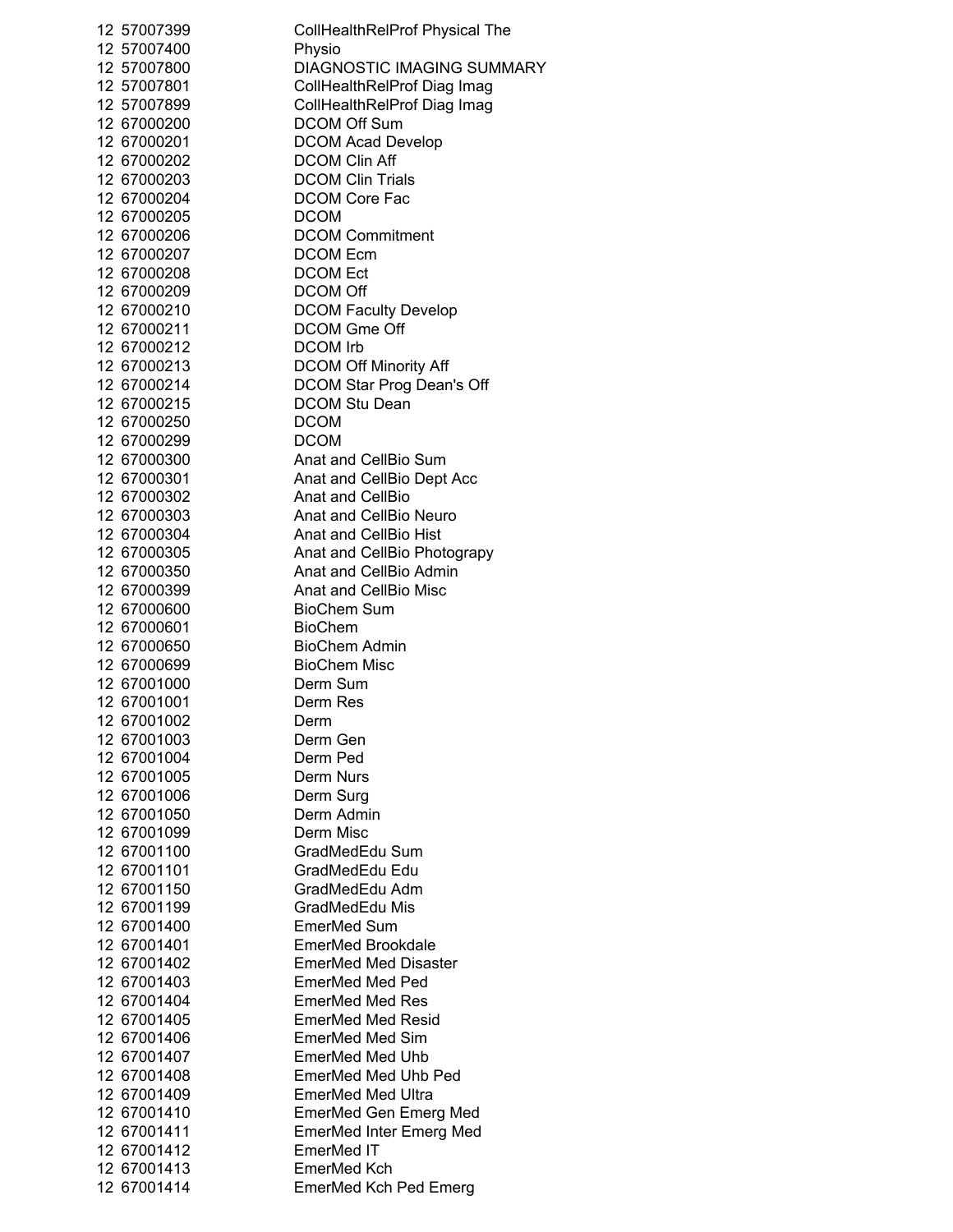| 12 67001415                | EmerMed Our Lady of Mercy      |
|----------------------------|--------------------------------|
| 12 67001416                | <b>EmerMed Pre Hosp Triage</b> |
| 12 67001417                | <b>EmerMed Staten Island</b>   |
| 12 67001418                | <b>EmerMed Stu Edu</b>         |
| 12 67001450                | <b>EmerMed Emerg Med Admin</b> |
| 12 67001499                | <b>EmerMed Emerg Med Misc</b>  |
| 12 67001500                | Microbio Sum                   |
| 12 67001501                | Microbio Depart Bud            |
| 12 67001550                | Microbio Admin                 |
| 12 67001599                | Microbio Misc                  |
| 12 67002000                | Path Sum                       |
| 12 67002001                | Path Anatom                    |
| 12 67002002                | Path Autopsy                   |
| 12 67002003                | Path Autopsy                   |
| 12 67002004                | Path Blood Bank                |
| 12 67002005                | Path Blood Bank                |
| 12 67002006                | Path Blood Bank Ops            |
| 12 67002007                | <b>Path Cancer Res</b>         |
| 12 67002008                | Path Chem                      |
| 12 67002009                | Path Clin                      |
| 12 67002010                | Path Cyto                      |
| 12 67002011                | Path Cyto                      |
| 12 67002012                | Path Diag Imm                  |
| 12 67002013                | Path Faculty Prac              |
| 12 67002014                | Path Flow Cyto                 |
| 12 67002015                | Path Hema                      |
| 12 67002016                | Path Hema Op                   |
| 12 67002017                | Path Hema Kch                  |
| 12 67002018                | Path Histocompatibility        |
| 12 67002019                | Path Lab Admin                 |
| 12 67002020                | Path Lab Info                  |
| 12 67002021                | Path Lab Serv                  |
| 12 67002022                | <b>Path Mem Disorders</b>      |
| 12 67002023                | Path Microbio Bact             |
| 12 67002024                | Path Microbio Virology         |
| 12 67002025                | Path Molecular                 |
| 12 67002026                | Path Neuropathology            |
| 12 67002027                | Path Optical Tomography        |
| 12 67002028<br>12 67002029 | Path Oral Pathology            |
| 12 67002030                | Path OP Serv<br>Path Microbio  |
| 12 67002031                | Path Edu                       |
| 12 67002032                | Path Ped                       |
| 12 67002033                | Path Surg                      |
| 12 67002034                | Path Venipuncture              |
| 12 67002050                | Path Admin                     |
| 12 67002099                | Path Misc                      |
| 12 67002300                | <b>Pharm Sum</b>               |
| 12 67002301                | Pharm                          |
| 12 67002350                | Pharm Physio Admin             |
| 12 67002399                | <b>Pharm Physio Misc</b>       |
| 12 67002600                | Physio Pharm Sum               |
| 12 67002601                | Physio Pharm Phys              |
| 12 67002650                | Physio Pharm Admin             |
| 12 67002699                | Physio Pharm Misc              |
| 12 67004300                | Anesth Sum                     |
| 12 67004301                | Anesth Amb                     |
| 12 67004302                | <b>Anesth Card</b>             |
| 12 67004303                | <b>Anesth Cardthor</b>         |
| 12 67004304                | <b>Anesth Crit Care</b>        |
| 12 67004305                | Anesth Gen                     |
| 12 67004306                | <b>Anesth Neuro</b>            |
| 12 67004307                | <b>Anesth Obs</b>              |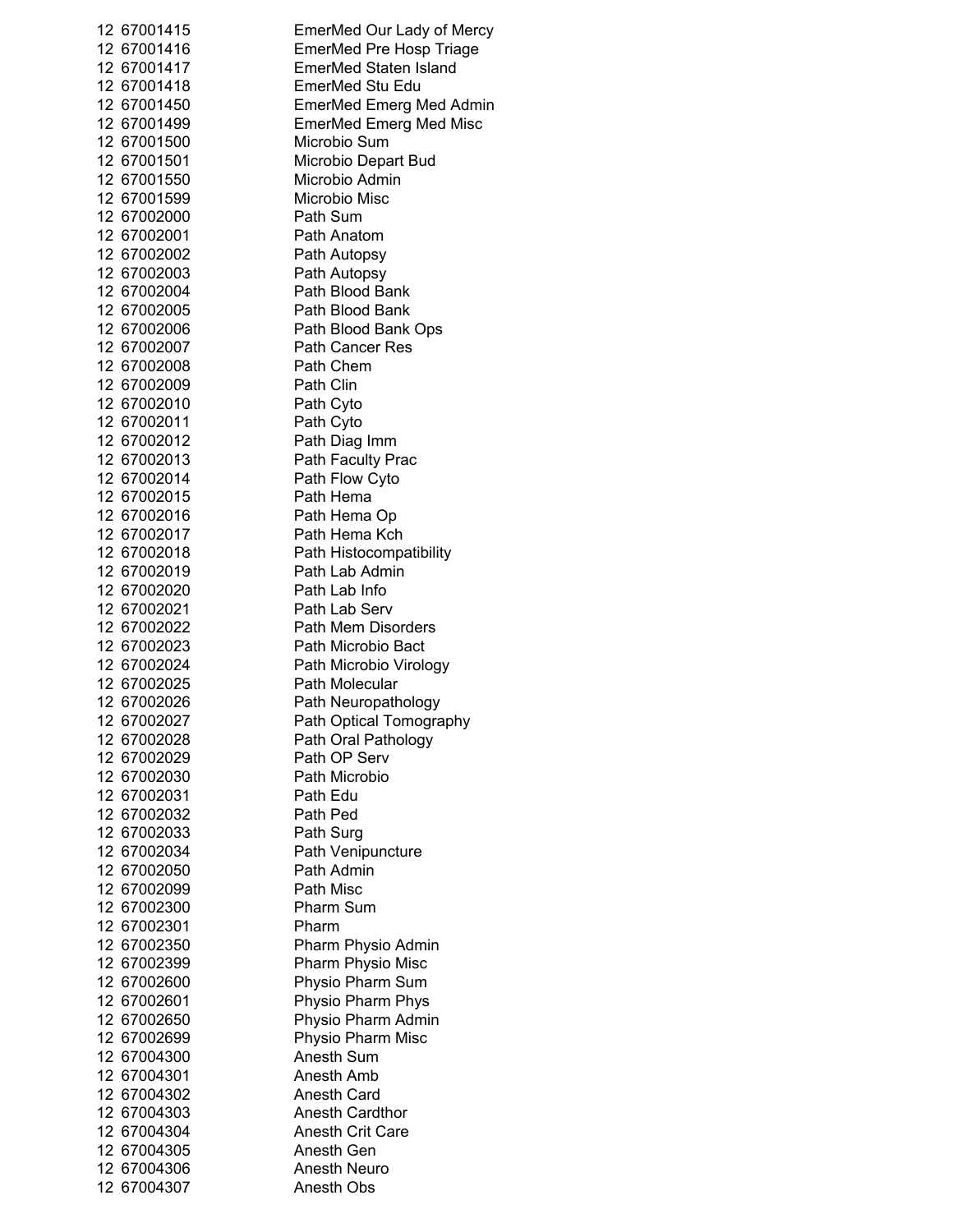| 12 67004308 | Anesth Pain                     |
|-------------|---------------------------------|
| 12 67004309 | Anesth Ped                      |
| 12 67004310 | Anesth P.O                      |
| 12 67004311 | Anesth Res                      |
| 12 67004350 | Anesth Admin                    |
| 12 67004399 | Anesth Misc                     |
| 12 67004900 | HumMed Sum                      |
| 12 67004901 | HumMed Oper                     |
| 12 67004950 | HumMed Admin                    |
| 12 67004999 | HumMed Misc                     |
| 12 67005000 | PrevMed Sum                     |
| 12 67005001 | PrevMed                         |
|             |                                 |
| 12 67005003 | PrevMed                         |
| 12 67005004 | <b>StarProg Prev Med</b>        |
| 12 67005050 | PrevMed Admin                   |
| 12 67005099 | <b>PrevMed Misc</b>             |
| 12 67005100 | Surg Dent & Oral Med Dept       |
| 12 67006000 | FamPrac Fam Prac Sum            |
| 12 67006001 | FamPrac Fam Prac Faculty        |
| 12 67006002 | FamPrac Fam Prac Loa/Unpaid Fa  |
| 12 67006003 | FamPrac Pat Care                |
| 12 67006004 | <b>FamPrac Pat Care Suite B</b> |
| 12 67006005 | FamPrac Schools P.S 13          |
| 12 67006006 | FamPrac Schools Wingate HS      |
| 12 67006008 | Opthal Supp Staff               |
| 12 67006009 | <b>Opthal Tech Supp</b>         |
| 12 67006050 | FamPrac Fam Prac Admin          |
| 12 67006099 | FamPrac Fam Prac Misc           |
| 12 67006100 | StarProg Sum                    |
| 12 67006101 | StarProg Care                   |
| 12 67006102 | StarProg Clin Edu               |
| 12 67006103 | StarProg                        |
| 12 67006104 | StarProg HIV Ctr                |
| 12 67006105 | StarProg InfoServ               |
| 12 67006106 | StarProg Outreach               |
| 12 67006107 | StarProg Res                    |
| 12 67006150 | StarProg Prog Admin             |
| 12 67006199 | <b>StarProg Misc</b>            |
| 12 67006200 | Med Sum                         |
| 12 67006201 | Med Allergy Imm                 |
| 12 67006202 | Med Allergy Imm Kch             |
| 12 67006203 | <b>Med Biophys</b>              |
| 12 67006204 | Med Cardio Ecrip                |
| 12 67006205 | Med Cardio                      |
| 12 67006206 | Med Cardio                      |
| 12 67006207 | Med Cardio Cath                 |
| 12 67006208 | Med Cardio Coumadin Clin        |
| 12 67006209 | <b>Med Cardio EKG</b>           |
| 12 67006210 | <b>Med Cardio EPS</b>           |
| 12 67006211 | Med Cardio Kch                  |
| 12 67006212 | Med Cardio Non-Invasive         |
| 12 67006213 | Med Clin Kch                    |
| 12 67006214 | Med Dept of Med Prog            |
| 12 67006215 | Med Dial Kch                    |
| 12 67006216 | Med Endocrinology               |
| 12 67006217 | Med Gastroendo                  |
| 12 67006218 | Med Gastroenterology & Hepatol  |
| 12 67006219 | Med Geri                        |
| 12 67006220 | Med Geri Kch                    |
| 12 67006221 | Med Kch                         |
| 12 67006222 | MedH Hem/Onc                    |
| 12 67006223 | Med Hosp                        |
| 12 67006224 | Med Hosp Kch                    |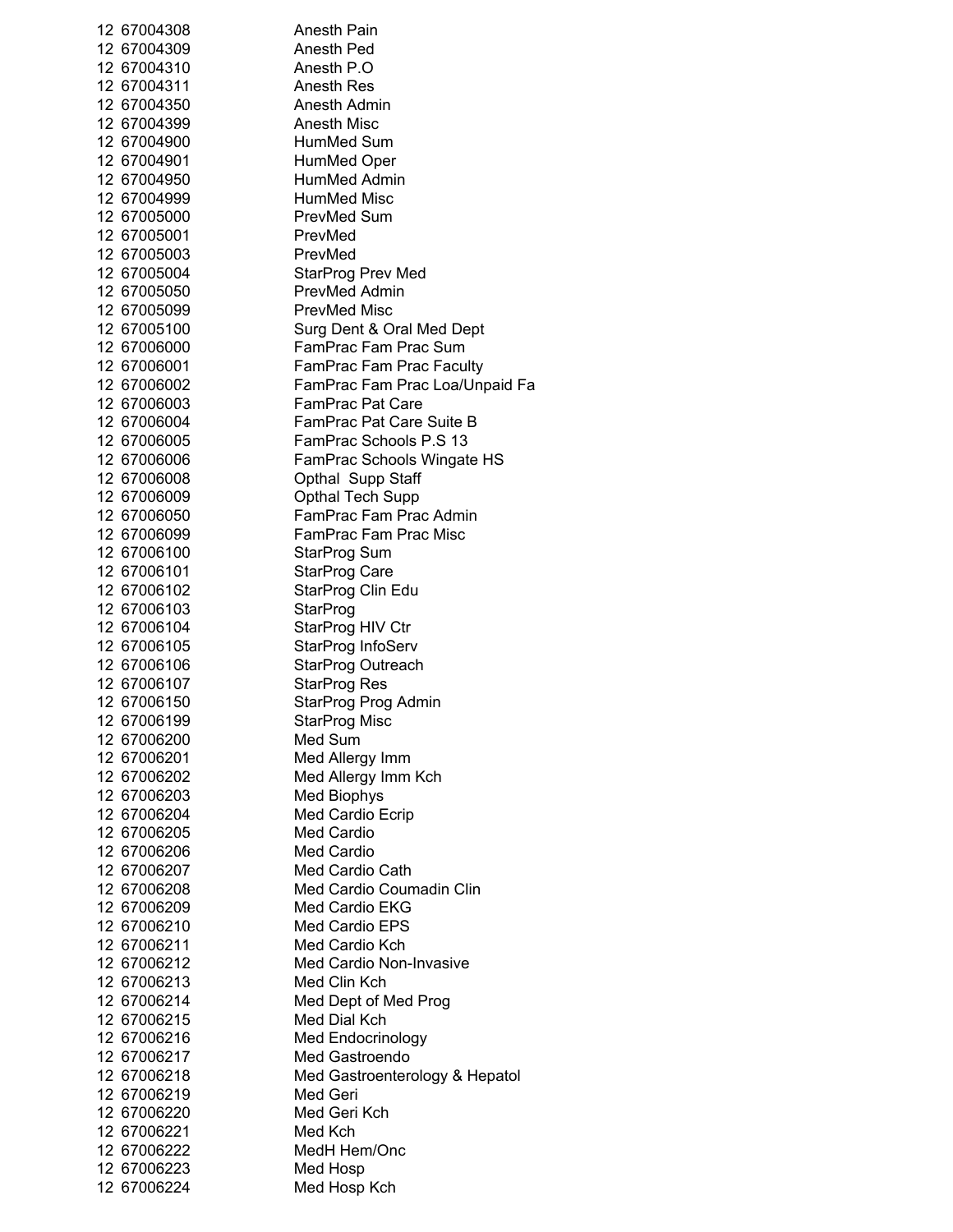| 12 67006225 | Med Inf Dis                       |
|-------------|-----------------------------------|
| 12 67006226 | Med inf Dis Kch                   |
| 12 67006227 | Med Int Throop                    |
| 12 67006228 | Med Internal                      |
| 12 67006229 | LEADERSHIP                        |
|             |                                   |
| 12 67006230 | Med Mas Kch                       |
| 12 67006231 | Med Bill                          |
| 12 67006232 | Med                               |
| 12 67006233 | Med                               |
| 12 67006234 | Med                               |
| 12 67006235 | Med                               |
|             |                                   |
| 12 67006236 | Med Phys Assis                    |
| 12 67006237 | Med Prim Care                     |
| 12 67006238 | Med Pulm                          |
| 12 67006239 | Med Pulm Crit Care Kch            |
| 12 67006240 | Med Renal                         |
| 12 67006241 | Med Renal Dial                    |
|             |                                   |
| 12 67006242 | Med Renal Kch                     |
| 12 67006243 | Med Renal Vasc Ctr                |
| 12 67006244 | Med Rheumatology                  |
| 12 67006245 | Med Emp Stu Health                |
| 12 67006246 | <b>Med Trans</b>                  |
| 12 67006247 | Med Walk-In Kch                   |
|             |                                   |
| 12 67006250 | Med Admin                         |
| 12 67006299 | Med Misc                          |
| 12 67006300 | Neuro Sum                         |
| 12 67006301 | Neuro Ad                          |
| 12 67006302 | Neuro Alzheimers                  |
| 12 67006303 | Neuro EEG                         |
| 12 67006304 |                                   |
|             | Neuro Epilepsy                    |
| 12 67006305 | Neuro Gen                         |
| 12 67006306 | Neuro Movement Disorders          |
| 12 67006307 | Neuro Ped                         |
| 12 67006308 | Neuro Sleep                       |
| 12 67006309 | Neuro Stroke                      |
| 12 67006350 | Neuro Admin                       |
| 12 67006399 | Neuro Misc                        |
| 12 67006500 |                                   |
|             | OBS/GYN Obs & Gyn Sum             |
| 12 67006501 | <b>OBS/GYN Antenatal Test</b>     |
| 12 67006502 | OBS/GYN Billing Off               |
| 12 67006503 | <b>OBS/GYN Clin Prac</b>          |
| 12 67006504 | OBS/GYN Gyn Onco                  |
| 12 67006505 | OBS/GYN Gyn                       |
| 12 67006506 | <b>OBS/GYN Materal Fetal</b>      |
|             |                                   |
| 12 67006507 | <b>OBS/GYN Med Edu</b>            |
| 12 67006508 | <b>OBS/GYN Midwifery</b>          |
| 12 67006509 | OBS/GYN                           |
| 12 67006510 | OBS/GYN                           |
| 12 67006511 | OBS/GYN                           |
| 12 67006512 | <b>OBS/GYN Star Prog</b>          |
| 12 67006513 | <b>OBS/GYN Psych Serv</b>         |
|             |                                   |
| 12 67006514 | <b>OBS/GYN Repro Endo</b>         |
| 12 67006515 | <b>OBS/GYN Women's Healthserv</b> |
| 12 67006550 | OBS/GYN Admin                     |
| 12 67006599 | OBS/GYN Misc                      |
| 12 67006800 | <b>Opthal Sum</b>                 |
| 12 67006801 | <b>Opthal Bill</b>                |
| 12 67006802 | Opthal Cornea                     |
|             |                                   |
| 12 67006803 | Opthal Gluacoma                   |
| 12 67006804 | <b>Opthal Neuro</b>               |
| 12 67006805 | <b>Opthal Path</b>                |
| 12 67006806 | <b>Opthal Plastics</b>            |
| 12 67006807 | <b>Opthal Res</b>                 |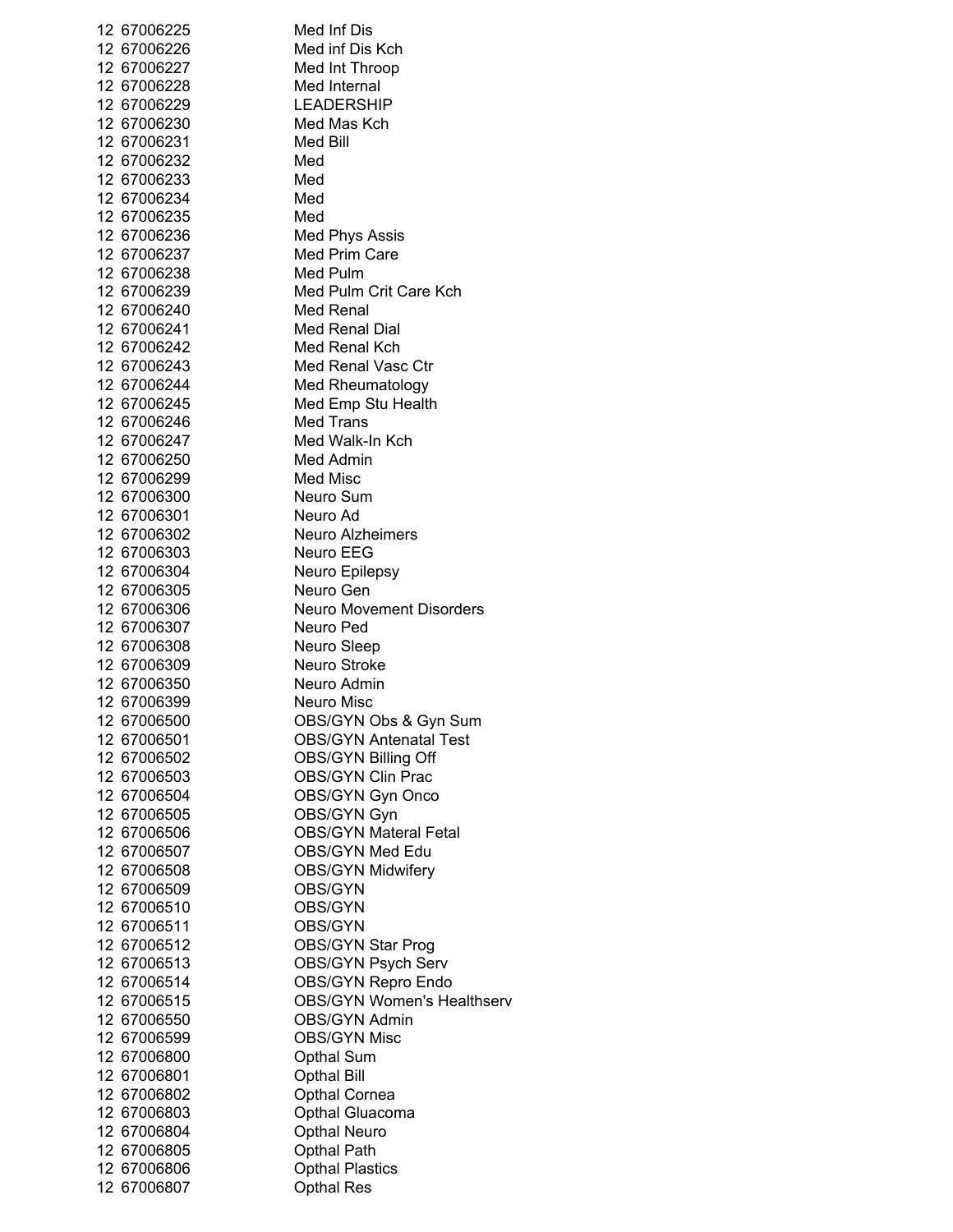| 12 67006810 | <b>Opthal Opto</b>               |
|-------------|----------------------------------|
|             |                                  |
| 12 67006811 | <b>Opthal Ped</b>                |
| 12 67006812 | <b>Opthal Retina</b>             |
| 12 67006813 | <b>Opthal Oper</b>               |
| 12 67006850 | <b>Opthal Admin</b>              |
|             |                                  |
| 12 67006899 | <b>Opthal Misc</b>               |
| 12 67007300 | Ped Sum                          |
| 12 67007301 | Ped Adol Med                     |
|             |                                  |
| 12 67007302 | Ped Affect                       |
| 12 67007303 | Ped Asthma Ctr                   |
| 12 67007304 | Ped Child Life                   |
|             |                                  |
| 12 67007305 | Ped Dwnste (WI)                  |
| 12 67007306 | Ped Faces                        |
| 12 67007307 | Ped Gen                          |
| 12 67007308 | Ped Heat                         |
|             |                                  |
| 12 67007309 | Ped Neonatology                  |
| 12 67007310 | Ped Allergy/Imm                  |
| 12 67007311 | Ped Ambu                         |
|             |                                  |
| 12 67007312 | Ped Cardio                       |
| 12 67007313 | Ped Crit Care                    |
| 12 67007314 | Ped Develop                      |
| 12 67007315 | Ped Director Serv                |
|             |                                  |
| 12 67007316 | Ped Edu                          |
| 12 67007317 | Ped Endocrin                     |
| 12 67007318 | Ped Hem/Onc                      |
|             |                                  |
| 12 67007319 | Ped IcIc                         |
| 12 67007320 | Ped ICU                          |
| 12 67007321 | Ped Infect Dis                   |
| 12 67007322 | Ped Nephr                        |
|             |                                  |
| 12 67007323 | Ped OP Depart                    |
| 12 67007324 | Ped Prac Plan                    |
| 12 67007325 | Ped Pulm                         |
| 12 67007326 | Ped Res                          |
|             |                                  |
| 12 67007327 | Ped Vc Clin Develop              |
| 12 67007328 | Ped Vc Clin Staff                |
| 12 67007329 | Ped Vc Edu                       |
|             | Ped Derm                         |
| 12 67007330 |                                  |
| 12 67007331 | <b>Ped Gastroenter</b>           |
| 12 67007332 | Ped Prac Staff                   |
| 12 67007333 | Ped Prc                          |
|             |                                  |
| 12 67007334 | Ped Vc Clin Aff                  |
| 12 67007350 | Ped Admin                        |
| 12 67007399 | Ped Misc                         |
| 12 67007700 | <b>Psychiatry Sum</b>            |
|             |                                  |
| 12 67007701 | <b>Psychiatry Addictive Dis</b>  |
| 12 67007702 | Psychiatry Ad IP                 |
| 12 67007703 | Psychiatry Ad OP                 |
| 12 67007704 | Psychiatry Ad Psych              |
|             |                                  |
| 12 67007705 | Psychiatry C/L & ER Serv         |
| 12 67007706 | Psychiatry C/L Serv              |
| 12 67007707 | Psychiatry C/L Serv              |
| 12 67007708 |                                  |
|             | <b>Psychiatry Child</b>          |
| 12 67007709 | <b>Psychiatry Coga</b>           |
| 12 67007710 | <b>Psychiatry Edu</b>            |
| 12 67007711 | Psychiatry ER Kch                |
|             |                                  |
| 12 67007712 | Psychiatry Fam Ther              |
| 12 67007713 | <b>Psychiatry Forensic Serv</b>  |
| 12 67007714 | <b>Psychiatry Gen</b>            |
| 12 67007715 | <b>Psychiatry Gen</b>            |
|             |                                  |
| 12 67007716 | <b>Psychiatry Geriatric</b>      |
| 12 67007717 | Psychiatry                       |
| 12 67007718 | <b>Psychiatry Neuro Dynamics</b> |
|             |                                  |
| 12 67007719 | <b>Psychiatry Psychology</b>     |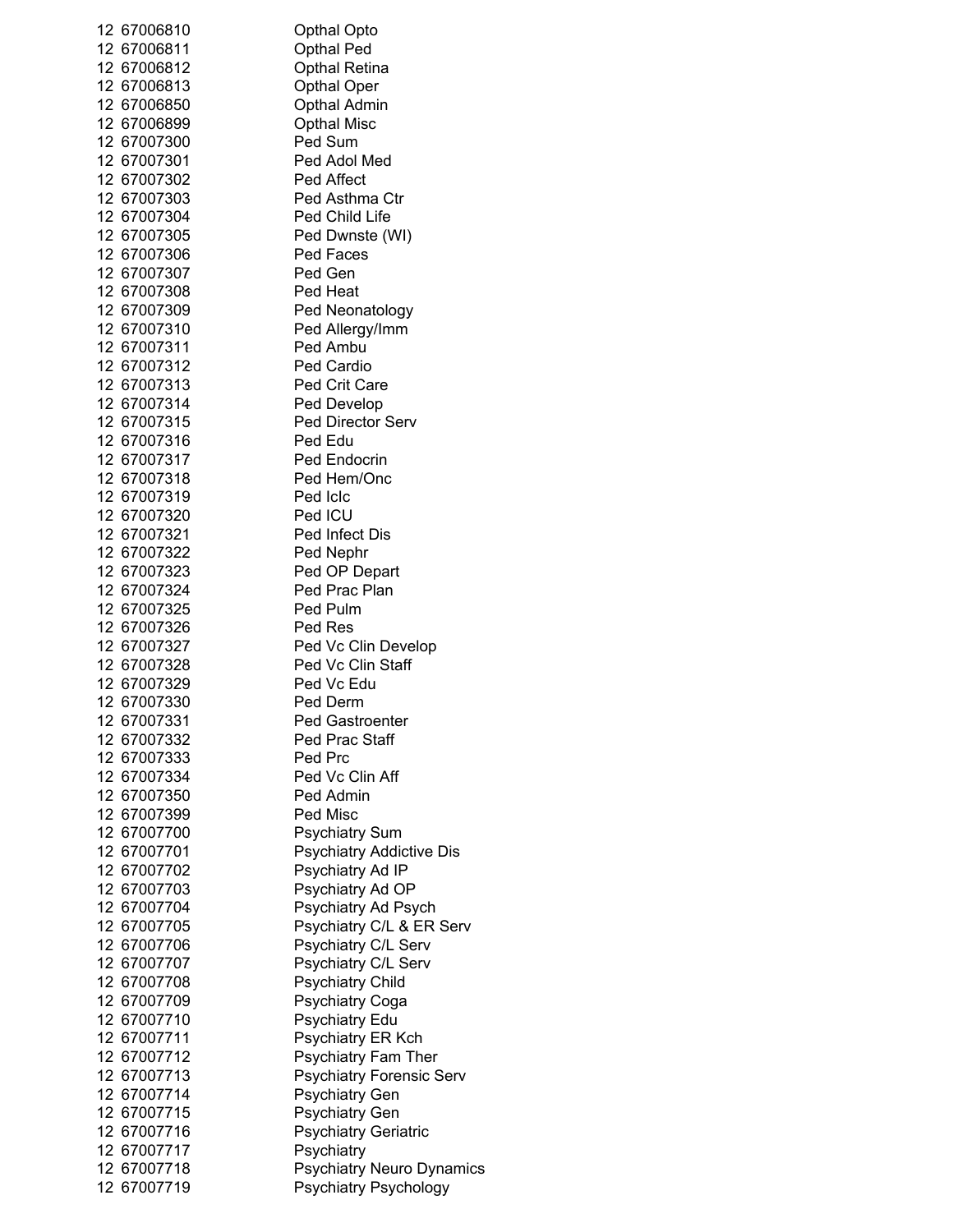| 12 67007720 | <b>Psychiatry Psychology</b>   |
|-------------|--------------------------------|
| 12 67007721 | <b>Psychiatry Res</b>          |
| 12 67007722 |                                |
|             | Psychiatry Schizophrenia       |
| 12 67007723 | <b>Psychiatry Uhb Bell</b>     |
| 12 67007724 | Psychiatry N.S 52              |
| 12 67007750 | Psychiatry Admin               |
| 12 67007799 | <b>Psychiatry Misc</b>         |
| 12 67008000 | Radio Sum                      |
| 12 67008001 | Radio Abs                      |
| 12 67008002 | Radio Breast Image             |
| 12 67008003 | Radio Cardiothor               |
|             |                                |
| 12 67008004 | Radio CT                       |
| 12 67008005 | Radio Diag                     |
| 12 67008006 | Radio Emer                     |
| 12 67008007 | Radio Interv                   |
| 12 67008008 | Radio MRI                      |
| 12 67008009 | Radio Musculo                  |
| 12 67008010 | Radio Neuro                    |
| 12 67008011 | Radio Nuclear                  |
| 12 67008012 |                                |
|             | Radio Phys Lab                 |
| 12 67008013 | Radio Ped                      |
| 12 67008014 | <b>Radio Nurs</b>              |
| 12 67008015 | <b>Radio Res</b>               |
| 12 67008016 | <b>Radio Nurs</b>              |
| 12 67008017 | Radio Scheduling               |
| 12 67008018 | Radio Spec Proc                |
| 12 67008019 | Radio Ultra                    |
| 12 67008050 | Radio Admin                    |
|             |                                |
| 12 67008099 | Radio Misc                     |
| 12 67008100 | RadOnco Sum                    |
| 12 67008101 | RadOnco Clin                   |
| 12 67008102 | RadOnco Res Bio                |
| 12 67008150 | RadOnco Admin                  |
| 12 67008199 | RadOnco Misc                   |
| 12 67008200 | OrthoSurgRehabMed              |
| 12 67008201 | OrthoSurgRehabMed              |
| 12 67008202 | OrthoSurgRehabMed Podiatry     |
|             |                                |
| 12 67008203 | OrthoSurgRehabMed              |
| 12 67008204 | OrthoSurgRehabMed Sports       |
| 12 67008250 | OrthoSurgRehabMed Admin        |
| 12 67008299 | OrthoSurgRehabMed Misc         |
| 12 67008300 | Otolaryn Sum                   |
| 12 67008301 | Otolaryn Com                   |
| 12 67008302 | Otolaryn Fac Plast & Rec       |
| 12 67008303 | Otolaryn                       |
| 12 67008304 | Otolaryn head and Neck Surg    |
|             |                                |
| 12 67008305 | Otolaryn Laryn                 |
| 12 67008306 | Otolaryn                       |
| 12 67008307 | Otolaryn Ped                   |
| 12 67008308 | Otolaryn Res                   |
| 12 67008350 | Otolaryn Admin                 |
| 12 67008399 | Otolaryn Misc                  |
| 12 67008500 | Surg Sum                       |
| 12 67008501 | Surg Ambu                      |
| 12 67008502 | Surg Cardiothor                |
|             |                                |
| 12 67008503 | Surg Cardiothor ICU            |
| 12 67008504 | <b>Surg Colorectal</b>         |
| 12 67008505 | Surg Colorectal Kch            |
| 12 67008506 | Surg Crit Care Trauma Kch      |
| 12 67008507 | Surg Crit Care Trauma Kch Vasc |
| 12 67008508 | Surg Dent & Oral               |
| 12 67008509 | Surg Dent & Oral Med Kch       |
| 12 67008510 | Surg Dent & Oral Path          |
|             |                                |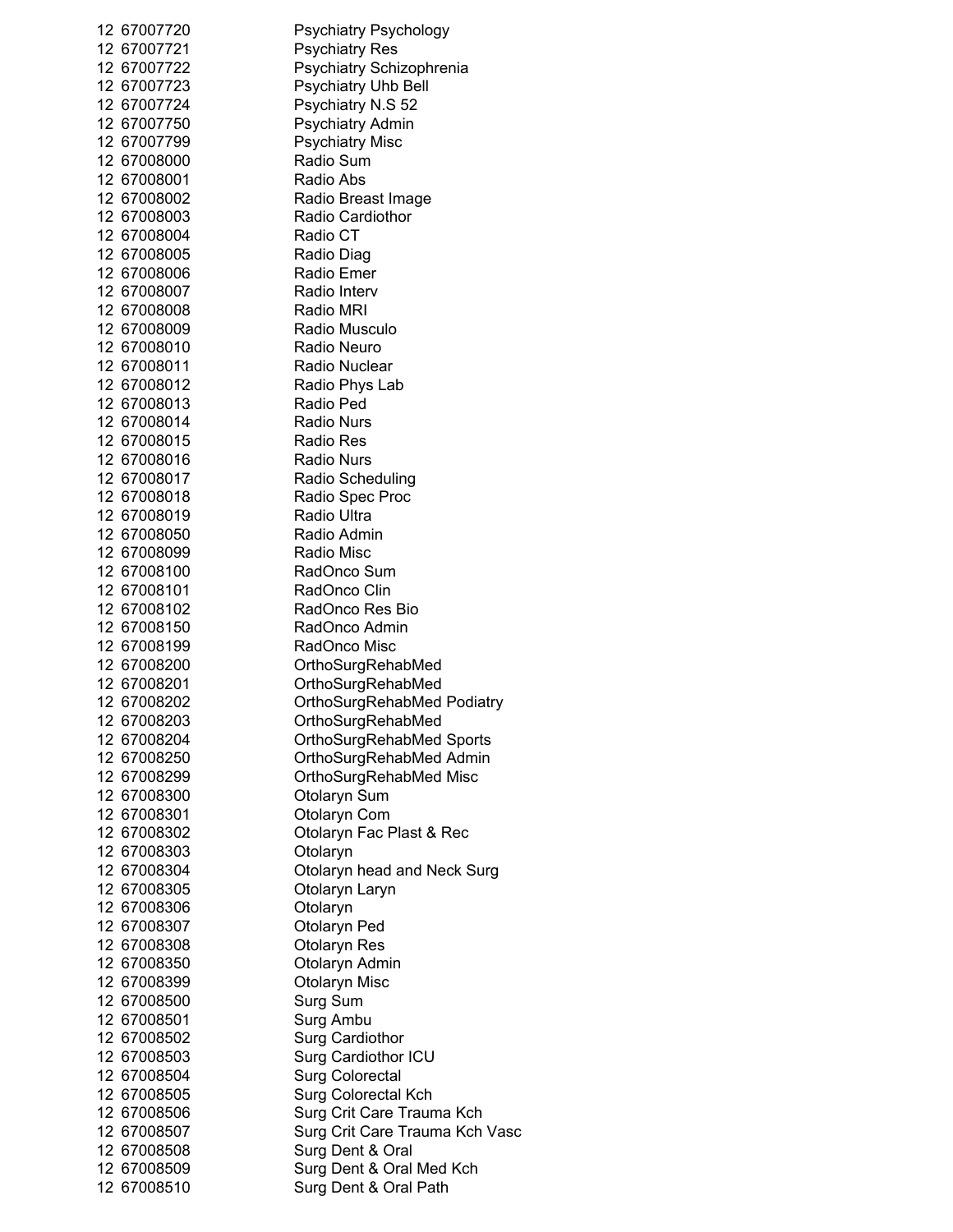| 12 67008511 | Surg Gen                       |
|-------------|--------------------------------|
|             |                                |
| 12 67008512 | Surg Gen Kch                   |
| 12 67008513 | Surg Gen Lich                  |
|             |                                |
| 12 67008514 | Surg Gen Med                   |
| 12 67008515 | Surg Gen                       |
| 12 67008516 | <b>Surg Histocompatibility</b> |
|             |                                |
| 12 67008517 | Surg Laparoscopy Kch           |
| 12 67008518 | Surg Med Edu                   |
| 12 67008519 | Surg Onco                      |
|             |                                |
| 12 67008520 | Surg Ped                       |
| 12 67008521 | Surg P.O Serv                  |
| 12 67008522 |                                |
|             | <b>Surg Plastic</b>            |
| 12 67008523 | Surg Pod                       |
| 12 67008524 | Surg Prac Fin                  |
| 12 67008525 | <b>Surg Res</b>                |
|             |                                |
| 12 67008526 | Surg Tech                      |
| 12 67008527 | <b>Surg Trans</b>              |
|             |                                |
| 12 67008528 | Surg Trauma                    |
| 12 67008529 | Surg Vascu                     |
| 12 67008530 | Surg Vascu Kch                 |
|             |                                |
| 12 67008531 | Surg Vascu Va                  |
| 12 67008550 | Surg Admin                     |
| 12 67008551 | Surg Ambu Admin                |
|             |                                |
| 12 67008599 | Surg Misc                      |
| 12 67008700 | NeuroSurg Sum                  |
| 12 67008701 | NeuroSurg Interv               |
|             |                                |
| 12 67008702 | NeuroSurg Depart               |
| 12 67008750 | NeuroSurg Admin                |
| 12 67008799 | NeuroSurg Misc                 |
|             |                                |
| 12 67009300 | Urol Sum                       |
| 12 67009301 | <b>Urol Adult</b>              |
| 12 67009302 | Urol Gen                       |
| 12 67009303 | Urol Ped                       |
|             |                                |
| 12 67009350 | Urol Admin                     |
| 12 67009399 | Urol Misc                      |
| 12 67040500 | MedLibr Sum                    |
|             |                                |
| 12 67040501 | <b>MedLibr Archives</b>        |
| 12 67040502 | MedLibr                        |
| 12 67040503 | <b>MedLibr Supp</b>            |
|             |                                |
| 12 67040504 | MedLibr Lrc                    |
| 12 67040550 | MedLibr Admin                  |
| 12 67040599 | MedLibr Misc                   |
|             |                                |
| 12 72000100 | Nurs Dean's Off Sum            |
| 12 72000101 | Nurs Dean's Off                |
| 12 72000150 | Nurs Dean's Off Admin          |
| 12 72000199 | Nurs Dean's Off Misc           |
|             |                                |
| 12 72000200 | <b>Nurs Anes Sum</b>           |
| 12 72000201 | Nurs Anes                      |
| 12 72000202 | Nurs Anes                      |
|             |                                |
| 12 72000299 | <b>Nurs Anes Misc</b>          |
| 12 72000300 | Anat and CellBio               |
| 12 72000500 | <b>BioChem</b>                 |
|             |                                |
| 12 72001500 | Microbio                       |
| 12 72002600 | Physio                         |
| 12 72006900 | Nurs Acceler BS Nurs Sum       |
|             |                                |
| 12 72006901 | <b>Nurs Acceler BS Nurs</b>    |
| 12 72006999 | Nurs Acceler BS Nurs Misc      |
| 12 72007000 | Nurs Grad FP Sum               |
|             |                                |
| 12 72007001 | Nurs Grad FP                   |
| 12 72007099 | <b>Nurs Grad FP Misc</b>       |
| 12 77000100 | SPH-Sum                        |
|             |                                |
| 12 77000101 | <b>SPH</b>                     |
| 12 77000102 | SPH- Prev Med Envir Hlth Sc    |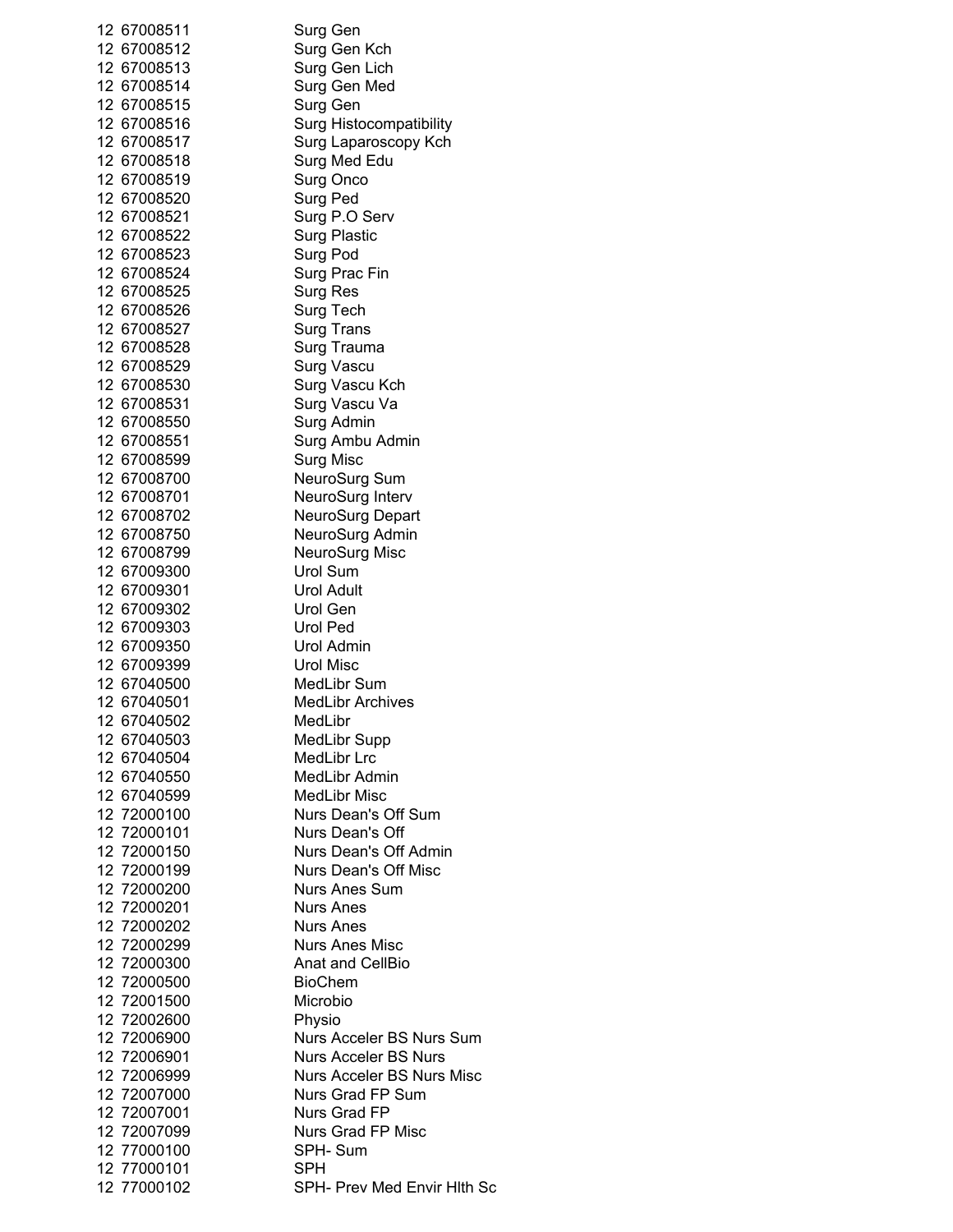| 12 77000199 | <b>SPH Misc</b>                |
|-------------|--------------------------------|
|             |                                |
| 12 84051510 | AccSys U-Wide Rechar- Hope Sch |
| 12 84063810 | <b>PubSafe Officers Train</b>  |
| 12 84064010 | Util U-Wide Energy Rechar- Buf |
| 12 84064110 | Util U-Wide Energy Rechar- Mul |
| 12 84064210 | Util Nyserda Contr             |
| 12 84070500 | <b>HR Labor Relations</b>      |
| 12 84070800 | Admin Dev Off                  |
|             |                                |
| 12 84070900 | SrVP&CFO Sum                   |
| 12 84071500 | Clin Pract Mgmt Plan Cpmp Sum  |
| 12 84071501 | Clin Pract Mgmt Plan Cpmp      |
| 12 84071502 | Clin Pract Mgmt Plan Cred      |
| 12 84071503 | Clin Pract Mgmt Plan Med Board |
| 12 84071504 | Clin Pract Mgmt Plan           |
| 12 84071550 | Clin Pract Mgmt Plan Cpmp Admi |
| 12 84071599 | Clin Pract Mgmt Plan Cpmp Misc |
| 12 84072410 | PresOff Facult Sen. Rechar     |
|             |                                |
| 12 84073800 | <b>MgmtSys Dev</b>             |
| 12 84074900 | Budlfrs Fin Plan & Ana         |
| 12 84081310 | AccSys U-Wide Campus Interface |
| 12 84081710 | HR U-Wide Rechar               |
| 12 84082010 | Admin U-Wide Clin Malprac. Ins |
| 12 84082110 | MedLibr U-Wide Rechar          |
| 12 84082210 | Oper Oracle Software           |
| 12 84082310 | Oper U-Wide Supp Ctr Buffalo   |
|             |                                |
| 12 84082410 | MaterialMgmt Arb Fee           |
| 12 84082510 | AcadComput U-Wide Itec         |
| 12 84082610 | Oper Syracuse Hsc Train Ctr    |
| 12 84082710 | Admin U-Wide Music Lic Royalty |
| 12 84082810 | AccSys U-Wide Fidelity Bond In |
| 12 84083010 | <b>DCOM</b>                    |
| 12 84083110 | AccSys Rf GAAP Acc             |
| 12 84083210 | Oper SUNY Net                  |
| 12 84083310 | Oper U-Wide Sicas Ctr          |
|             |                                |
| 12 84083500 | Oper Admin Sys Dev             |
| 12 84083501 | Oper Off CIO Oper              |
| 12 84083510 | InfoSysSec Off                 |
| 12 84083550 | <b>Banner Pers</b>             |
| 12 84083551 | Banner Maint                   |
| 12 84083552 | <b>Banner Imple</b>            |
| 12 84083553 | <b>Banner Train</b>            |
| 12 84083556 | <b>ERPProj Maint</b>           |
| 12 84083557 | <b>ERPProj Imple</b>           |
|             |                                |
| 12 84083558 | <b>ERPProj Train</b>           |
| 12 84083599 | Oper Off CIO                   |
| 12 84086210 | SrVP&CFO U-Wide Rechar         |
| 12 84087110 | AdminSuppServ Prop Control     |
| 12 84087210 | Disb Time & Atten              |
| 12 84088510 | Compl & Audit HIPPA Consult Co |
| 12 85048010 | <b>MedLibr Contra Rechar</b>   |
| 12 86005300 | PresOff Coll Com               |
| 12 86005301 | PresOff Coll Com               |
|             |                                |
| 12 86005399 | PresOff Coll Com               |
| 12 86006700 | ContEdu Vice Pres. Off Sum     |
| 12 86006701 | ContEdu Vice Pres. Off         |
| 12 86006702 | <b>Philan Staff</b>            |
| 12 86006703 | Philan VP Off                  |
| 12 86006704 | AcadAffOff                     |
| 12 86006705 | AcadAffOff VP Off Dean         |
| 12 86006750 | Philan Admin                   |
| 12 86006799 | ContEdu Vice Pres, Off Misc    |
| 12 86008700 | <b>PresOff Mission Review</b>  |
|             |                                |
| 12 86008807 | <b>BioChem Sup Phys</b>        |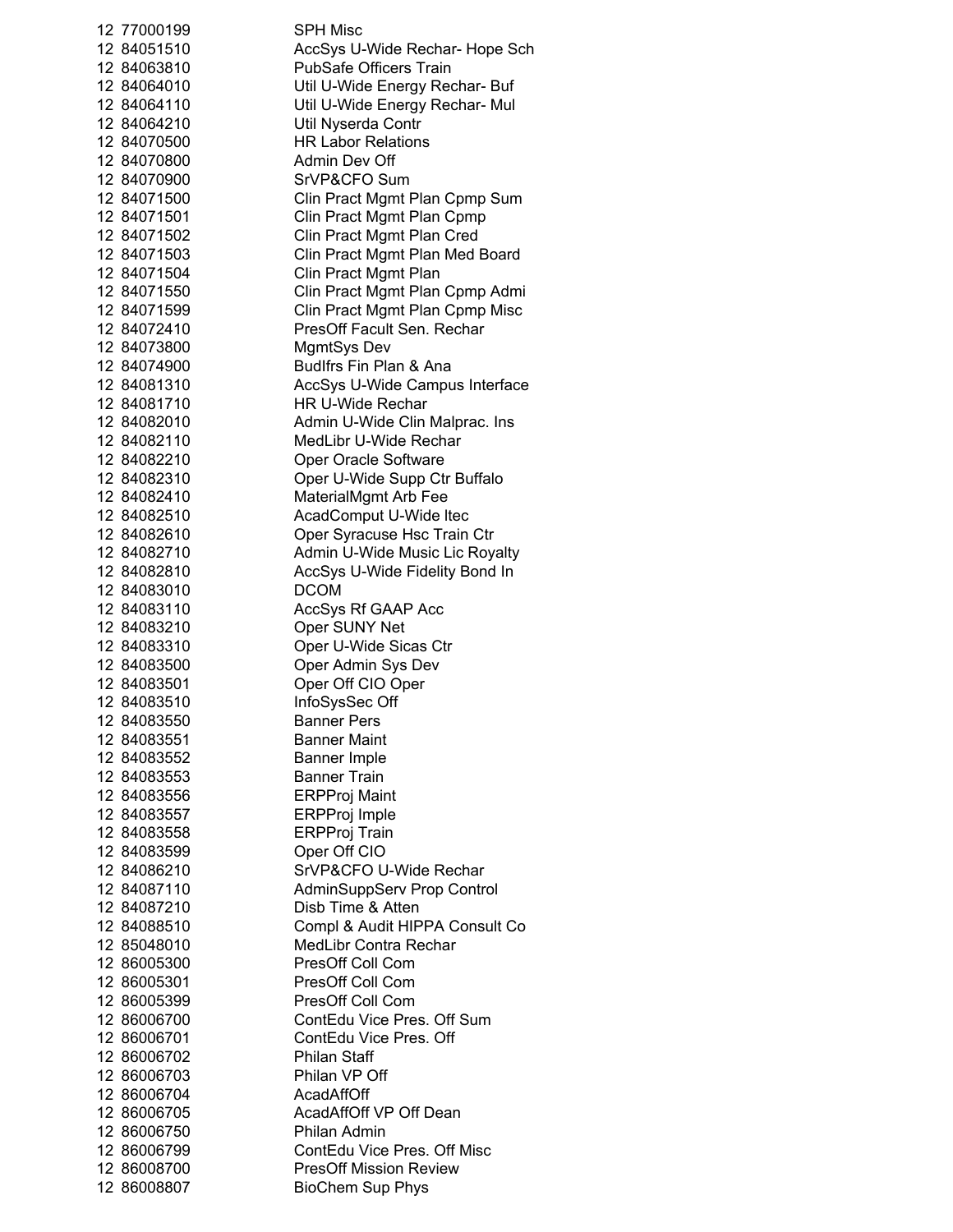| 12 86008820                | Pharm Physio Sup Phys                                            |
|----------------------------|------------------------------------------------------------------|
| 12 86008821                | Physio Sup Phys                                                  |
| 12 86008822                | PrevMed Sup Phys                                                 |
| 12 86008828                | <b>DCOM</b>                                                      |
| 12 86008849                | HumMed Sup Phys                                                  |
| 12 86008900                | <b>DCOM</b>                                                      |
| 12 86008901                | <b>DCOM</b>                                                      |
| 12 86008999                | <b>DCOM</b>                                                      |
| 12 86009600                | <b>DCOM</b>                                                      |
| 12 86009700                | AdminSuppServ                                                    |
| 12 86013100                | Oper Edu Comm                                                    |
| 12 86035200                | CONTINUING EDUCATION SUMMARY                                     |
| 12 86035201                | ContEdu Cont. Edu Staff                                          |
| 12 86035299                | ContEdu Cont. Edu Misc                                           |
| 12 86050100                | Admin Stu Aff Sum                                                |
| 12 86050101                | Admin Stu Aff                                                    |
| 12 86050102                | Admin Com Deans Off                                              |
| 12 86050199                | Admin Stu                                                        |
| 12 86051000                | <b>Admin Admissions</b>                                          |
| 12 86053000                | Admin Fin Aid Sum                                                |
| 12 86053001                | Admin Fin Aid Off                                                |
| 12 86053099                | Admin Fin Aid Misc                                               |
| 12 86055500                | Admin Reg Sum                                                    |
| 12 86055501                | Admin Reg                                                        |
| 12 86055599                | Admin Reg misc                                                   |
| 12 86056000                | Admin Stu Health Sum                                             |
| 12 86056001                | <b>Admin Stu Health</b>                                          |
| 12 86056099                | <b>Admin Stu Health Misc</b>                                     |
| 12 86057000                | <b>FMD Stu Union</b>                                             |
| 12 86058000                | PresOff Child / Day Care Ctr                                     |
| 12 86058100                | PresOff Child Ctr                                                |
| 12 86060100                | FMD Admin & Mgmt                                                 |
| 12 86060101                | FMD Admin & Mgmt                                                 |
| 12 86060103                | FMD Admin & Mgmt                                                 |
| 12 86060199                | FMD Admin & Mgmt                                                 |
| 12 86060300                | <b>FMD Custod Serv</b>                                           |
| 12 86060301                | <b>FMD Custod Serv Main</b>                                      |
| 12 86060303                | <b>FMD Custod Serv Hseb</b>                                      |
| 12 86060399                | <b>FMD Custod Serv</b>                                           |
| 12 86060500                | FMD Furn Mainten & Repair                                        |
| 12 86060501                | FMD Furn Mainten & Repair                                        |
| 12 86060503                | FMD Furn Mainten & Repair                                        |
| 12 86060599                | FMD Furn Mainten & Repair                                        |
| 12 86060800                | <b>FMD Ref Collect</b>                                           |
| 12 86060801                | <b>FMD Ref Collect</b>                                           |
| 12 86060899                | <b>FMD Ref Collect</b>                                           |
| 12 86061500<br>12 86061501 | <b>FMD Build-Struct Maint</b><br><b>FMD Build-Struct Maint</b>   |
|                            | <b>FMD Build-Struct Maint</b>                                    |
| 12 86061503                | <b>FMD Build- Struct Maint</b>                                   |
| 12 86061599                |                                                                  |
| 12 86061700<br>12 86062000 | PubSafe Nyscopba Arb                                             |
| 12 86062001                | FMD Equip Build Sys- Util Dist<br>FMD Equip Build Sys- Util Dist |
| 12 86062003                | FMD Equip Build Sys- Util Dist                                   |
| 12 86062099                | FMD Equip Build Sys- Util Dist                                   |
| 12 86062500                | <b>FMD Grounds Maint</b>                                         |
| 12 86062501                | <b>FMD Grounds Maint</b>                                         |
| 12 86062599                | <b>FMD Grounds Maint</b>                                         |
| 12 86063900                | <b>FMD Util Plant</b>                                            |
| 12 86063901                | <b>FMD Util Plant</b>                                            |
| 12 86063903                | <b>FMD Util Plant</b>                                            |
| 12 86063999                | <b>FMD Util Plant</b>                                            |
| 12 86065000                | <b>FMD Rental of Facil</b>                                       |
|                            |                                                                  |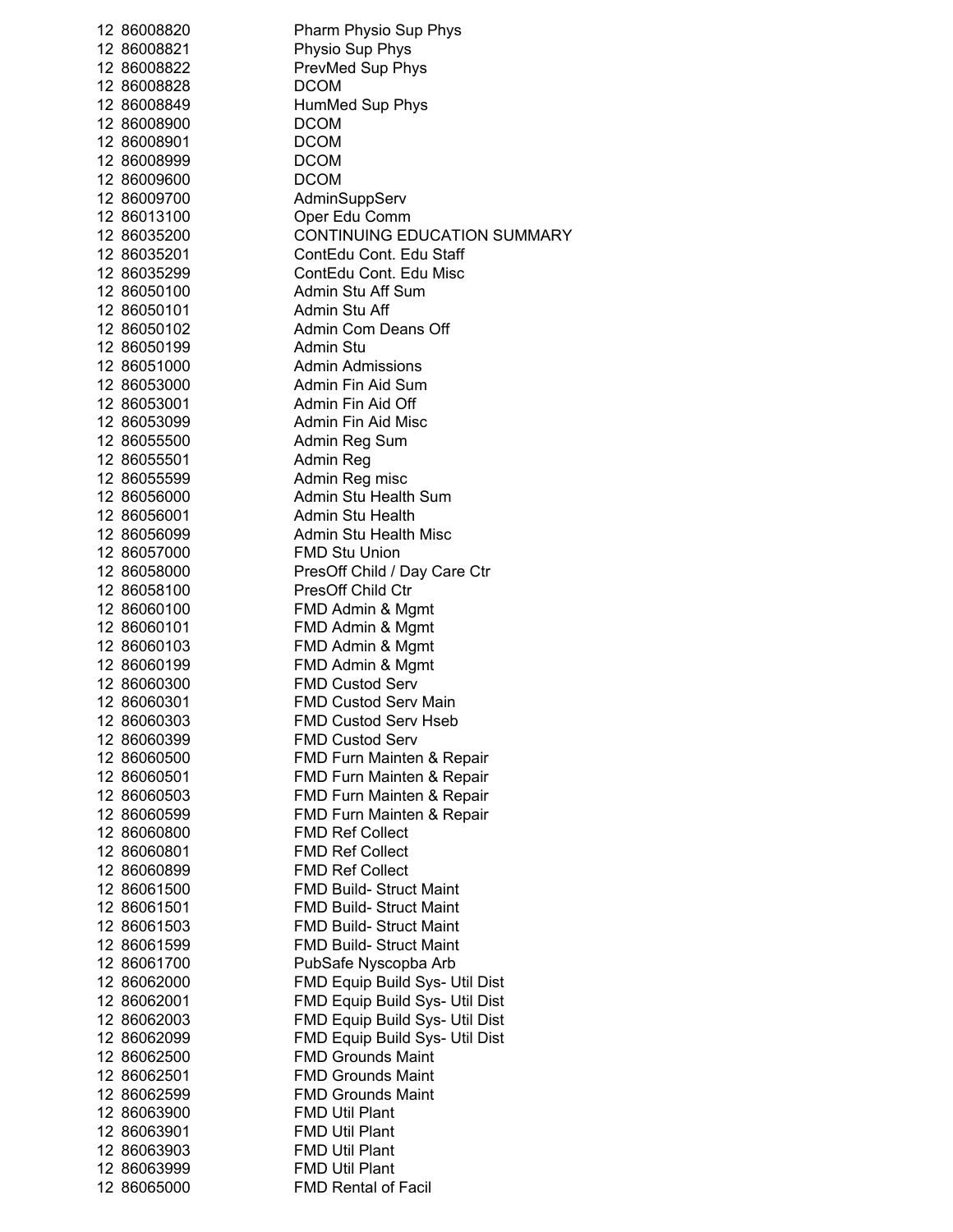| 12 86065001                | <b>FMD Rental of Facil</b>                         |
|----------------------------|----------------------------------------------------|
| 12 86065099                | <b>FMD Rental of Facil</b>                         |
| 12 86065600                | <b>FMD Envir Hith &amp; Safety</b>                 |
| 12 86065700                | PubSafe Sec                                        |
| 12 86065701                | PubSafe Sec                                        |
| 12 86065799                | <b>PubSafe Sec</b>                                 |
| 12 86066000                | <b>FMD Alteractions Physical Plan</b>              |
| 12 86067000                | Util Electric                                      |
| 12 86067001                | Util Electric                                      |
| 12 86067003                | Util Electric- Hseb                                |
| 12 86067099                | Util Electric                                      |
| 12 86067400                | <b>Util Natural Gas</b>                            |
| 12 86067401                | Util Natural Gas                                   |
| 12 86067403                | Util Natural Gas- Hesb                             |
| 12 86067499                | Util Natural Gas                                   |
| 12 86068000                | <b>Util Water</b>                                  |
| 12 86068001                | <b>Util Water</b>                                  |
| 12 86068099                | <b>Util Water</b>                                  |
| 12 86068600                | Util Fuel                                          |
| 12 86068601                | <b>Util Fuel</b>                                   |
| 12 86068699                | Util Fuel                                          |
|                            | PresOff CAO                                        |
| 12 86070100<br>12 86070101 |                                                    |
|                            | PresOff Pres. Off Oper<br>PresOff Pres. Off Reserv |
| 12 86070102                |                                                    |
| 12 86070199                | PresOff CAO                                        |
| 12 86070800                | <b>Philan Sum</b>                                  |
| 12 86070801                | Philan Inst. Adv                                   |
| 12 86070899                | <b>Philan Misc</b><br>PresOff Senior VP Clin Aff   |
| 12 86070900                |                                                    |
| 12 86071800                | MaterialMgmt Contr Admin<br>Admin Fin              |
| 12 86072000                |                                                    |
| 12 86072001                | Admin VP Fin & Admin                               |
| 12 86072003                | Admin VP Spec Fund                                 |
| 12 86072004                | Admin Ctrwide                                      |
| 12 86072005                | Admin Alzheimer's Disease Ctr                      |
| 12 86072006                | <b>Admin Optical Tomography</b>                    |
| 12 86072007                | Admin Reser Loc Pay                                |
| 12 86072008                | Admin Diabetes Treatment Ctr                       |
| 12 86072009                | Admin Middle State                                 |
| 12 86072010                | Oper Cops Debt Serv                                |
| 12 86072011                | Admin Cops Purch                                   |
| 12 86072013                | <b>Admin Ecrip Match</b>                           |
| 12 86072015                | Admin Brook Biotech Init                           |
| 12 86072099                | Admin Fin & Admin                                  |
| 12 86074000                | Plan Instit St                                     |
| 12 86074100                | Admin Legal Exp                                    |
| 12 86074500                | AdminSuppServ Bus Aff                              |
| 12 86074600                | AssociateVPFin Controller                          |
| 12 86074601                | <b>Admin Controller</b>                            |
| 12 86074699                | <b>Admin Controller</b>                            |
| 12 86075100                | Compl & Audit Corp                                 |
| 12 86075500                | AccSys                                             |
| 12 86076000                | MaterialMgmt Purch                                 |
| 12 86076500                | Disb AP                                            |
| 12 86077000                | Disb Payroll                                       |
| 12 86077400                | HR Sp Proj                                         |
| 12 86077401                | HR Employee Perceptions & Mora                     |
| 12 86077499                | HR Sp Proj                                         |
| 12 86077500                | HR                                                 |
| 12 86077600                | <b>HR Personnel Adver Contr</b>                    |
| 12 86077601                | <b>HR Adver</b>                                    |
| 12 86077603                | <b>HR Olsten</b>                                   |
| 12 86077604                | HR Immig Leg Serv                                  |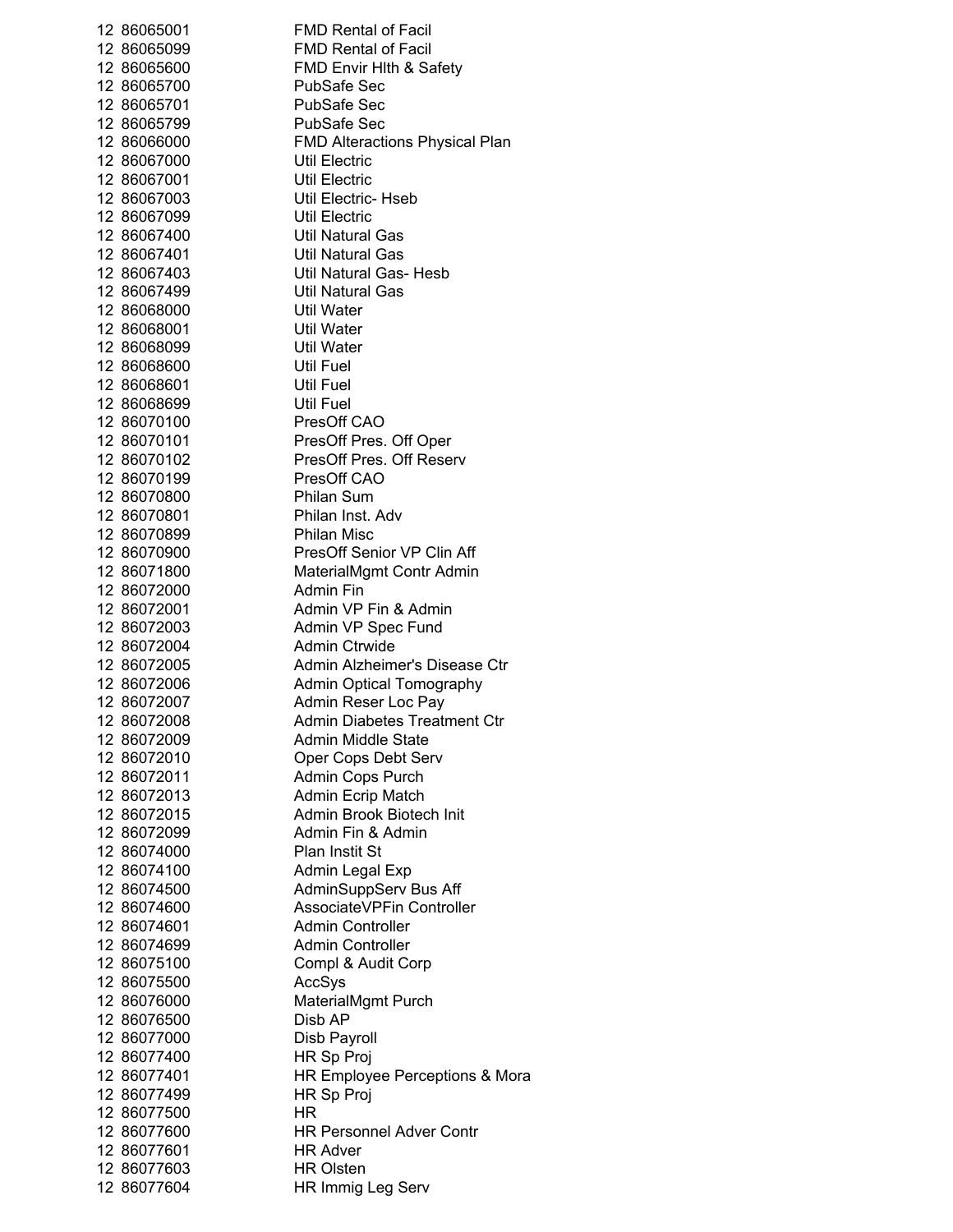| 12 86077621 | Admin Manpower                   |
|-------------|----------------------------------|
| 12 86077622 | <b>DCOM</b>                      |
| 12 86077624 | <b>PresOff Manpower Pres</b>     |
| 12 86077625 | SrVP&CFO Manpower Fin            |
| 12 86077626 | <b>AcadAffOff Manpower</b>       |
| 12 86077699 | <b>HR Personnel Adver Contr</b>  |
| 12 86077700 | PresOff Employee Assis Prog      |
| 12 86077800 | <b>HR Affirm Action</b>          |
| 12 86078000 | AdminSuppServ Prop Control       |
| 12 86078500 | Compl & Audit Internal           |
| 12 86079000 | AccSys Stu Bill/Cashiering       |
| 12 86079500 | Disb Petty Cash/ Travel Adv      |
| 12 86080500 | PubSafe Auto Serv                |
| 12 86080501 | <b>PubSafe Trans</b>             |
| 12 86080599 | PubSafe Auto Serv                |
| 12 86081500 | Disb Cent Dup & Print            |
| 12 86083500 | Oper Comp Serv                   |
| 12 86083501 | IntegrDev                        |
| 12 86083599 | IntegrDev                        |
|             |                                  |
| 12 86083600 | <b>AcadComput Acad Comp Sum</b>  |
| 12 86083601 | <b>AcadComput Acad Comp</b>      |
| 12 86083650 | AcadComput Acad Comp Admin       |
| 12 86083699 | <b>AcadComput Acad Comp Misc</b> |
| 12 86083700 | SysOper                          |
| 12 86083800 | <b>Ntwrk Tech</b>                |
| 12 86084500 | AdminSuppServ Mail & Messenger   |
| 12 86085400 | <b>PubAff Publications</b>       |
| 12 86085500 | PubAff Univ Info Serv            |
| 12 86086500 | Disb Cent Store                  |
| 12 86087500 | TeleCom                          |
| 12 86087501 | <b>TeleCom Oper Acc</b>          |
| 12 86087504 | <b>TeleCom Rechar</b>            |
| 12 86087599 | TeleCom                          |
| 12 86088500 | Disb Ship & Receiv               |
| 12 86088900 | Admin Rad Prot Serv              |
| 12 86089100 | Oper med Illus/ Media Serv       |
| 12 86089300 | Lab Animal Res Dlar Sum          |
| 12 86089301 | Lab Animal Res Dlar Animal Car   |
| 12 86089350 | Lab Animal Res Admin             |
| 12 86089399 | Lab Animal Res Misc              |
| 12 86089600 | Admin Employee Hith Serv         |
| 12 86089800 | Admin Scientific- Med Instr      |
| 12 86089801 | Admin Scientific- Med Instr Op   |
| 12 86089899 | Admin Scientific- Med Instr Mi   |
| 12 86158100 | Admin Local Campus Scholarship   |
| 12 87090100 | Hous Res Hall Admin & Mgmt       |
| 12 87090300 | Hous Res Hall Custod Serv        |
| 12 87090500 | Hous Res Hall Furn Main          |
| 12 87091500 | Hous Res Hall Build Struc        |
| 12 87092000 | Hous Res Hall Equip Bldg Sys     |
| 12 87092500 | Hous Res Hall Ground Mainten     |
| 12 87093200 | Hous Dorm Equip Replace- Dif     |
| 12 87093210 | Hous Dorm Equip Replace- Dif     |
| 12 87093299 | Hous Dorm Equip Replace- Dif     |
| 12 87093300 | Hous Dorm Rm Rent Waiver         |
| 12 87093310 | Hous Dorm Rm Rent Waiver         |
| 12 87093399 | Hous Dorm Rm Rent Waiver         |
| 12 87093700 | Hous Residence Hall Admin        |
| 12 87093800 | Hous Dorm Oper Provis            |
| 12 87093900 | Hous Resid Hall Util Plant       |
| 12 87095000 | Hous Resid Hall Rent of Facili   |
| 12 87095400 | Hous Resid Hall Admin            |
| 12 87095600 | Hous Resid Hall Secur & Safe     |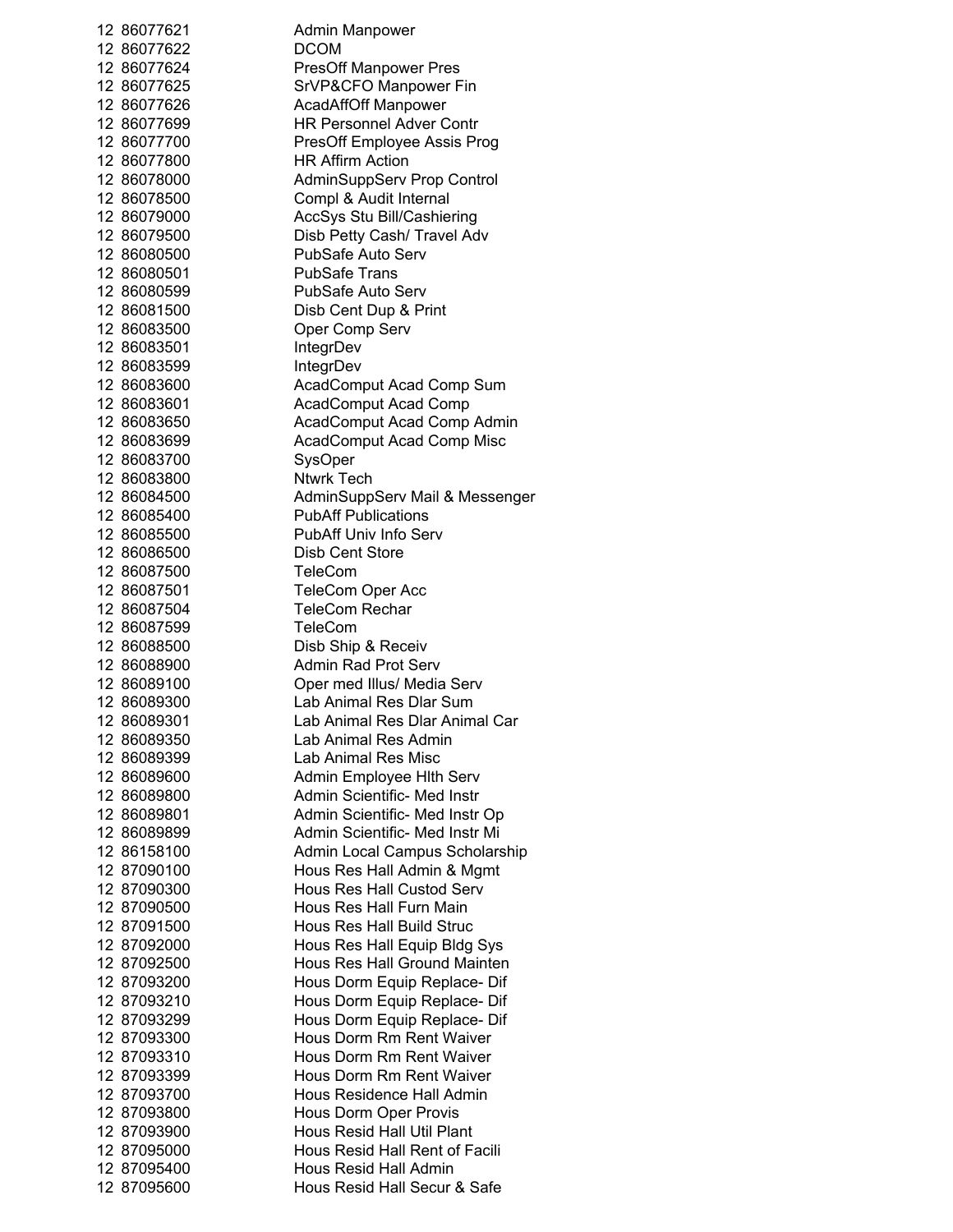| 12 87095700 | <b>Hous Resid Hall Safe</b>    |
|-------------|--------------------------------|
| 12 87097000 | Util Res Hall- Electric        |
| 12 87097300 | Util Res Hall- Electric Purc   |
| 12 87097400 | Util Res Hall- Nat. Gas        |
| 12 87098000 | Util Res Hall- Water           |
| 12 87098600 | Util Res Hall- Fuel Oil        |
| 12 87099900 | Hous Alloc Aux Enterpris       |
| 12 87158100 | Admin Dorm Scholarship         |
| 12 88004100 | Admin Expand High Need Prgm    |
| 12 88021600 | Admin Emp Innov                |
| 12 88021601 | <b>SPH Emp Innov</b>           |
| 12 88021602 | <b>DCOM</b>                    |
| 12 88021699 | Admin Emp Innov                |
| 12 88050600 | Admin Stu Serv/ Acad Supp      |
| 12 88055000 | Admin Stu With Dis             |
| 12 88130300 | Admin Hosp M/C Discretion      |
| 12 88130900 | Admin                          |
| 12 88152010 | FinAid Grad Fellow- Underrep B |
| 12 88153010 | FinAid Emp State Scholarhsip-  |
| 12 88520900 | Admin                          |
| 12 88548200 | <b>Admin Clin Lab Fees</b>     |
| 12 88561000 | <b>UUP-IDA FY 05/06</b>        |
| 12 88561001 | UUP-IDA FY 06/07 DOWNSTATE     |
| 12 88561002 | UUP-IDA 0607 AGORITSAS, K      |
| 12 88561003 | UUP-IDA 0607 ANDERSON, V       |
| 12 88561004 | UUP-IDA 0607 BELL, R           |
| 12 88561005 | UUP-IDA 0607 BELGRAVE-CALDER,  |
| 12 88561006 | UUP-IDA 0607 BIELAWSKA, A      |
| 12 88561007 | UUP-IDA 0607 BLAKE-REID, L     |
| 12 88561008 | UUP-IDA 0607 BLAIN, S          |
| 12 88561009 | UUP-IDA 0607 BOND, E           |
| 12 88561010 | UUP-IDA 0607 BROWN, P          |
| 12 88561011 | UUP-IDA 0607 CARLETON, S       |
| 12 88561012 | UUP-IDA 0607 CARRENARD, D      |
| 12 88561013 | UUP-IDA 0607 CASTILLO, M       |
| 12 88561014 | UUP-IDA 0607 CHAMBERS, N       |
| 12 88561015 | UUP-IDA 0607 CHIN, J           |
| 12 88561016 | UUP-IDA 0607 CHU, D            |
| 12 88561017 | UUP-IDA 0607 CLIFTON, M        |
| 12 88561018 | UUP-IDA 0607 COHEN, C          |
| 12 88561019 | UUP-IDA 0607 COHN, S           |
| 12 88561020 | UUP-IDA 0607 CORNWELL, F       |
| 12 88561021 | UUP-IDA 0607 CUKOR, D          |
| 12 88561022 | UUP-IDA 0607 DALLOUL, M        |
| 12 88561023 | UUP-IDA 0607 DARROW, J         |
| 12 88561024 | UUP-IDA 0607 DEKHITYAR, I      |
| 12 88561025 | UUP-IDA 0607 DESNOYERS, S      |
| 12 88561026 | UUP-IDA 0607 DESOUZA, W        |
| 12 88561027 | UUP-IDA 0607 DOHERTY, M        |
| 12 88561028 | UUP-IDA 0607 EBEH, A           |
| 12 88561029 | UUP-IDA 0607 EKANYAKE, N       |
| 12 88561030 | UUP-IDA 0607 ELIACIN, J        |
| 12 88561031 | UUP-IDA 0607 ELLIS, B          |
| 12 88561032 | UUP-IDA 0607 FARRELL, K        |
| 12 88561033 | UUP-IDA 0607 FEINZEIG, S       |
| 12 88561034 | UUP-IDA 0607 FEOLA, J          |
| 12 88561035 | UUP-IDA 0607 FERGUSON, K       |
| 12 88561036 | UUP-IDA 0607 FRANCIS, S        |
| 12 88561037 | UUP-IDA 0607 GABBUR, N         |
| 12 88561038 | UUP-IDA 0607 GRAHAM, G         |
| 12 88561039 | UUP-IDA 0607 GELLING, M        |
| 12 88561040 | UUP-IDA 0607 HAHN, M           |
| 12 88561041 | UUP-IDA 0607 HALL-BRUITCHER, G |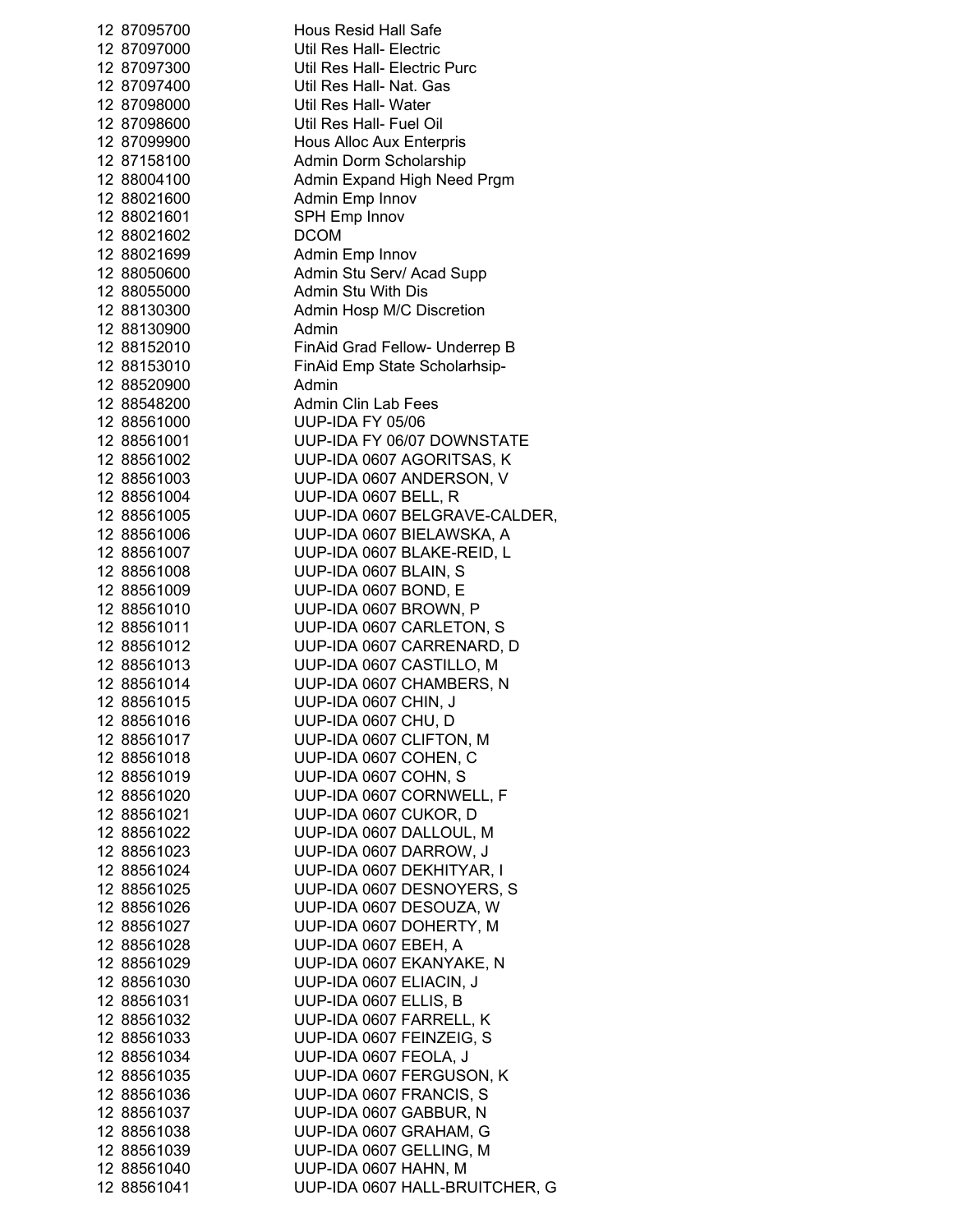| 12 88561042 | UUP-IDA 0607 HANLEY, C               |
|-------------|--------------------------------------|
| 12 88561043 | UUP-IDA 0607 HEDGE, S                |
| 12 88561044 | UUP-IDA 0607 HELLEN, C               |
| 12 88561045 | UUP-IDA 0607 HERMAN, S               |
| 12 88561046 | UUP-IDA 0607 HUSSEIN, A              |
| 12 88561047 | UUP-IDA 0607 HUSSEIN, F              |
| 12 88561048 | UUP-IDA 0607 JONES-BLYDEN, A         |
| 12 88561049 | UUP-IDA 0607 KAHNIN, A               |
| 12 88561050 | UUP-IDA 0607 KRUGOLETS, L            |
| 12 88561051 | UUP-IDA 0607 LEMKE, D                |
| 12 88561052 | UUP-IDA 0607 LEWIS, M                |
| 12 88561053 | UUP-IDA 0607 LJUNGQUIST, R           |
| 12 88561054 | UUP-IDA 0607 MALCHIE, R              |
| 12 88561055 | UUP-IDA 0607 MARKINSON, A            |
| 12 88561056 | UUP-IDA 0607 MCTIGUE, E              |
| 12 88561057 | UUP-IDA 0607 MILLER, J               |
| 12 88561058 | UUP-IDA 0607 MIRZA, P                |
| 12 88561059 | UUP-IDA 0607 MITTON, E               |
| 12 88561060 | UUP-IDA 0607 MONTINI, T              |
| 12 88561061 | UUP-IDA 0607 MURPHY, J               |
| 12 88561062 | UUP-IDA 0607 OLIVER, S               |
| 12 88561063 | UUP-IDA 0607 PAMPHILE, D             |
| 12 88561064 | UUP-IDA 0607 PANDO, A                |
| 12 88561065 | UUP-IDA 0607 PESSIN, J               |
| 12 88561066 | UUP-IDA 0607 PESTOVA, T              |
| 12 88561067 | UUP-IDA 0607 PINK, M                 |
| 12 88561068 | UUP-IDA 0607 PITT, B                 |
| 12 88561069 | UUP-IDA 0607 REYNOLDS, P             |
| 12 88561070 | UUP-IDA 0607 ROE, V                  |
| 12 88561071 | UUP-IDA 0607 ROLSTON, D              |
| 12 88561072 | UUP-IDA 0607 SAUL-MORIAN, S          |
| 12 88561073 | UUP-IDA 0607 SHEARES, D              |
| 12 88561074 | UUP-IDA 0607 SIEGEL, A               |
| 12 88561075 | UUP-IDA 0607 SILBURN, R              |
| 12 88561076 | UUP-IDA 0607 SPENCER, M              |
| 12 88561077 | UUP-IDA 0607 SOKOLOVSKI, M           |
| 12 88561078 | UUP-IDA 0607 SOLLER, I               |
| 12 88561079 | UUP-IDA 0607 STENNETT, N             |
| 12 88561080 | UUP-IDA 0607 STEPANETS, N            |
| 12 88561081 | UUP-IDA 0607 TERMINE, J              |
| 12 88561082 | UUP-IDA 0607 TENG, HSIANG-WEI        |
| 12 88561083 | UUP-IDA 0607 THOMPSON, C             |
| 12 88561084 | UUP-IDA 0607 TOWLE, M                |
| 12 88561085 | UUP-IDA 0607 TROPNAS, J              |
| 12 88561086 | UUP-IDA 0607 URBAN, W                |
| 12 88561087 | UUP-IDA 0607 UYGUANCO, E             |
| 12 88561088 | UUP-IDA 0607 VISWANATHAN, R          |
| 12 88561099 | UUP-IDA 0607 DOWNSTATE               |
| 12 90000000 | <b>Admin Rev Control Acc</b>         |
| 12 90000200 | DCOM Protein Sequence Lab            |
| 12 90000300 | Anat and CellBio Confocal Micr       |
| 12 90000400 | DCOM DNA Synthesis Lab               |
| 12 90000700 | ContEdu Allied Hith Ifr              |
|             | <b>CollHealthRelProf Nuclear Med</b> |
| 12 90000800 |                                      |
| 12 90000900 | DCOM Cell Imm Res Lab                |
| 12 90001100 | Ped Parent Edu Prog                  |
| 12 90001200 | Path Clin Res Prog                   |
| 12 90001300 | Anat and CellBio Biosys Lab          |
| 12 90001400 | Microbio Tech Supp                   |
| 12 90001401 | Microbio Dr. Volker                  |
| 12 90001499 | Microbio Tech Supp                   |
| 12 90001500 | Microbio Immun                       |
| 12 90001501 | Microbio Immun                       |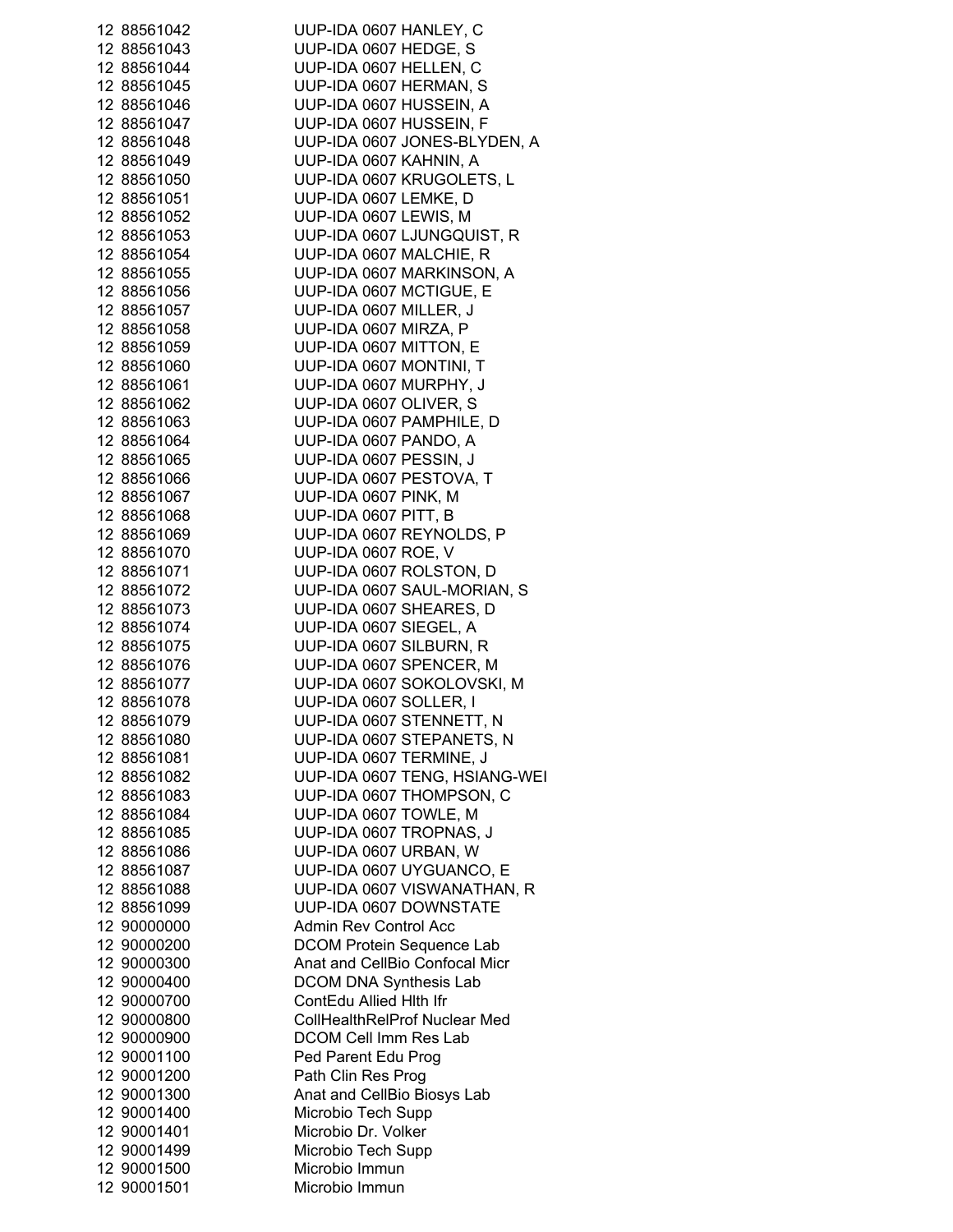| 12 90001502 | Microbio Dr. Roman                |
|-------------|-----------------------------------|
| 12 90001503 | Microbio Dr. Parada               |
| 12 90001504 | <b>Microbio Cancer Res</b>        |
| 12 90001505 | Microbio Dr. Siddiqi              |
| 12 90001599 | Microbio Immun                    |
| 12 90001600 | Anat and CellBio R/T Faculty      |
| 12 90001800 | CollHealthRelProf Radio Scienc    |
| 12 90002000 | Path Serv                         |
| 12 90002100 | CollHealthRelProf Radio Tech      |
| 12 90002500 | PresOff Pres. Fund Ifr            |
| 12 90002501 | PresOff Pres. Fund Ifr            |
| 12 90002502 | PresOff Coll Com                  |
| 12 90002503 | <b>PresOff Pres Off</b>           |
| 12 90002504 | <b>PresOff Pres Off</b>           |
| 12 90002505 | PresOff VP for Develop            |
| 12 90002506 | Plan                              |
| 12 90002507 | Compl & Audit Corp                |
| 12 90002508 | <b>PresOff Employee Assis</b>     |
| 12 90002509 | <b>PresOff Affirmative Action</b> |
| 12 90002510 | Compl & Audit Internal            |
| 12 90002511 | <b>PubAff Publications</b>        |
| 12 90002512 | PubAff Univ Info Serv             |
| 12 90002599 | <b>PresOff Pres Fund Ifr</b>      |
| 12 90002700 | <b>DCOM Centerwide</b>            |
| 12 90003300 | <b>BioChem Core Fac</b>           |
| 12 90004100 | Physio Core Facility              |
| 12 90004101 | <b>Physio Core Facility Misc</b>  |
| 12 90004199 | <b>Physio Core Facility Misc</b>  |
| 12 90004200 | <b>BioChem PhosImag User Cent</b> |
| 12 90004400 | CollHealthRelProf Surg Tech       |
| 12 90004500 | Nurs Collab Prog                  |
| 12 90004600 | Nurs Cont Edu                     |
| 12 90004700 | Nurs RN/BS Prog                   |
| 12 90004800 | CollHealthRelProf Phys Ther       |
| 12 90004900 | Surg Kingsbrook Train             |
| 12 90005000 | Anat and CellBio Ana Lab          |
| 12 90005100 | ContEdu Cont. Med Edu             |
| 12 90005101 | ContEdu Cont. Med Edu             |
| 12 90005102 | ContEduCme-Otps                   |
| 12 90005199 | ContEdu Cont Med Edu              |
| 12 90005600 | Anat and CellBio                  |
| 12 90005700 | Anat and CellBio Core Facility    |
| 12 90005800 | Lab Animal Res Div of Lab Anim    |
| 12 90005801 | Lab Animal Res Dlar Oper          |
| 12 90005802 | Lab Animal Res Dlar Affiliate     |
| 12 90005899 | Lab Animal Res Div Lab Animal     |
| 12 90006100 | Admin                             |
| 12 90006900 | CollHealthRelProf Occup Ther C    |
| 12 90006901 | CollHealthRelProf Early Interv    |
| 12 90006902 | CollHealthRelProf Adj Teachers    |
| 12 90006903 | CollHealthRelProf Cont Edu        |
| 12 90006999 | CollHealthRelProf Occup Ther      |
| 12 90007100 | Path Randall Barbour              |
| 12 90007101 | Path Randall Barbour              |
| 12 90007102 | Path Other Funding                |
| 12 90007103 | Path R/F Funding                  |
| 12 90007199 | Path Randall Barbour              |
| 12 90007200 | CollHealthRelProf Med Rec Admi    |
| 12 90007600 | CollHealthRelProf Child Care P    |
| 12 90007700 | Psychiatry Resid Kingsboro        |
| 12 90008700 | CollHealthRelProf Phys Assis P    |
| 12 90009700 | <b>Nurs Womens Prim Care</b>      |
| 12 90010100 | GradMedEdu Bill                   |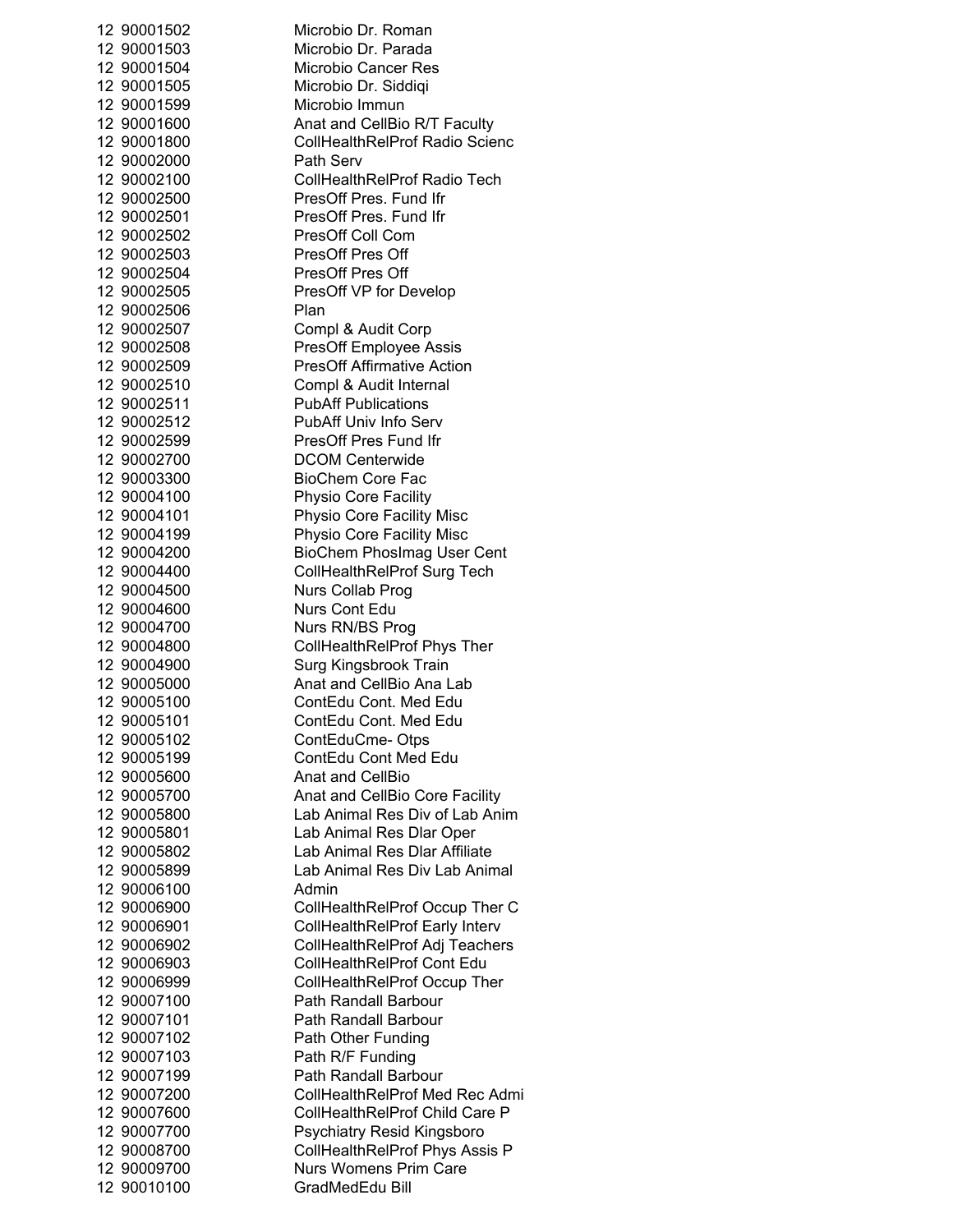| 12 90010101 | GradMedEdu Off- Gme            |
|-------------|--------------------------------|
| 12 90010102 | GradMedEdu Beth Israel- Gme    |
| 12 90010103 | GradMedEdu Ackerman- Gme       |
| 12 90010104 | GradMedEdu Coney Island- Gme   |
| 12 90010105 | GradMedEdu Cardio Interfaith-  |
| 12 90010106 | GradMedEdu Kingsboro- Gme      |
| 12 90010107 | GradMedEdu Kingsbrook- Gme     |
| 12 90010108 | GradMedEdu Lenox Hill- Gme     |
| 12 90010109 | GradMedEdu Lich- Gme           |
| 12 90010110 | GradMedEdu Maimonides- Gme     |
| 12 90010111 | GradMedEdu Woodhull- Gme       |
| 12 90010112 | GradMedEdu Proj Outreach- Gme  |
| 12 90010113 | GradMedEdu Mem- Gme            |
| 12 90010114 | GradMedEdu Ortho NY Meth Hosp- |
| 12 90010115 | GradMedEdu Our Lady of Mercy-  |
| 12 90010116 | GradMedEdu St.Johns- Gme       |
| 12 90010117 | GradMedEdu Brookdale- Gme      |
| 12 90010118 | GradMedEdu Brooklyn Hosp- Gme  |
| 12 90010119 | GradMedEdu Daniel Siegel- Gme  |
| 12 90010120 | GradMedEdu Interfaith- Gme     |
| 12 90010121 | GradMedEdu LI Jewish- Gme      |
| 12 90010122 | GradMedEdu Neur Si Univ Hosp-  |
| 12 90010123 | GradMedEdu Ophtha Si Univ Hosp |
| 12 90010124 | GradMedEdu Ortho Surg Si Univ  |
| 12 90010125 | GradMedEdu- Ped Si Univ Hosp-  |
| 12 90010126 | GradMedEdu Siuh- Gme           |
| 12 90010127 | GradMedEdu Rehab Si Univ Hosp- |
| 12 90010128 | GradMedEdu Ped Memo Hosp- Gme  |
| 12 90010129 | GradMedEdu Rad Maimo Med Cente |
| 12 90010130 | GradMedEdu Renal Neph Si Univ  |
| 12 90010131 | GradMedEdu Pulmo and Crit St J |
| 12 90010132 | GradMedEdu Rad Li Cll Hosp- Gm |
| 12 90010133 | GradMedEdu Neuro Li Coll Hosp- |
| 12 90010134 | GradMedEdu Lutheran- Gme       |
| 12 90010135 | GradMedEdu Howard Univ- Gme    |
| 12 90010136 | GradMedEdu Brooklyn Childrens  |
| 12 90010137 | GradMedEdu Resid Dip Fee       |
| 12 90010188 | GradMedEdu Annual Due          |
| 12 90010199 | GradMedEdu Bill- Gme           |
| 12 90010200 | PresOff Adm Ifr                |
| 12 90010201 | PresOff Fm&D                   |
| 12 90010202 | PubSafe                        |
| 12 90010203 | Admin                          |
| 12 90010204 | <b>Admin Hseb Renov</b>        |
| 12 90010205 | <b>Admin Bsb Relocation</b>    |
| 12 90010206 | Admin Stu Aff Renov            |
| 12 90010207 | Admin Gen Anatom Ifr           |
| 12 90010208 | Admin Pharmacology Startup     |
| 12 90010209 | Admin Otolaryngology Renov.    |
| 12 90010210 | Admin Gen Chairs Ifr           |
| 12 90010299 | PresOff Admin Ifrs             |
| 12 90010300 | Anat and CellBio Loss & Damage |
| 12 90010800 | <b>DCOM Provost</b>            |
| 12 90010801 | <b>DCOM Provost</b>            |
| 12 90010802 | CollHealthRelProf Chrp         |
| 12 90010803 | Nurs                           |
| 12 90010804 | <b>Grad School</b>             |
| 12 90010805 | Anat and CellBio               |
| 12 90010806 | Anesth                         |
| 12 90010807 | <b>BioChem</b>                 |
| 12 90010808 | Derm                           |
| 12 90010809 | <b>FamPrac Fam Prac</b>        |
| 12 90010810 | Med                            |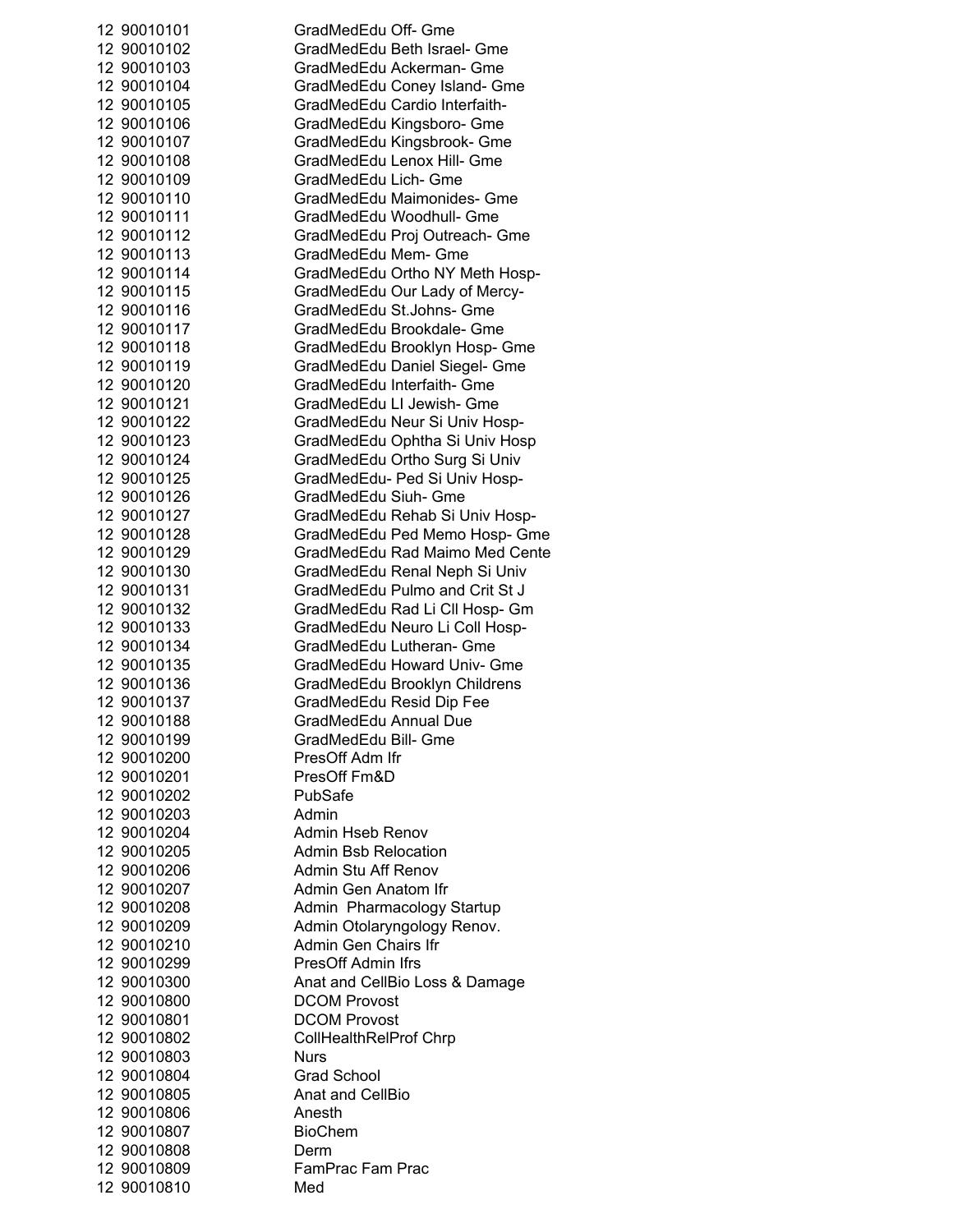| 12 90010811 | Microbio                       |
|-------------|--------------------------------|
| 12 90010812 | Neuro                          |
| 12 90010813 | NeuroSurg                      |
| 12 90010814 |                                |
|             | OBS/GYN                        |
| 12 90010815 | Opthal                         |
| 12 90010816 | OrthoSurgRehabMed              |
| 12 90010817 | Otolaryn                       |
| 12 90010818 | Path                           |
| 12 90010819 | Ped                            |
| 12 90010820 | Pharm                          |
| 12 90010821 | Physio                         |
| 12 90010822 | PrevMed                        |
| 12 90010823 | Psychiatry                     |
| 12 90010824 | RadOnco                        |
| 12 90010825 | Radio                          |
| 12 90010826 | Surg Acad Reinv                |
| 12 90010827 | Urol                           |
| 12 90010828 | DCOM Coll Med/Dean             |
| 12 90010829 |                                |
|             | DCOM AR- Minority Aff          |
| 12 90010830 | DCOM Edu Comp                  |
| 12 90010831 | <b>DCOM Off Edu</b>            |
| 12 90010850 | Anat and CellBio Acad Reinvest |
| 12 90010858 | BioChem Rem Guided Animals     |
| 12 90010859 | Anat and CellBio Lipidome Res  |
| 12 90010861 | StarProg                       |
| 12 90010862 | DCOM AR- Hcv Res               |
| 12 90010870 | <b>Path Commitment</b>         |
| 12 90010871 | <b>BioChem Pain/Addiction</b>  |
| 12 90010872 | <b>BioChem Card Res</b>        |
| 12 90010873 | Ped Commit                     |
| 12 90010875 | <b>Surg Commitment</b>         |
| 12 90010876 | Neuro AR Cerebro Stat          |
| 12 90010885 | Surg Oral- Vic                 |
| 12 90010899 | <b>DCOM Acad Reinvest</b>      |
|             |                                |
| 12 90010900 | Admin National Board Exams     |
| 12 90011200 | <b>Physio Faculty Develop</b>  |
| 12 90012500 | Admin Pres. Ifr                |
| 12 90013300 | <b>DCOM Dean's Fund</b>        |
| 12 90013500 | AcadComput Acad Scient Comp Ce |
| 12 90013600 | Oper Info Serv Ifr             |
| 12 90013601 | SysOper InfoSys Mainframe      |
| 12 90013602 | Ntwrk Tech InfoSys             |
| 12 90013603 | Oper IS Other                  |
| 12 90013604 | Oper IS Acad                   |
| 12 90013605 | Oper IS Phys                   |
| 12 90013606 | Oper Cops Reimb                |
| 12 90013699 | Oper InfoServ- Ifr             |
| 12 90016800 | MedLibr Stu Tech Fee           |
| 12 90016801 | <b>MedLibr Cluster Com</b>     |
| 12 90016802 | MedLibr Cluster Com            |
|             | <b>MedLibr Cluster Lrc</b>     |
| 12 90016804 |                                |
| 12 90016809 | MedLibr Stu Dorm PC's          |
| 12 90016812 | MedLibr Wireless Proj          |
| 12 90016819 | MedLibr lib 24 Hr Rm Comp      |
| 12 90016821 | MedLibr Web of Science         |
| 12 90016822 | MedLibr Microsoft Upgrade      |
| 12 90016899 | MedLibr Stu Tech Fee           |
| 12 90016900 | MedLibr Pda Dep                |
| 12 90021600 | Surg Res                       |
| 12 90021700 | <b>DCOM Clin Res Supp</b>      |
| 12 90021701 | DCOM Clin Res Supp Off         |
| 12 90021702 | <b>DCOM St Coord</b>           |
| 12 90021703 | <b>DCOM Gen Support</b>        |
|             |                                |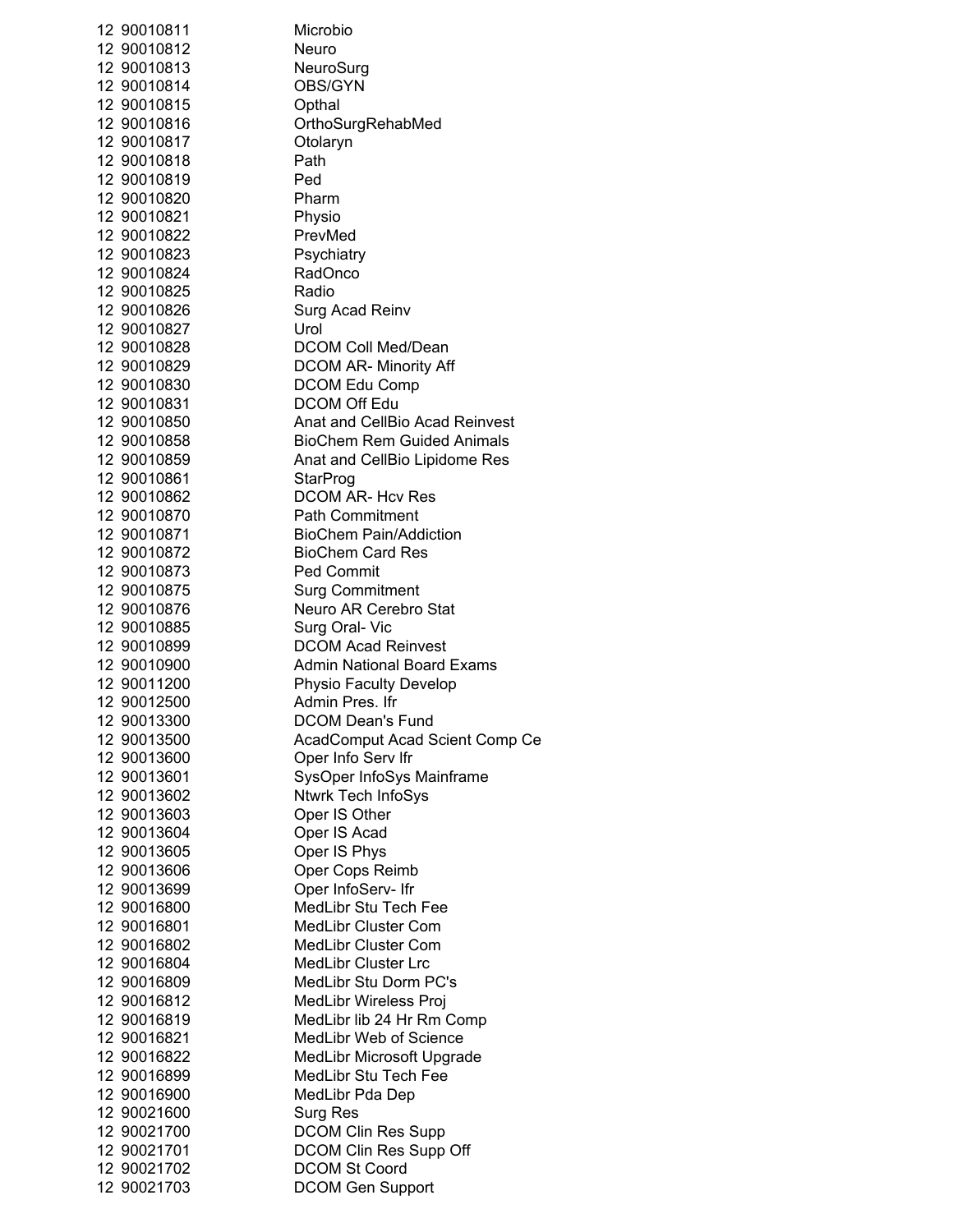| 12 90021799 | <b>DCOM Clin Res Supp</b>       |
|-------------|---------------------------------|
| 12 90022000 | Admin Pulmon & Cytokines Res    |
| 12 90022100 | Compl & Audit Corp              |
| 12 90023200 | Physio                          |
| 12 90023800 | <b>DCOM R/F Grant</b>           |
|             |                                 |
| 12 90023801 | <b>DCOM R/F Grant Provost</b>   |
| 12 90023802 | CollHealthRelProf R/F Grant     |
| 12 90023803 | Nurs R/F Grant                  |
| 12 90023804 | Grad School R/F Grant           |
| 12 90023805 | Anat and CellBio R/F Grant      |
|             | Anesth R/F Grant                |
| 12 90023806 |                                 |
| 12 90023807 | <b>BioChem R/F Grant</b>        |
| 12 90023808 | Derm R/F Grant                  |
| 12 90023809 | FamPrac R/F Grant               |
| 12 90023810 | Med R/F Grant                   |
| 12 90023811 | Microbio R/F Grant              |
|             | Neuro R/F Grant                 |
| 12 90023812 |                                 |
| 12 90023813 | NeuroSurg R/F Grant             |
| 12 90023814 | <b>OBS/GYN R/F Grant</b>        |
| 12 90023815 | Opthal R/F Grant                |
| 12 90023816 | OrthoSurgRehabMed R/F Grant     |
| 12 90023817 | Otolaryn R/F Grant              |
|             |                                 |
| 12 90023818 | Path R/F Grant                  |
| 12 90023819 | Ped R/F Grant                   |
| 12 90023820 | Pharm R/F Grant                 |
| 12 90023821 | Physio R/F Grant                |
| 12 90023822 | PrevMed R/F Grant               |
| 12 90023823 | Psychiatry R/F Grant            |
|             |                                 |
| 12 90023824 | RadOnco R/F Grant               |
| 12 90023825 | Radio R/F Grant                 |
| 12 90023826 | Surg R/F Grant                  |
| 12 90023827 | Urol R/F Grant                  |
| 12 90023828 | <b>DCOM R/F Grant</b>           |
| 12 90023829 | Physio Dr. Andre Fenton         |
|             |                                 |
| 12 90023830 | Physio Roger Traub              |
| 12 90023831 | Pharm H. Michelson              |
| 12 90023832 | <b>BioChem Gick Recov Acc</b>   |
| 12 90023849 | <b>Admin Div-Med Humanities</b> |
| 12 90023850 | Admin Com Ifr                   |
| 12 90023852 | Admin R/F- Dr. Mark Stewart     |
| 12 90023853 | Admin Dr. Todd Sacktor          |
|             |                                 |
| 12 90023854 | Admin Dr. Ellen Hsu             |
| 12 90023858 | Lab Animal Res Dlar- Nih Grant  |
| 12 90023861 | StarProg R/F Grant              |
| 12 90023870 | Admin Dr. Antony Sica           |
| 12 90023871 | Admin R/F Burtin Altura         |
| 12 90023872 | Admin R/F Andreas Hielscher     |
|             |                                 |
| 12 90023873 | Admin R/F Alan Gintzler         |
| 12 90023874 | <b>Physio Keith Williams</b>    |
| 12 90023875 | Pharm R/F Physio                |
| 12 90023876 | Pharm R/F Physio                |
| 12 90023877 | Pharm R/F Physio                |
| 12 90023878 | Pharm Pennington                |
|             |                                 |
| 12 90023879 | Neuro R/F Bhagwati              |
| 12 90023880 | Admin R/F Mimi Halppem- Vic     |
| 12 90023881 | Path R/F Barbour                |
| 12 90023882 | Path R/F Desmound               |
| 12 90023883 | Admin Stelzer MD                |
| 12 90023884 | <b>Pharm Perkins</b>            |
|             |                                 |
| 12 90023885 | Surg R/F Grant Oral             |
| 12 90023886 | Physio R/F Grant                |
| 12 90023887 | Anat and CellBio Hussain (Ph.D  |
|             | Admin Erlij                     |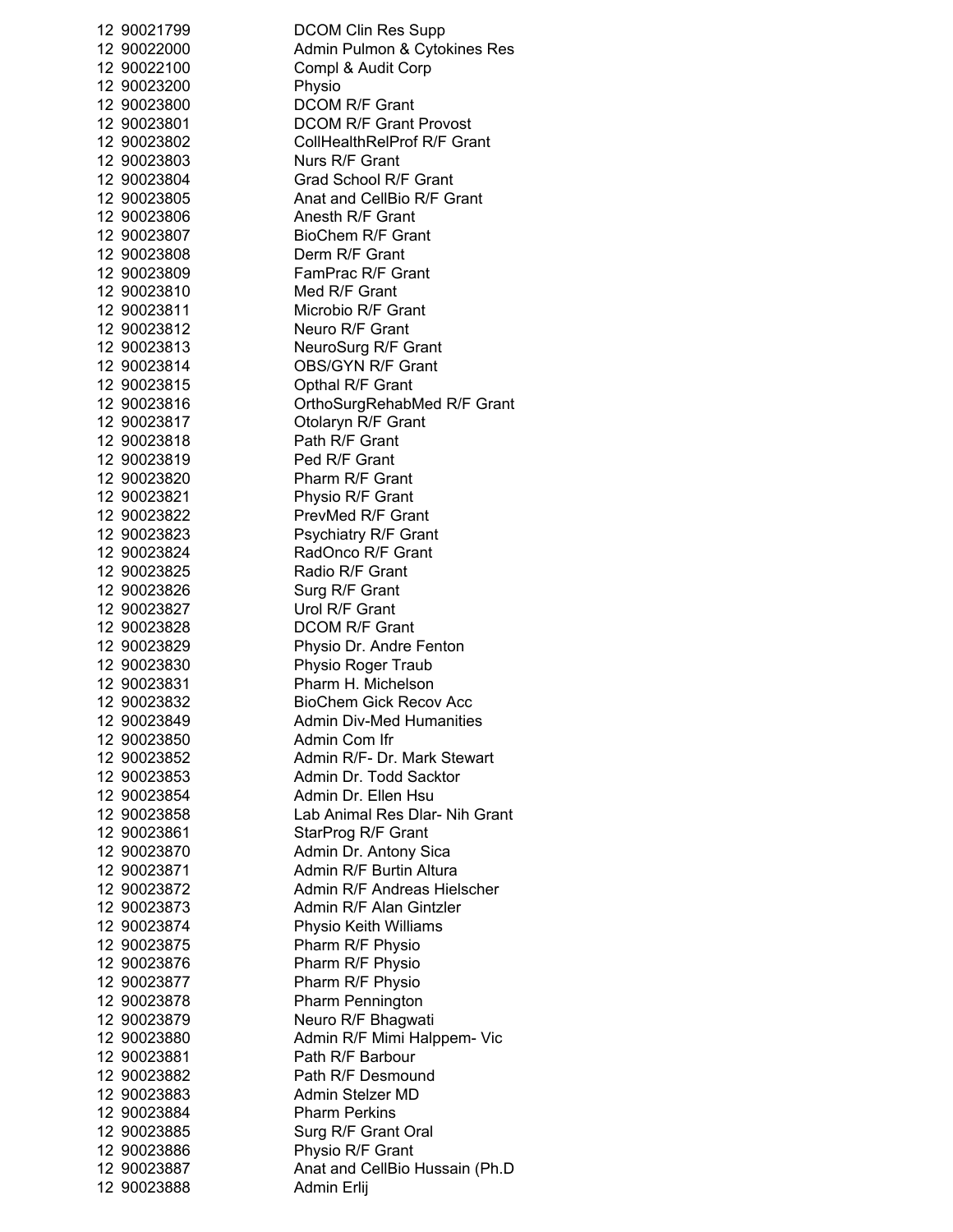| 12 90023889 | Pharm R/F Fund Dow-Edwards        |
|-------------|-----------------------------------|
| 12 90023890 | Physio R/F William Lytton         |
| 12 90023891 | Physio R/F John Chapin            |
| 12 90023892 | Physio R/F Ellen Hsu              |
| 12 90023893 | Physio R/F Sheryl Smith           |
| 12 90023894 | Admin Henri Tiedge Ph.D           |
| 12 90023895 | Path Suzanne Mirra                |
| 12 90023896 | Admin R/F- Xian Cheng Jiang       |
| 12 90023897 | Anat and CellBio Gladys Teitel    |
| 12 90023898 | Admin R/F- Dr. O. Batuman         |
| 12 90023899 | <b>DCOM R/F Grant</b>             |
| 12 90024900 | HumMed                            |
| 12 90028600 | SPH R/FOTPS-SCH. OF PUBLIC HEA    |
| 12 90034100 | <b>Admin Faculty Attire</b>       |
| 12 90040100 | MedLibr Serv                      |
| 12 90040101 | MedLibr Gen Fee & Inc.            |
| 12 90040102 | MedLibr Interlib Loan             |
| 12 90040103 | <b>MedLibr Print Serv</b>         |
| 12 90040104 | MedLibr Photo Copy Serv           |
| 12 90040105 | <b>MedLibr Classroom</b>          |
| 12 90040106 | MedLibr Hosp Fund                 |
| 12 90040107 | MedLibr Safe Rental               |
| 12 90040199 | MedLibr Serv                      |
| 12 90040600 | MedLibr Lost Mat.                 |
| 12 90041000 | MedLibr Acad Software Train Mi    |
| 12 90041100 | <b>MedLibr Contract Serv</b>      |
| 12 90041101 | <b>MedLibr Contract Serv</b>      |
| 12 90041199 | <b>MedLibr Contract Serv misc</b> |
| 12 90052200 | <b>Admin Commencement Fees</b>    |
| 12 90053100 | <b>DCOM</b>                       |
| 12 90053500 | <b>DCOM Intern Matching</b>       |
| 12 90054500 | <b>Admin Trans Fees</b>           |
| 12 90054600 | <b>Admin Doc Proc</b>             |
| 12 90054700 | Admin Doc Proc- Nurs              |
| 12 90055400 | <b>Admin White Coat Ceremony</b>  |
| 12 90055500 | Admin Dupl Diploma                |
| 12 90056300 | <b>DCOM Health Insur</b>          |
| 12 90056400 | <b>DCOM Stu Health Fee</b>        |
| 12 90056401 | DCOM Stu Health Fee               |
| 12 90056402 | <b>DCOM Stu Health Fee</b>        |
| 12 90056499 | <b>DCOM Stu Health Fee</b>        |
| 12 90056500 | <b>DCOM Stu Health Fee Vol</b>    |
| 12 90060300 | FMD HIth Science Edu Bldg         |
| 12 90060301 | <b>FMD Hseb Admin</b>             |
| 12 90060305 | <b>FMD Hseb Janitorial</b>        |
| 12 90060315 | <b>FMD Hseb Maint</b>             |
| 12 90060320 | FMD Hseb Sys Maint                |
| 12 90060339 | <b>FMD Hseb Power Plant</b>       |
| 12 90060340 | <b>FMD Hseb Power Plant</b>       |
| 12 90060350 | <b>FMD Leases</b>                 |
| 12 90060354 | <b>FMD Hseb Renov</b>             |
| 12 90060399 | <b>FMD Hseb</b>                   |
| 12 90061700 | FMD Fm&D Rep                      |
| 12 90061701 | FMD Fm&D Rep Oper                 |
| 12 90061702 | FMD Fm&D Energy Sav               |
| 12 90061799 | FMD Fm&D Rep                      |
| 12 90062200 | SrVP&CFO Sum                      |
| 12 90062201 | SrVP&CFO                          |
| 12 90062202 | <b>MaterialMgmt Procure</b>       |
| 12 90062203 | SrVP&CFO Brookdale Collection     |
| 12 90062204 | SR VP                             |
| 12 90062299 | SrVP&CFO Misc                     |
| 12 90065700 | PubSafe Key Repl                  |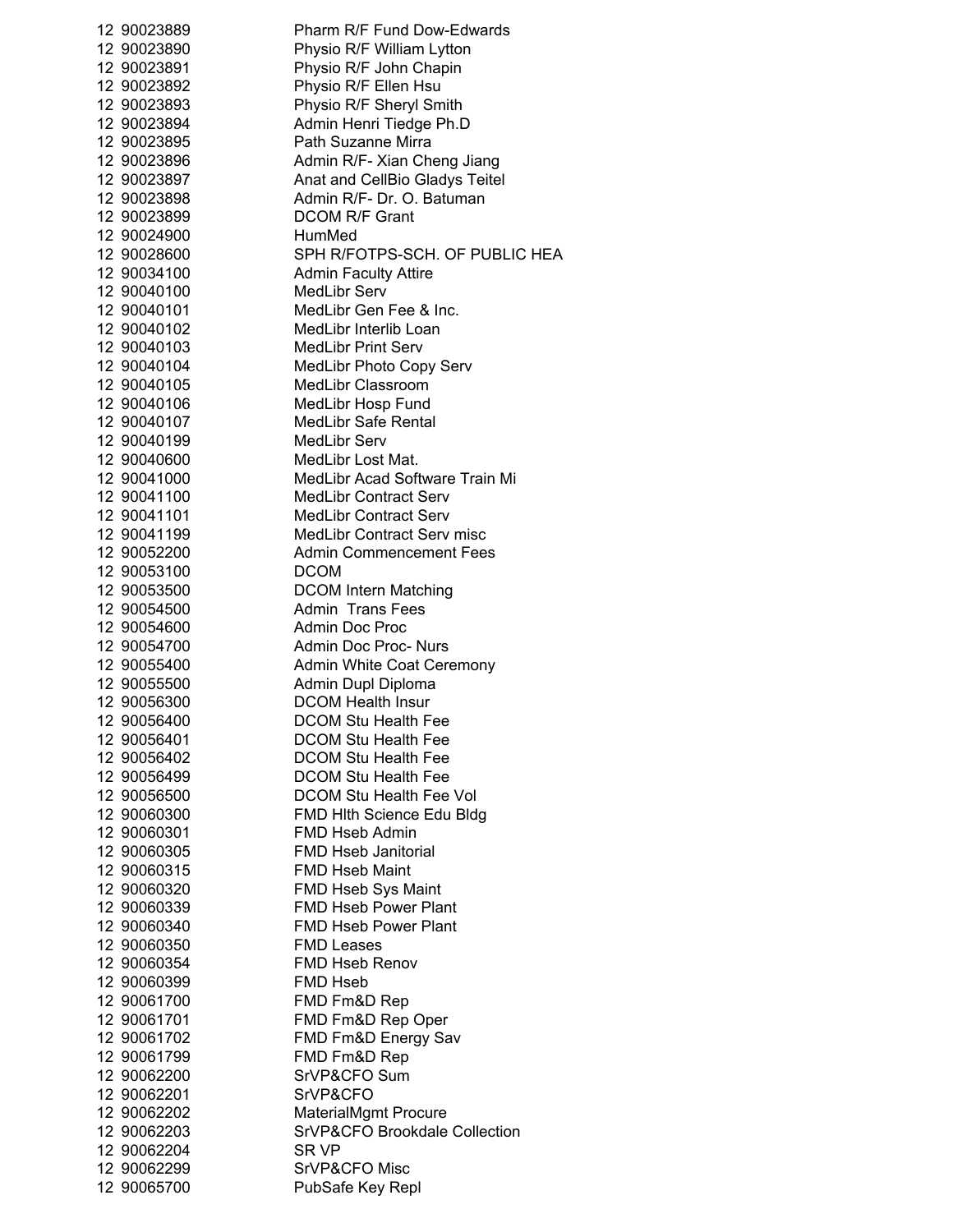| 12 90066200 | <b>FMD Bid Specif</b>                 |
|-------------|---------------------------------------|
| 12 90070100 | Admin Freedom Info. Summary           |
| 12 90070101 | Admin Freedom Info. Ops               |
| 12 90070199 | Admin Freedom Info. Misc              |
| 12 90070500 | <b>HR Superv Train</b>                |
| 12 90071600 |                                       |
|             | PubSafe Key/ID Repl                   |
| 12 90072000 | PresOff Due From Dwnst Tech Ct        |
| 12 90072001 | PresOff Eva Cramer Receiv From        |
| 12 90072002 | PresOff Direct Sal Rec From Dt        |
| 12 90072099 | PresOff Due From Dwnst Tech Ct        |
| 12 90072100 | PresOff Acq Expenditure & AR          |
| 12 90072101 | <b>PresOff Eva Cramer Receiv From</b> |
| 12 90072102 | PresOff Direct Sal Rec From Dt        |
| 12 90072199 | PresOff Acq Expenditure & AR          |
| 12 90076000 | <b>Budlfrs Admin Overhead</b>         |
| 12 90076001 | <b>Budlfrs Ifr Off</b>                |
| 12 90076002 | <b>Budlfrs Ifr Affil Exp</b>          |
| 12 90076003 | <b>Budlfrs Ctrwide Supp</b>           |
| 12 90076004 | <b>Budlfrs Other</b>                  |
| 12 90076005 | SrVP&CFO Res                          |
| 12 90076006 | <b>Budlfrs Subsidy Plan</b>           |
| 12 90076099 | <b>Budlfrs Admin Overhead</b>         |
| 12 90081500 | AdminSuppServ Cent Dupl & Prin        |
| 12 90082600 | AdminSuppServ Acad Recharge           |
| 12 90082700 | AdminSuppServ Acad Recharge Du        |
| 12 90082800 | Oper Acad Rechar- Med III             |
| 12 90082900 | Admin Acad Rechar- Radiat             |
| 12 90083100 |                                       |
|             | MedLibr Audio- Visual Supp            |
| 12 90083200 | Lab Animal Res Acad Discharge         |
| 12 90083600 | Oper Comp Ctr                         |
| 12 90084500 | AdminSuppServ Postage Ifr             |
| 12 90084501 | AdminSuppServ Postage Other           |
| 12 90084502 | AdminSuppServ Postage Res Gran        |
| 12 90084503 | AdminSuppServ Postage Acad Res        |
| 12 90084599 | AdminSuppServ Postage Ifr             |
| 12 90084900 | Oper med III- Reimb                   |
| 12 90086500 | AdminSuppServ                         |
| 12 90086900 | PubSafe Uniform Repl                  |
| 12 90086901 | PubSafe Uniform Repl                  |
| 12 90086902 | <b>PubSafe Fingerprint</b>            |
| 12 90086999 | <b>PubSafe Fingerprint</b>            |
| 12 90087000 | Hous Off Campus House Coord.          |
| 12 90087500 | TeleCom                               |
| 12 90087501 | <b>TeleCom Oper</b>                   |
| 12 90087504 | <b>TeleCom Rechar</b>                 |
| 12 90087599 | <b>TeleCom</b>                        |
| 12 90088900 | Radio Physics Reimb                   |
| 12 90090000 | <b>Admin Rev Control Acc</b>          |
| 12 90092400 | Hous Linen Custod.                    |
| 12 90096900 | Admin Ret. Rev                        |
| 12 90099700 | <b>Admin Difr Prov</b>                |
| 12 90105000 | Admin Food Serv                       |
| 12 90151000 | Admin Coll Work Study- Off Cam        |
| 12 90153000 | Admin Due from Dmna                   |
| 12 90158100 | Admin Local Campus Schoarships        |
| 12 91001600 | <b>Anat and CellBio Gross</b>         |
| 12 91003700 | <b>Budlfrs Ifr Reserve- Equip Rep</b> |
|             |                                       |
| 12 91004600 | <b>Budlfrs Ifr Reserve- Equip Rep</b> |
| 12 91004800 | <b>Budlfrs Ifr Reserve- Bud. Stab</b> |
| 12 91005800 | <b>Budlfrs Fin Plan Spend</b>         |
| 12 91006100 | Admin Csea Bonus Payment              |
| 12 91007800 | <b>Budlfrs Ifr Gen- Provisional A</b> |
| 12 91009600 | Admin Rf Training Grant- Dss 1        |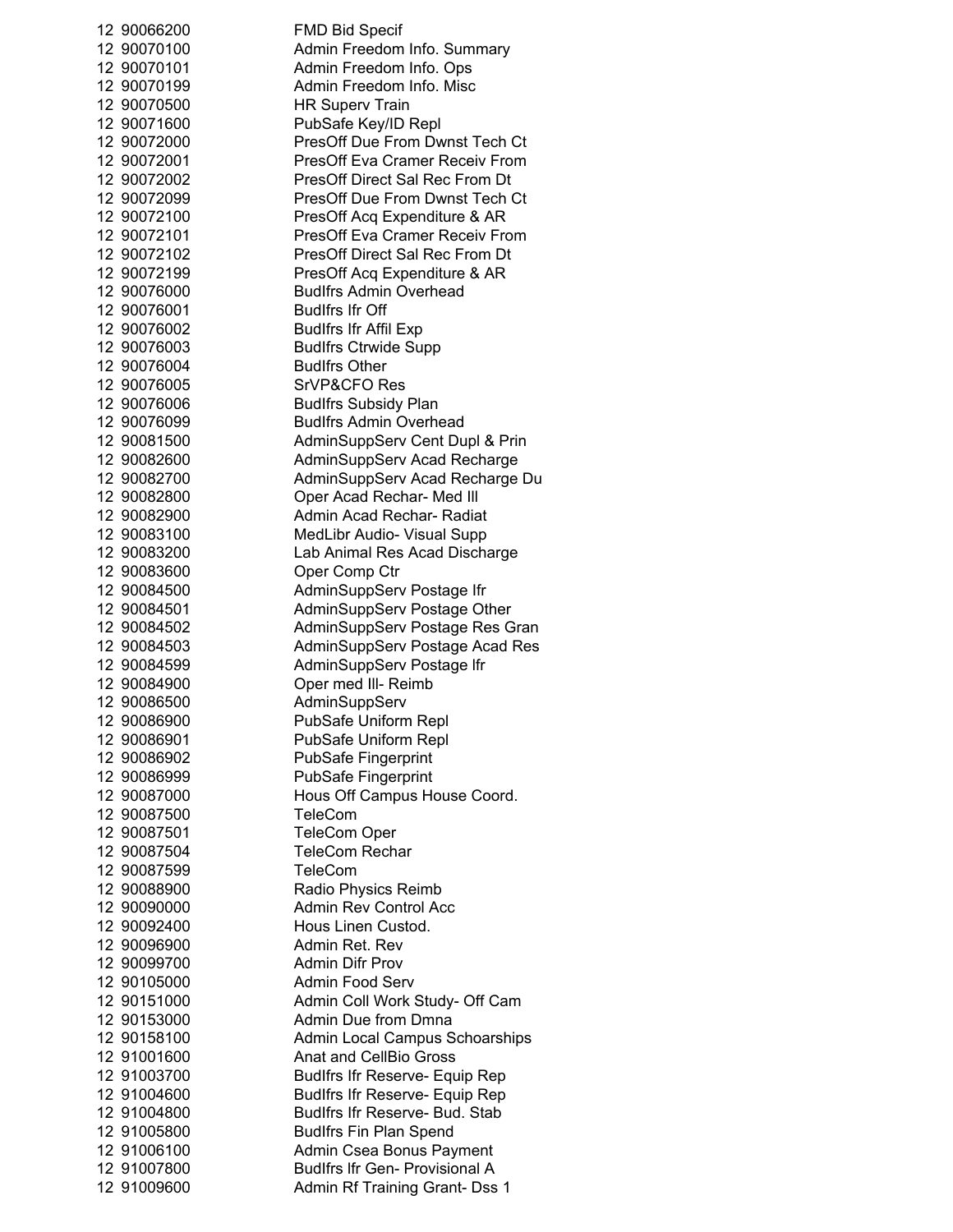| 12 91013600 | Pharm Faculty Res Fund                |
|-------------|---------------------------------------|
| 12 91013700 | <b>Budlfrs Ifr Reserve Equip Rep</b>  |
| 12 91013900 | Budlfrs Ifr Reserve Bud. Stabi        |
|             |                                       |
| 12 91020500 | Anat and CellBio A.C.B Res            |
| 12 91023900 | <b>Budlfrs Ifr Reserve Bud, Stabi</b> |
| 12 91024200 | <b>Budlfrs Ifr Reserve Bud, Stabi</b> |
|             |                                       |
| 12 91044900 | MedLibr Univ Fees & Fines Summ        |
| 12 91044901 | MedLibr Univ Fees & Fines Ops         |
| 12 91044999 | MedLibr Univ Fees & Fines Misc        |
| 12 91052000 | SPH Mph Fees Sum                      |
|             |                                       |
| 12 91052001 | SPH Mph Fees                          |
| 12 91052002 | Admin Mph- Investigator               |
| 12 91052003 | Admin Mph- Investigator               |
| 12 91052099 |                                       |
|             | SPH Mph Fees Misc                     |
| 12 91053700 | <b>Budlfrs Ifr Reserve Equip Rep</b>  |
| 12 91054000 | Admin Doc.Com                         |
| 12 91055300 | Admin Univ Fees & Fines               |
| 12 91055301 | Admin Univ Fees & Fines               |
|             |                                       |
| 12 91055302 | Admin Univ Fees & Fines-Bach          |
| 12 91055399 | Admin Univ Fees & Fines- Grad/        |
| 12 91055800 | Admin Univ Fees & Fines- Gen          |
| 12 91055801 | Admin Univ Fees & Fines- Gen          |
|             |                                       |
| 12 91055802 | Admin Hesc Grant                      |
| 12 91055899 | Admin Univ Fees & Fines- Gen          |
| 12 91060100 | AssociateVPFin Equi Disburse T        |
| 12 91062000 | FMD Campus M&O                        |
|             |                                       |
| 12 91062001 | Admin Campus M&O- Util                |
| 12 91062002 | Admin Campus M&O- Non Util            |
| 12 91062099 | FMD Campus M&O                        |
| 12 91064000 | <b>Util State Spend</b>               |
|             |                                       |
| 12 91069000 | <b>FMD Construc Crew Campus</b>       |
| 12 91069100 | <b>FMD Construc Crew Pro Staff</b>    |
| 12 91069200 | FMD Construc Crew Site Rep            |
| 12 91083700 | <b>Budlfrs Ifr Reserve Equip Rep</b>  |
| 12 91083900 | <b>Budlfrs Ifr Reserve Bud. Stab</b>  |
|             | Admin Rev Control Acc                 |
| 12 92130000 |                                       |
| 12 92130100 | <b>Psychiatry ER Contr</b>            |
| 12 92130200 | Admin Mottep                          |
| 12 92130300 | FamPrac Fam Prac- Gen                 |
| 12 92130301 | FamPrac Fam Prac- Gen                 |
| 12 92130399 | FamPrac Fam Prac- Gen                 |
|             |                                       |
| 12 92130400 | Psychiatry Kingbrook Geriatric        |
| 12 92130500 | Admin Maimo- Cardiothor Surg          |
| 12 92130600 | Med Supp                              |
| 12 92130601 | Med Admin Resid                       |
| 12 92130602 | Med Supp- Affiliation                 |
|             |                                       |
| 12 92130699 | Med Supp                              |
| 12 92130700 | Med St. John's- Gastroenterolo        |
| 12 92130800 | OrthoSurgRehabMed Methodist Su        |
| 12 92130900 | Derm Brookdale                        |
|             |                                       |
| 12 92131000 | Surg Kid Proc                         |
| 12 92131100 | RadOnco Lich                          |
| 12 92131200 | Admin Lich- Ped                       |
| 12 92131300 | OrthoSurgRehabMed Sih Residenc        |
| 12 92131301 | OrthoSurgRehabMed Admin-Siuh          |
|             |                                       |
| 12 92131302 | OrthoSurgRehabMed Admin- Sjeh         |
| 12 92131399 | OrthoSurgRehabMed Sih Residenc        |
| 12 92131400 | NeuroSurg Plastic Surg                |
| 12 92131500 | Derm Residence Prog                   |
|             |                                       |
| 12 92131600 | Path                                  |
| 12 92131700 | Admin Phys Recr Pool                  |
| 12 92131800 | EmerMed Our Lady Of Mercy- Eme        |
| 12 92131801 | EmerMed Emerg Med-Olm                 |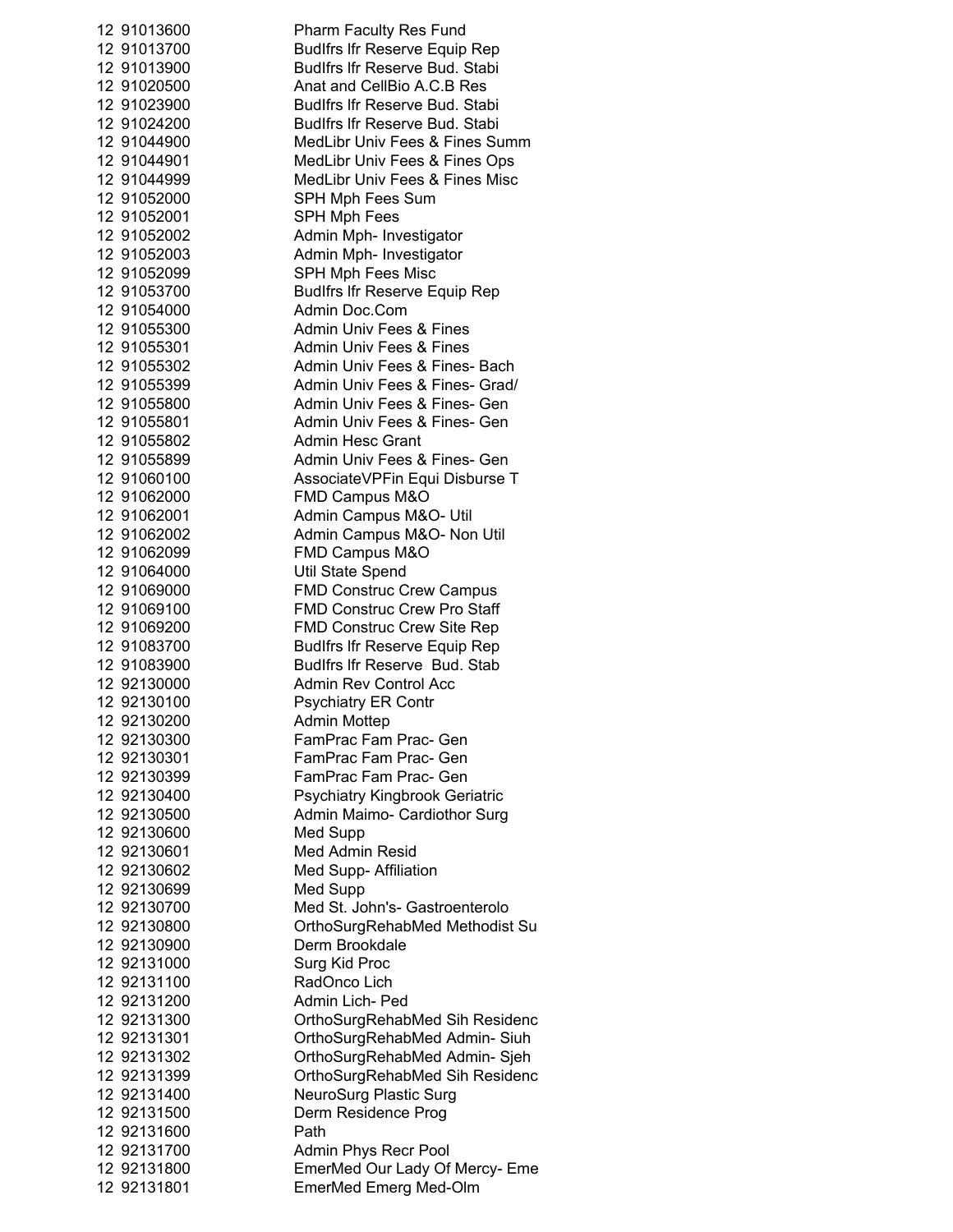| 12 92131802 | EmerMed Emerg Med- Brookdale          |
|-------------|---------------------------------------|
| 12 92131803 | <b>EmerMed Emerg Med- Administrat</b> |
|             |                                       |
| 12 92131899 | EmerMed Emerg Med- Gen                |
| 12 92131900 | OrthoSurgRehabMed Sports              |
| 12 92132000 | Ped Comm Health Sys- Staten Is        |
|             |                                       |
| 12 92132100 | SurgTrans Downstate Lab               |
| 12 92132200 | Surg Lutheran Med Ctr                 |
|             |                                       |
| 12 92132201 | Surg Lutheran                         |
| 12 92132202 | Surg Memorial                         |
| 12 92132203 | Surg Lutheran Crit Care               |
|             |                                       |
| 12 92132299 | Surg Luteran Med Ctr                  |
| 12 92132300 | <b>DCOM Faculty Sal Res</b>           |
| 12 92132301 | <b>DCOM Res Sal- Provost</b>          |
|             |                                       |
| 12 92132302 | <b>CollHealthRelProf Res Sal</b>      |
| 12 92132303 | Nurs Res Sal                          |
| 12 92132304 | <b>Grad School Research Salary</b>    |
|             |                                       |
| 12 92132305 | Anat and CellBio Res Salary           |
| 12 92132306 | Anesth Res Sal                        |
| 12 92132307 | <b>BioChem Res Salary</b>             |
|             |                                       |
| 12 92132308 | Derm Res Sal                          |
| 12 92132309 | <b>FamPrac Res Sal</b>                |
| 12 92132310 | Med Res Sal                           |
|             |                                       |
| 12 92132311 | Microbio Res Sal                      |
| 12 92132312 | Neuro Res Sal                         |
| 12 92132313 | NeuroSurg Res Sal                     |
|             |                                       |
| 12 92132314 | <b>OBS/GYN Res Sal</b>                |
| 12 92132315 | <b>Opthal Res Sal</b>                 |
| 12 92132316 | OrthoSurgRehabMed Res Sal             |
|             |                                       |
| 12 92132317 | Otolaryn Res Sal                      |
| 12 92132318 | Path Res Sal                          |
| 12 92132319 | Ped Res Sal                           |
|             |                                       |
| 12 92132320 | <b>Pharm Res Sal</b>                  |
| 12 92132321 | Physio Res Sal                        |
| 12 92132322 | <b>PrevMed Res Sal</b>                |
|             |                                       |
| 12 92132323 | <b>Psychiatry Res Sal</b>             |
| 12 92132324 | RadOnco Res Sal                       |
| 12 92132325 | Radio Res Sal                         |
| 12 92132326 |                                       |
|             | Surg Res Sal                          |
| 12 92132327 | Urol Res Sal                          |
| 12 92132328 | <b>DCOM Res Sal</b>                   |
| 12 92132333 | Psychiatry                            |
|             |                                       |
| 12 92132334 | Med Dr. Augenbraun                    |
| 12 92132335 | SPH Mph Research                      |
| 12 92132336 | EmerMed Emerg Med-R/F                 |
|             |                                       |
| 12 92132349 | HumMed Div                            |
| 12 92132350 | <b>DCOM</b>                           |
| 12 92132352 | Admin R/F Dr. Mark Stewart            |
|             |                                       |
| 12 92132353 | Admin R/F Dr. Todd Sacktor            |
| 12 92132354 | Admin R/F Dr. Ellen Hsu               |
| 12 92132361 | StarProg Res Sal                      |
|             |                                       |
| 12 92132385 | Surg Resl Sal Oral                    |
| 12 92132394 | Pharm Sal                             |
| 12 92132399 | <b>DCOM Faculty Sal Res</b>           |
| 12 92132400 | Surg Oral/Siuh                        |
|             |                                       |
| 12 92132500 | Derm Woodhull                         |
| 12 92132700 | Med SUNY Trans Lab                    |
| 12 92132800 | Derm                                  |
|             |                                       |
| 12 92132900 | SPH R/F SALARY-SCHOOL OF PUBL         |
| 12 92133000 | AcadAffOff SUNY HIth Science A        |
| 12 92133101 | SrVP&CFO Purma C. Alturi, MD          |
|             |                                       |
| 12 92133102 | SrVP&CFO Swaminarth Iyer, MD          |
| 12 92133103 | SrVP&CFO Anthony J. Joseph, MD        |
| 12 92133104 | SrVP&CFO Melvin Mahoney, MD           |
|             |                                       |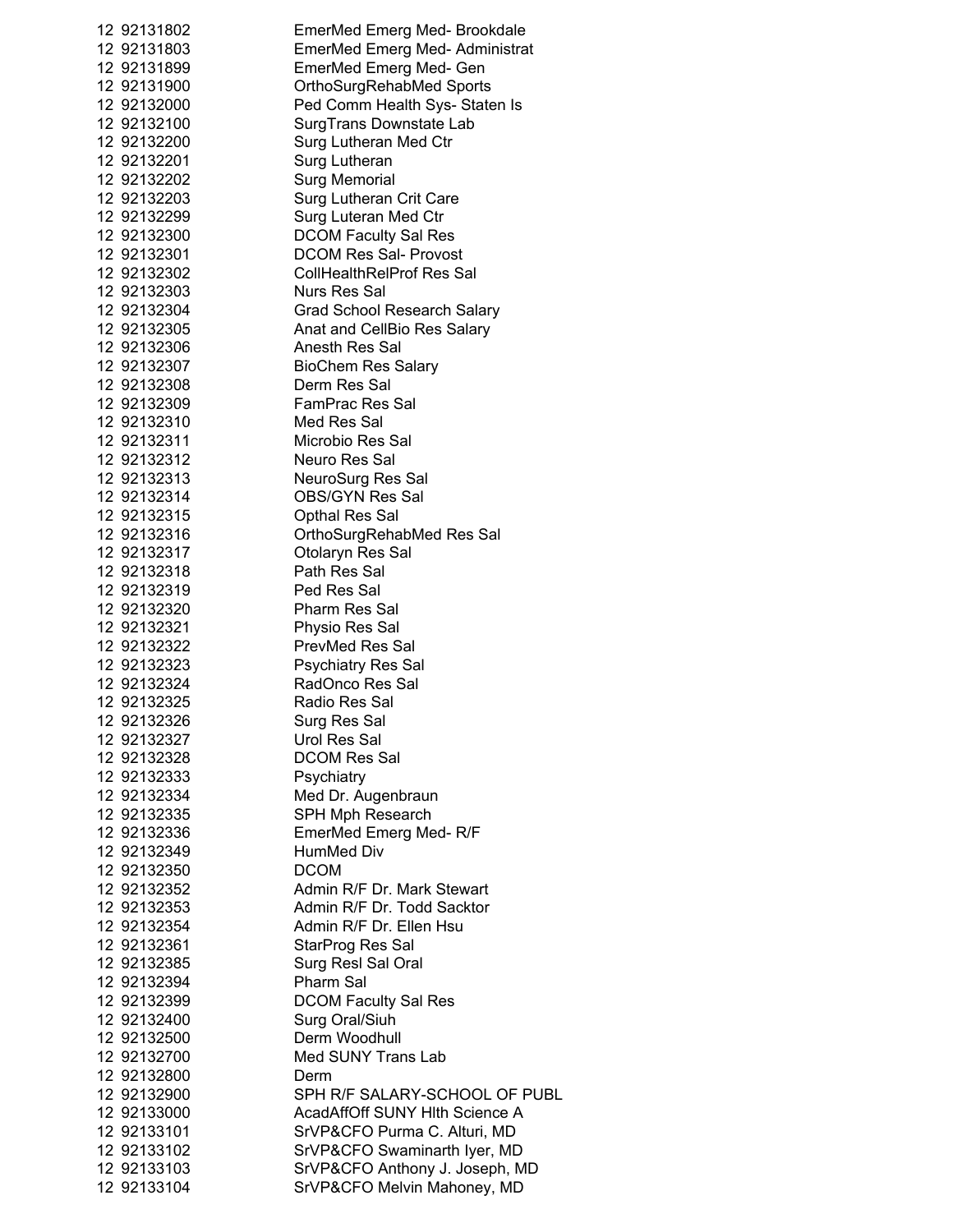| 12 92133105 | SrVP&CFO Daniel Caligiuri, MD         |
|-------------|---------------------------------------|
| 12 92133106 | SrVP&CFO Andrew Merola, MD            |
| 12 92133107 | SrVP&CFO Mark Genovesi, MD            |
|             |                                       |
| 12 92133108 | SrVP&CFO Gobin Laungani, MD           |
| 12 92133109 | SrVP&CFO Gady Har-El, MD              |
| 12 92133110 | SrVP&CFO Dennis Castillo, MD          |
|             |                                       |
| 12 92133111 | SrVP&CFO Joan Hittleman, MD           |
| 12 92133112 | SrVP&CFO Steven Cohen, MD             |
| 12 92133150 | SrVP&CFO Phys Priv Prac               |
|             |                                       |
| 12 92133151 | SrVP&CFO Fam Med                      |
| 12 92133152 | SrVP&CFO Obs/ Gyn                     |
| 12 92133153 | SrVP&CFO Surg                         |
| 12 92133154 | SrVP&CFO Derm                         |
|             |                                       |
| 12 92133155 | SrVP&CFO Urol                         |
| 12 92133156 | SrVP&CFO Pain Mgmt                    |
| 12 92133157 | SrVP&CFO Ophtho                       |
|             | SrVP&CFO Otol                         |
| 12 92133158 |                                       |
| 12 92133159 | SrVP&CFO Ped                          |
| 12 92133160 | SrVP&CFO Ortho                        |
| 12 92133161 | SrVP&CFO Neuro                        |
|             |                                       |
| 12 92133162 | SrVP&CFO Dent                         |
| 12 92133163 | SrVP&CFO Cardiac Hith                 |
| 12 92133164 | SrVP&CFO Vascu Lab                    |
|             |                                       |
| 12 92133165 | SrVP&CFO Bone Dens                    |
| 12 92133166 | SrVP&CFO Cardio Thor                  |
| 12 92133199 | SrVP&CFO Clin Space Rental- Ph        |
| 12 92133300 | Admin Alloc Undis                     |
|             |                                       |
| 12 92133302 | Admin Yr End 01/02                    |
| 12 92133360 | Admin Special O/H                     |
| 12 92133399 | <b>Admin Alloc Undis</b>              |
|             |                                       |
| 12 92133500 | Budlfrs Ifr Reserve Renov & Re        |
| 12 92133600 | Radio                                 |
| 12 92133900 | <b>Budlfrs Ifr Reserve- Bud. Stab</b> |
| 12 92134000 | Ped Prac Plan                         |
|             |                                       |
| 12 92134400 | RadOnco Brookdale                     |
| 12 92134500 | Med Proj Outreach Homeless            |
| 12 92134600 | Med St Johns Rehab                    |
| 12 92134700 | <b>Derm Procedural</b>                |
|             |                                       |
| 12 92135000 | Admin Rad                             |
| 12 92135400 | Admin Csea Bonus Payment              |
| 12 92135700 | Admin Ifr Reser- Bud. Stabil          |
| 12 92135800 | Urol                                  |
|             |                                       |
| 12 92135801 | Urol Lich                             |
| 12 92135802 | <b>Urol Siuh</b>                      |
| 12 92135803 | <b>Urol Memorial</b>                  |
| 12 92135804 | Urol Brooklyn Hos                     |
|             |                                       |
| 12 92135899 | Urol                                  |
| 12 92135900 | Med Rehab                             |
| 12 92136100 | Neuro                                 |
|             |                                       |
| 12 92136300 | Neuro                                 |
| 12 92136500 | RadOnco Beth Israel Med Ctr           |
| 12 92136600 | <b>EmerMed Emerg Med- Maimonides</b>  |
| 12 92136700 | Admin St. Johns- Cardio               |
|             |                                       |
| 12 92136800 | Admin Maimonides Med Ctr- Otol        |
| 12 92136900 | Psychiatry                            |
| 12 92137000 | Ped Lenox Hill Hosp                   |
| 12 92137100 |                                       |
|             |                                       |
|             | RadOnco Howard Univ                   |
| 12 92137200 | Med Dept                              |
| 12 92137201 | Med Dept- Gen                         |
|             |                                       |
| 12 92137202 | Med Brookdale- Cardio                 |
| 12 92137203 | Med Brookdale- Gastroenterolog        |
| 12 92137204 | Med Brookdale- Infect Dis             |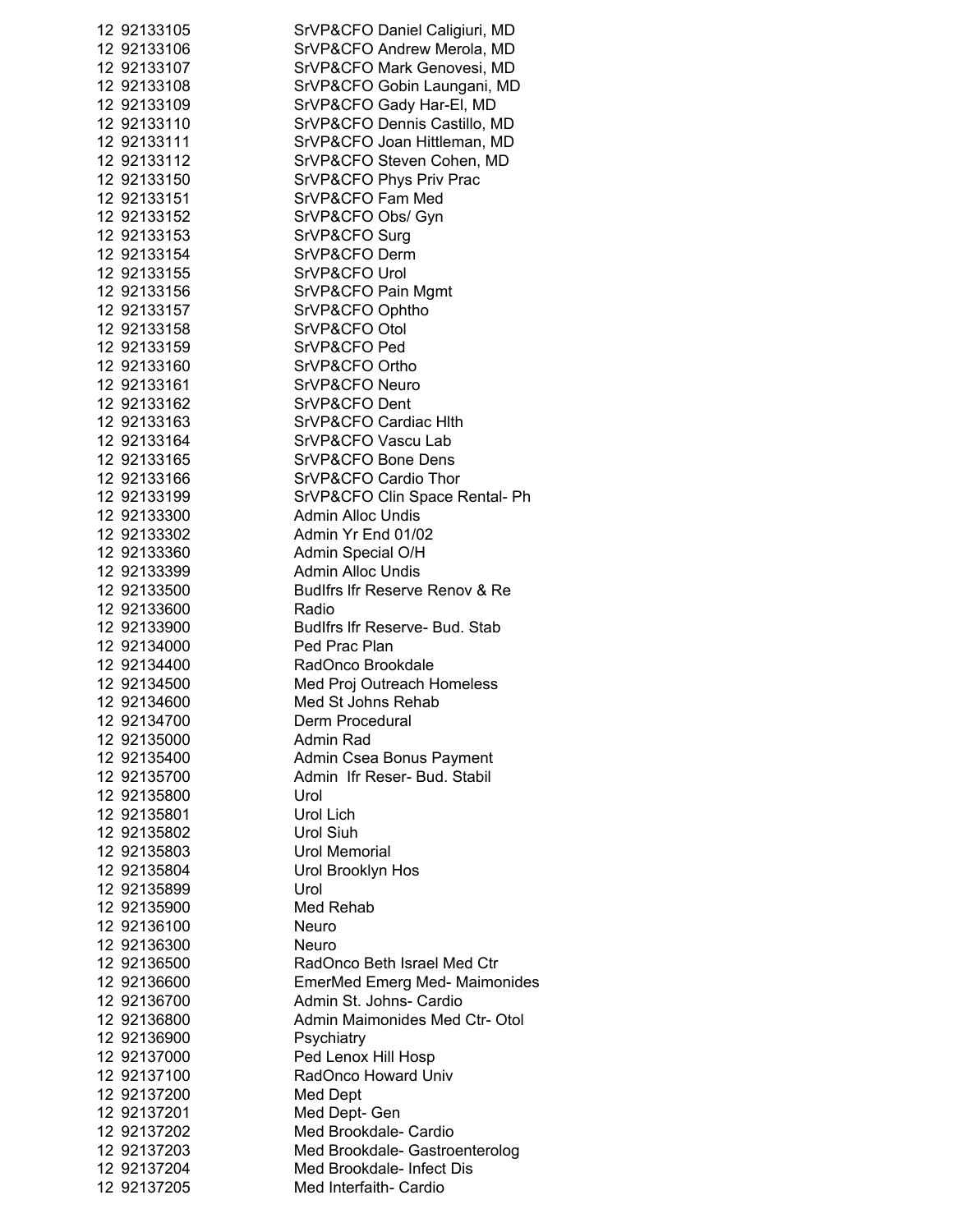| 12 92137206 | Med Lich- Endocrin             |
|-------------|--------------------------------|
| 12 92137207 | Med Lich-Onco                  |
| 12 92137208 | Med Lich-Pulm                  |
| 12 92137209 | Med St.Johns- Gastroenterology |
| 12 92137210 | Med St.Johns- Pulm             |
| 12 92137211 | <b>Med Cardio</b>              |
| 12 92137212 | <b>Med Siuh Cardio</b>         |
| 12 92137213 | Med Siuh Gastroenterology      |
| 12 92137214 | <b>Med Siuh Endocrin</b>       |
| 12 92137215 | Med Siuh Neph                  |
| 12 92137216 | Med Siuh Pulm                  |
| 12 92137217 | Med Mem Sloan Kettering        |
| 12 92137218 | Med Woodhull- Endocrin         |
| 12 92137219 | Med Coney Island- Crit Care    |
| 12 92137220 | Med MAIMONIDES - ENDOCRINOLOGY |
| 12 92137299 | Med Dep                        |
| 12 92137300 | Otolaryn                       |
| 12 92137400 | Admin Med Rec Admin- Cont.     |
| 12 92137500 | <b>Budlfrs Affiliation Inc</b> |
| 12 92137541 | <b>Budlfrs Spe</b>             |
| 12 92137599 | <b>Budlfrs Affiliation Inc</b> |
| 12 92137600 | <b>Budlfrs Employee Hith</b>   |
| 12 92137606 | Anesth                         |
| 12 92137608 | Derm                           |
| 12 92137609 | FamPrac                        |
| 12 92137610 | Med                            |
| 12 92137612 | Neuro                          |
| 12 92137613 | NeuroSurg                      |
| 12 92137614 | OBS/GYN                        |
| 12 92137615 | Opthal                         |
| 12 92137616 | OrthoSurgRehabMed              |
| 12 92137617 | Otolaryn                       |
| 12 92137618 | Path                           |
| 12 92137619 | Ped                            |
| 12 92137622 | PrevMed                        |
| 12 92137623 | Psychiatry                     |
| 12 92137624 | RadOnco                        |
| 12 92137625 | Radio                          |
| 12 92137626 | Surg                           |
| 12 92137627 | Urol                           |
| 12 92137630 | <b>Psychiatry ER</b>           |
| 12 92137631 | <b>Psychiatry Aids</b>         |
| 12 92137632 | <b>Psychiatry IP Detox</b>     |
| 12 92137633 | Psychiatry Alcohol Clin        |
| 12 92137634 | <b>Psychiatry Methadone</b>    |
| 12 92137635 | <b>Surg Dentist</b>            |
| 12 92137636 | OrthoSurgRehabMed Podiatry     |
| 12 92137637 | EmerMed                        |
| 12 92137638 | <b>Med Prison Health</b>       |
| 12 92137639 | Med Emp Clin                   |
| 12 92137640 | <b>DCOM Med Direc</b>          |
| 12 92137699 | Med Emp Health                 |
| 12 92137700 | Psychiatry                     |
| 12 92137800 | Psychiatry St Johns            |
| 12 92137900 | <b>Surg Plastic</b>            |
| 12 92138000 | Med Adver & Mark               |
| 12 92138100 | Otolaryn Gen                   |
| 12 92138101 | Otolaryn Lich                  |
| 12 92138102 |                                |
|             | Otolaryn Maimonides            |
| 12 92138199 | Otolaryn Gen                   |
| 12 92138200 | OrthoSurgRehabMed              |
| 12 92138300 | Ped Jamaica Hosp               |
| 12 92138400 | Admin Bvamc-Rad                |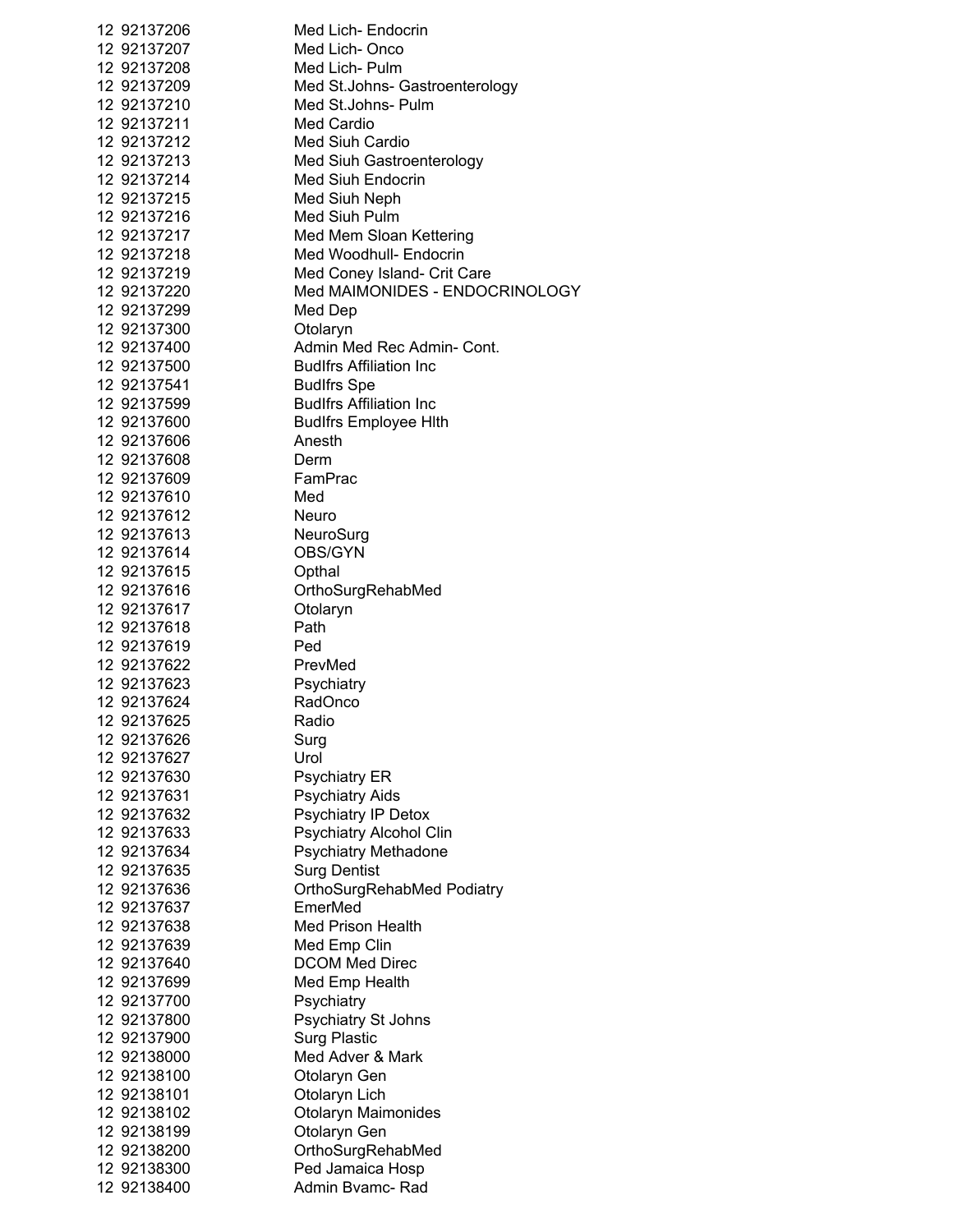| 12 92138500 | Med Surg-Abramson                     |
|-------------|---------------------------------------|
| 12 92138600 | Admin St. Johns- Rehab Med            |
| 12 92138700 | OrthoSurgRehabMed Gen                 |
| 12 92138701 | OrthoSurgRehabMed Lich                |
| 12 92138702 | OrthoSurgRehabMed Brookdale           |
| 12 92138703 | OrthoSurgRehabMed                     |
| 12 92138799 | OrthoSurgRehabMed Gen                 |
| 12 92138800 | Admin Kingsbrook Jmc- Fam Prac        |
| 12 92138900 | Opthal Psr Fund                       |
| 12 92138901 | Opthal Psr Fund                       |
| 12 92138902 | Opthal Prog Dir Fund                  |
| 12 92138999 | Opthal                                |
| 12 92139000 | <b>DCOM Bud Recov</b>                 |
| 12 92139001 | DCOM Bud Recov- School                |
| 12 92139099 | <b>DCOM Bud Recov</b>                 |
| 12 92139100 | Ped Resid Sloan Ketterin              |
| 12 92139200 | <b>Budlfrs South Beach Psychiatri</b> |
| 12 92139300 | Opthal Coney Island Hosp              |
| 12 92139500 | FamPrac- Brooklyn College             |
| 12 92139700 | Admin Hosp Ifr- Prov                  |
| 12 92139800 | Ped Maimo Endocrin                    |
| 12 96000000 | <b>Admin Rev Cont Acc</b>             |
| 12 96000400 | <b>DCOM Contract Courses</b>          |
| 12 96000500 | Budlfrs Fall/ Spr Overflow Enr        |
| 12 96000501 | <b>MedLibr Info Commons</b>           |
| 12 96000502 | <b>Grad School Display</b>            |
| 12 96000503 | <b>PubSafe Vehicles</b>               |
| 12 96000598 | SrVP&CFO Initial Distrib.             |
| 12 96000599 | SrVP&CFO Fall/ Spring Overflow        |
| 12 96009000 | Admin csea Bonus Payment              |
| 12 96009300 | Admin Fin Plan Spend- Sutra Su        |
| 12 96009400 | Admin Fin Plan Spend- Sutra Ov        |
| 12 96009500 | <b>Budlfrs Fin Plan Fund</b>          |
| 12 96009700 | <b>Admin Sutra Prov</b>               |
| 12 96080100 | Oper InfoServ Proj                    |
| 12 96080101 | Oper InfoServ Proj                    |
| 12 96080102 | <b>ERPProj Rep Proj Maint</b>         |
| 12 96080103 | ERPProj Rep Proj Imple                |
| 12 96080104 | <b>ERPProj Train</b>                  |
| 12 96080105 | <b>Banner Otps</b>                    |
| 12 96080106 | Infra Maint                           |
| 12 96080107 | Oper Res & Acad Cops Opp              |
| 12 96080108 | Oper Res & Acad Cops Debt             |
| 12 96080199 | Oper InfoServ Proj                    |
| 12 96098600 | Admin Refund Stu- Difr                |
| 12 96098610 | Admin Refund Stu- Difr/Brook          |
| 12 96098699 | Admin Refund Stu- Difr                |
| 12 96158100 | FinAid Local Campus Schoolship        |
| 12 98000000 | Admin Bud Sav                         |
| 12 98001500 | Admin Gseu- Statewide Prof Dev        |
| 12 98001900 | Admin Hold Harmless Restor Fun        |
| 12 98002000 | Admin Gseu Sal Raise                  |
| 12 98002200 | Admin M/C Sal Incr                    |
| 12 98002300 | Admin Csea Sal Inc                    |
| 12 98002400 | Admin Uup Sal Incr                    |
| 12 98004100 | <b>Admin Salary Provis</b>            |
| 12 98004600 | <b>Admin Flex Line</b>                |
| 12 98004601 | <b>DCOM Com Flex Line</b>             |
| 12 98004602 | <b>Grad School Flex Line</b>          |
| 12 98004603 | <b>SPH Mph Flex Lines</b>             |
| 12 98004604 | <b>Acad Aff Flex Line</b>             |
| 12 98004605 | <b>Nurs Flex Lines</b>                |
| 12 98004606 | CollHealthRelProf Chrp Flex Li        |